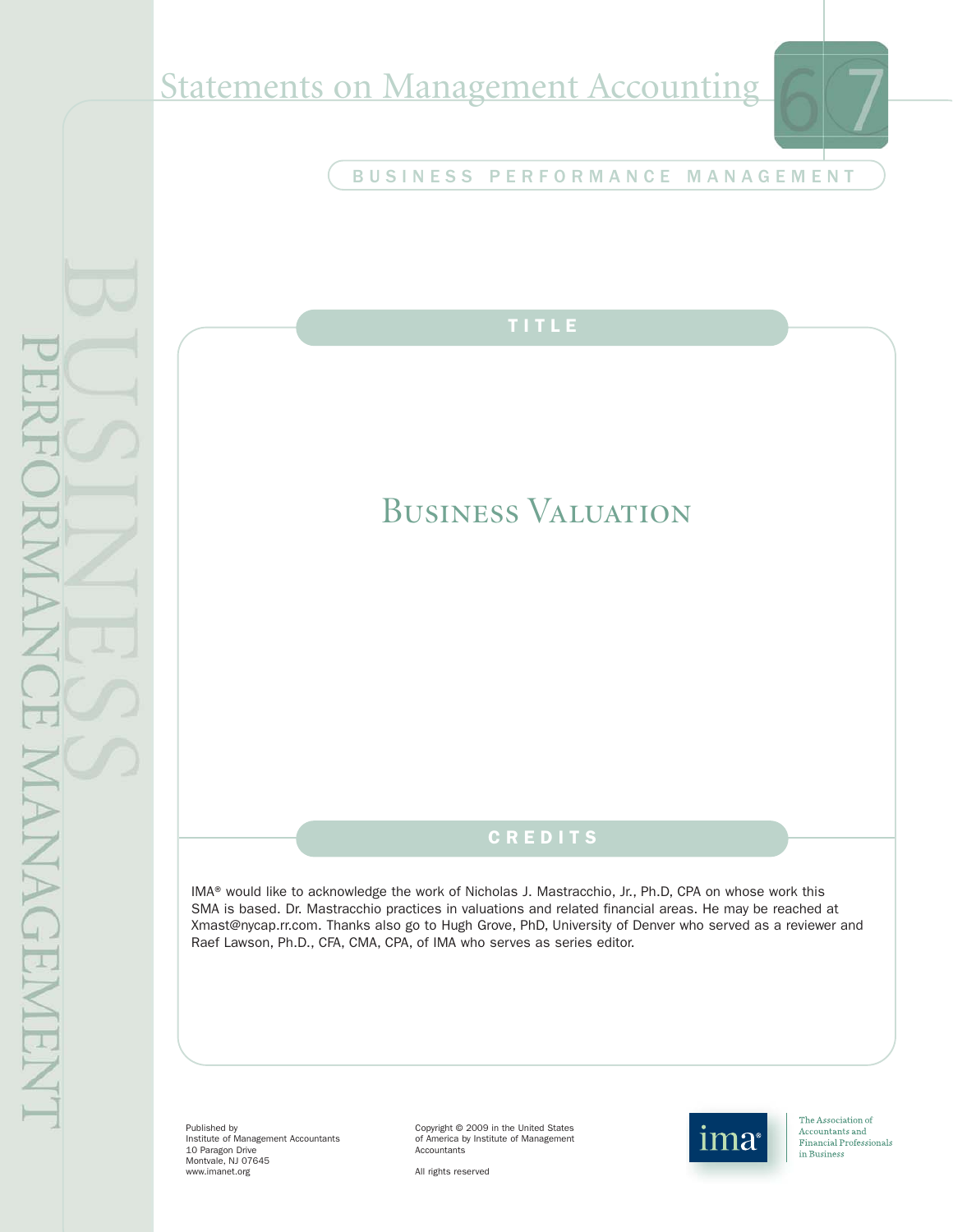# **Statements on Management Accounting**



# BUSINESS PERFORMANCE MANAGEMENT

# Business Valuation

| I.   | Introduction $1$                                                                        |
|------|-----------------------------------------------------------------------------------------|
| ΙΙ.  | Reasons for the Valuation and                                                           |
|      | Premise                                                                                 |
| III. | Standards of Value 2                                                                    |
|      | Fair Market Value 2                                                                     |
|      | Intrinsic Value 2                                                                       |
|      | Investment Value 2                                                                      |
| IV.  | Valuation Analysis 2                                                                    |
|      | General Economic Factors 2                                                              |
|      | Industry Economic Factors 3                                                             |
|      |                                                                                         |
|      | Threat of new entrants 3                                                                |
|      | Threat of substitution 3                                                                |
|      | Bargaining power of customers 3                                                         |
|      | Bargaining power of suppliers 3                                                         |
|      | Company Analysis 4                                                                      |
|      | SWOT analysis $\ldots \ldots \ldots \ldots \ldots 4$<br>Historical financial analysis 4 |
|      |                                                                                         |
|      | Related party transactions 4                                                            |
|      | Unusual transactions 5                                                                  |
|      | Non-operating activities $\ldots \ldots \ldots 5$                                       |
|      | Accounting applications 6                                                               |
|      | Taxing the income stream $\ldots \ldots \ldots$                                         |
| V    | Valuation Methods 6                                                                     |
|      | Earnings-Based Methods 6                                                                |
|      | Determining discount rates using the                                                    |
|      | buildup method $\ldots \ldots \ldots \ldots$ . 6                                        |
|      | Determining the discount rate                                                           |
|      |                                                                                         |
|      | Using the rate in a weighted average                                                    |
|      | cost of capital calculation 9                                                           |
|      | Earnings capitalization 9                                                               |

| Discounted cash flow 9                        |  |
|-----------------------------------------------|--|
| Excess earnings $\dots\dots\dots\dots\dots11$ |  |
| Market-Based Methods 13                       |  |
| Sale of stock in the same company .13         |  |
| Sale of similar companies 13                  |  |
| Guideline companies 14                        |  |
| Asset-Based Methods 16                        |  |
| Operating asset value 16                      |  |
| Liquidating value 18                          |  |
| VI.<br>Discounts and Premiums 18              |  |
| Lack of Marketability Discount 18             |  |
| IPO studies 18                                |  |
| Restricted stock studies 18                   |  |
| Controlling interest 19                       |  |
| Lack of Control Discount 20                   |  |
| Key Person Discount 20                        |  |
| Control Premium 21                            |  |
| Trapped-in Capital Gains 21                   |  |
| VII. Valuation Conclusions 21                 |  |
| VIII. Valuation Report 21                     |  |
| Detailed Report 22                            |  |
| Introductory section 22                       |  |
| Sources of information 22                     |  |
| Economic analysis 22                          |  |
|                                               |  |
| Valuation approaches and methods              |  |
|                                               |  |
| Valuation approaches used 22                  |  |
| Other factors 22                              |  |
| Reconciliation of calculations 23             |  |
| Representations 23                            |  |
| Assumptions and limiting conditions23         |  |
| Background of the valuator 23                 |  |
|                                               |  |

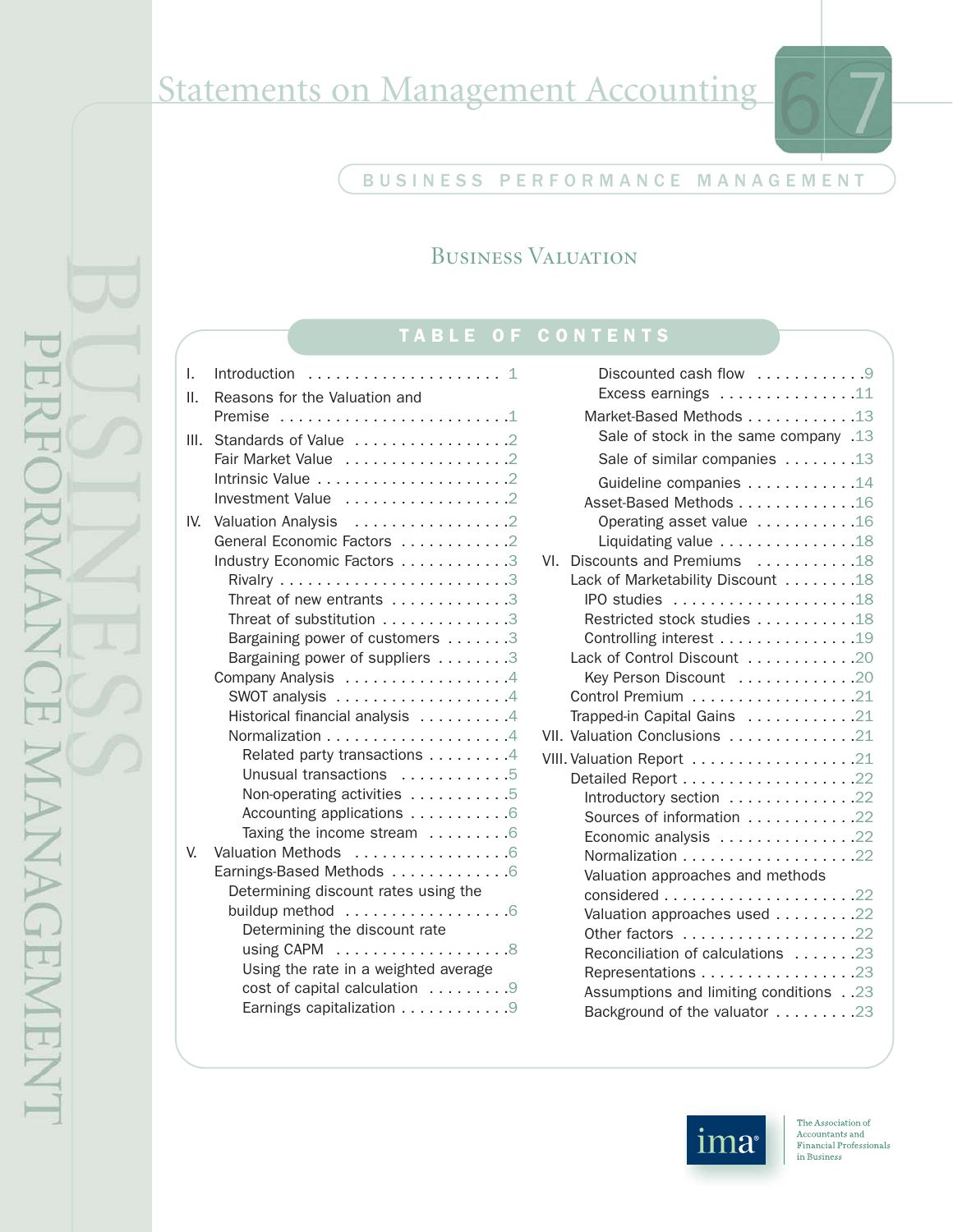# **Statements on Management Accounting**



# BUSINESS PERFORMANCE MANAGEMENT

# Business Valuation

| Summary Report 23<br>Calculation Report 23<br>IX. International Glossary of Business<br>Valuation Terms 24 |  |
|------------------------------------------------------------------------------------------------------------|--|
| <b>Exhibits</b>                                                                                            |  |

|  | <b>Exhibit 1:</b> Revenue Ruling 59-60 |  |  |  |  |  |  | .31 |
|--|----------------------------------------|--|--|--|--|--|--|-----|
|--|----------------------------------------|--|--|--|--|--|--|-----|

| <b>Tables</b> |                                                                             |
|---------------|-----------------------------------------------------------------------------|
|               |                                                                             |
|               | <b>Table 2:</b> Buildup Determination of<br>Earnings Capitalization Rate 10 |
|               | <b>Table 3:</b> Discounted Cash flow $\ldots \ldots \ldots 12$              |
|               | <b>Table 4:</b> Excess Earnings 14                                          |
|               | <b>Table 5:</b> Guideline Data 16                                           |
|               | <b>Table 6:</b> Guideline Data 17                                           |

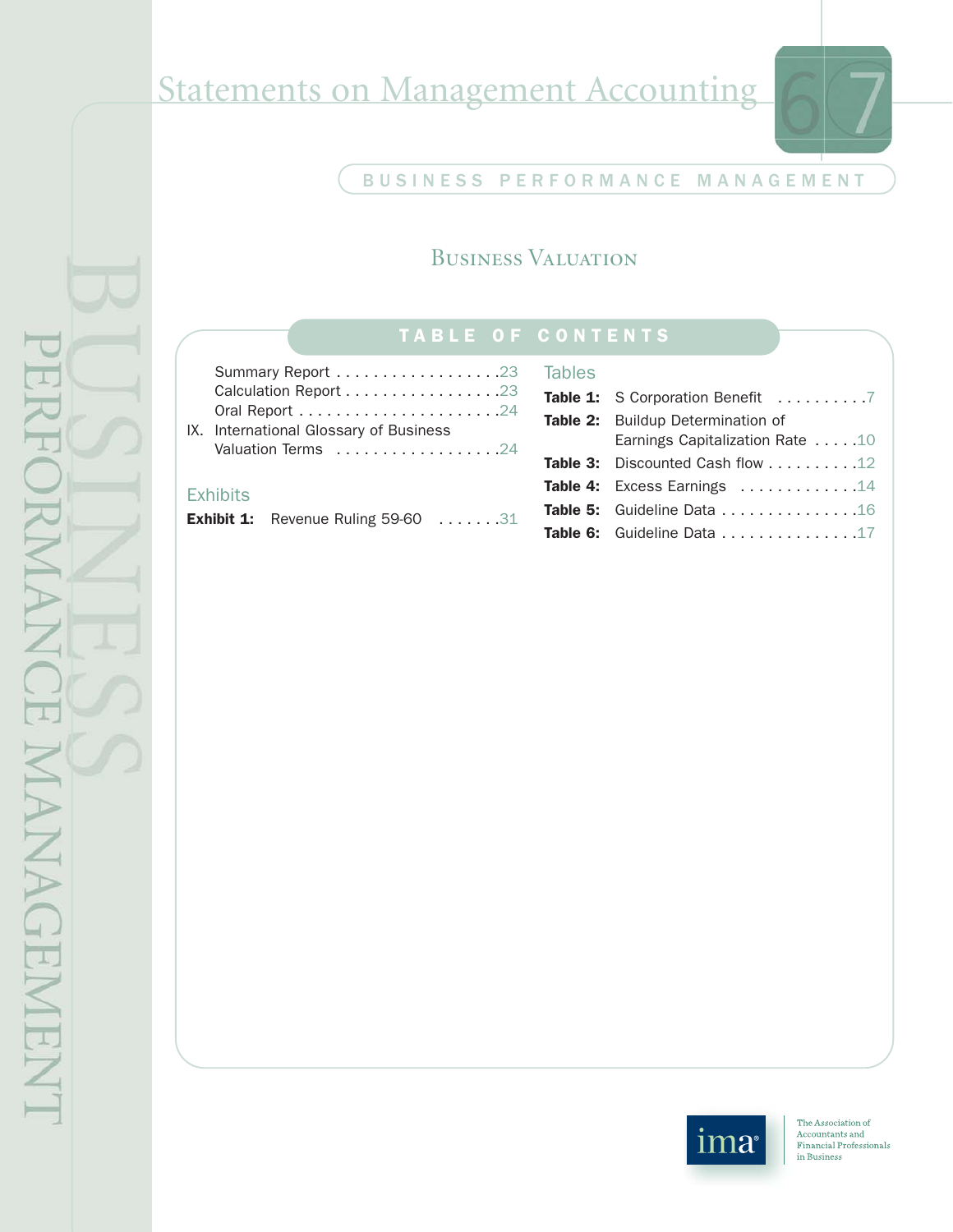

# I. INTRODUCTION

The valuation of closely held businesses has greatly matured over the years. Valuation standards have been developed by various professional organizations and there are a multitude of individuals performing valuations for closely held businesses. The valuation report you will review will most likely have been prepared using some professional standards. The following organizations provide professional standards:

The American Institute of Certified Public Accountants (AICPA)

American Society of Appraisers (ASA)

The Institute of Business Appraisers (IBA)

The National Association of Certified Valuation Analysts (NACVA)

The Canadian Institute of Chartered Business Valuators (CICBV)

The purpose of this Statement on Management Accounting (SMA) is to familiarize the reader with the methodologies in a valuation report and to enable the reader to perform valuation calculations.

This SMA provides a detailed description of how a valuation of a closely held business is performed. The first step is to describe the various types of premises and standards (types) of value that may be appropriate in different circumstances depending on the reason for the valuation. The second step describes the initial analysis that should be undertaken before any valuation methodologies are considered. The third step is a consideration of what common valuation methodologies exist and their relevance to the purpose of the valuation. Fine tuning the valuation process is discussed next. This includes consideration of items outside normal operations that may be present. Finally a reconciliation of results from the different methods is considered. The SMA explains what to expect in a valuation report.

The valuation process starts with an understanding of the purpose for the valuation and the standard of value to use. Then there is an analysis of the economy, the industry, and the company. At that point the various valuation methodologies are considered to determine the most appropriate approaches given the circumstances. The next step in the process is to normalize the financial data to make any adjustments to what a new owner might experience. Appropriate discount and capitalization rates are developed and the various methodologies selected are applied and a conclusion is reached. At this point discounts and premiums are considered and, finally, adjustments for excess assets, asset deficiencies, and non-operating activities are made.

# II. REASONS FOR THE VALUATION AND PREMISE

Valuations of closely held businesses are conducted for a multitude of purposes. The reasons include actual mergers, acquisitions, and initial public offerings, but may also include many reasons that do not include an arm's length transaction, and consequently, the value may hinge on the persuasiveness of the valuation report. The valuations that do not result in an arm's length transaction include estate and gift tax valuations, employee stock ownership plan (ESOP) valuations, litigation—including stockholder actions—and equitable distribution actions. The purpose of the valuation will dictate the standard of value used. Typically the premise used is that the company is a going concern. If not, then a liquidating value is determined and the asset methodology is typically used.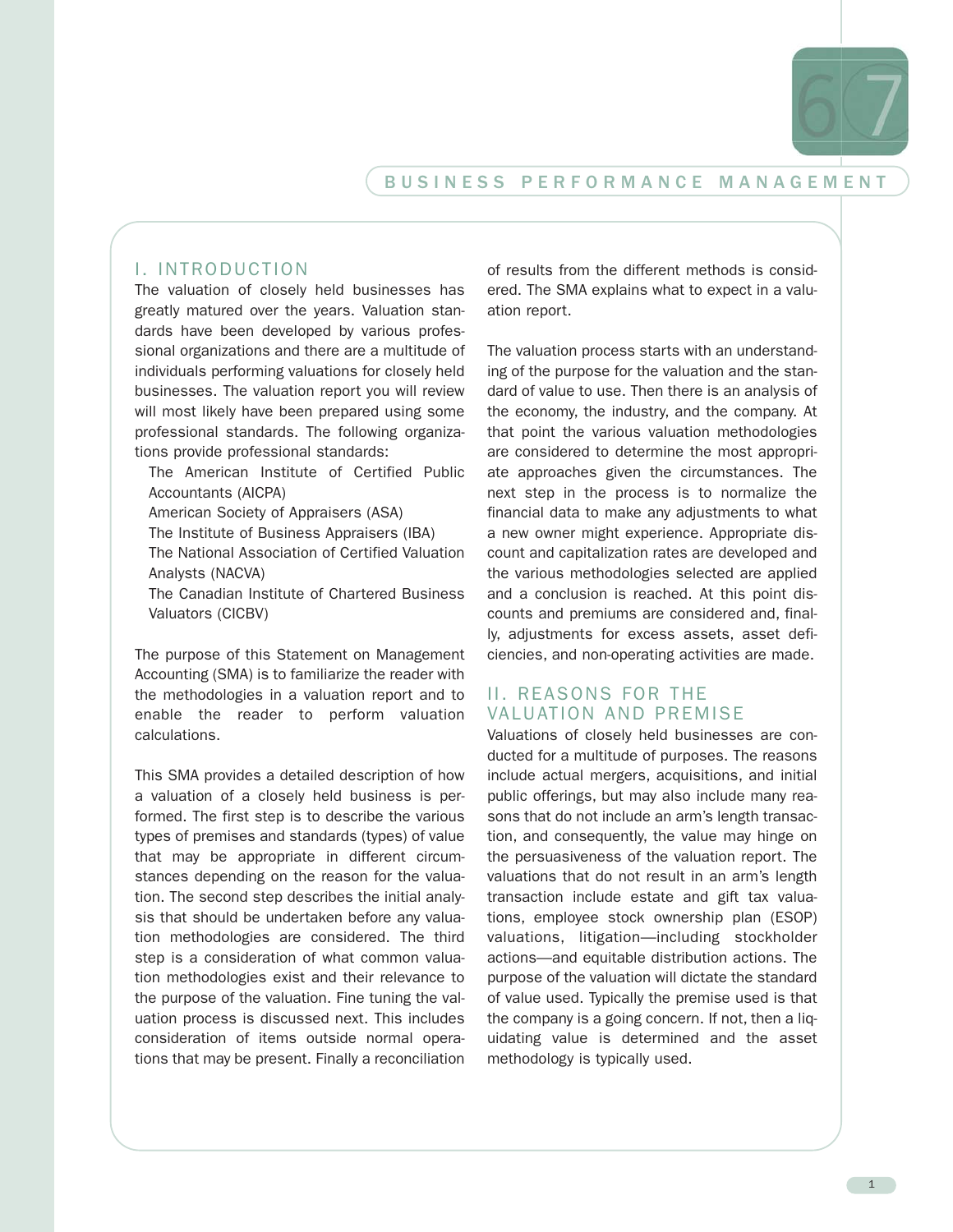

# III. STANDARDS OF VALUE

There are four standards of value that relate to valuations. They are: fair market value, fair value, intrinsic value, and investment value.

### Fair Market Value

Fair market value is the standard of value that typically comes to mind in business valuations. The profession has adopted a standard glossary of valuation terms, which is provided at the end of the SMA. The definition of fair market value is the price, expressed in terms of cash equivalents, at which property would change hands between a hypothetical willing and able buyer and a hypothetical willing and able seller, acting at arm's length in an open and unrestricted market, when neither is under compulsion to buy or sell and when both have reasonable knowledge of the relevant facts.

#### Fair Value

Fair value is the standard that is used in some litigation and is defined in state laws. For example, in some states there is no lack of marketability discount for minority shareholders in an oppressed minority shareholder action. Also, in many cases the state describes the value in the hands of the owner just prior to the action. For example, a single practitioner's surgery practice may not have any fair market value without a covenant not to compete. Yet in some states, for an equitable distribution divorce action, the value may be the value in the hands of the surgeon, and therefore have significant value.

#### Intrinsic Value

Intrinsic value is the value that an individual investor considers to be the true value based on an evaluation of the available facts. Typically this is not used in an independent valuation.

#### Investment Value

Investment value is the value that is based upon the needs and situation of an individual investor. This value may come into play in a merger or acquisition where the synergistic value to a particular investor is determined. This may result in the individual investor being willing to offer more than what all others would consider the fair market value for a target company and is important to that investor. But it is not the fair market value of the target company.

# IV. VALUATION ANALYSIS

The theoretical description of value can be defined as the present value of future benefits. To get a present value one must determine an income stream and a rate of return. The rate used in valuations is based upon the risk the investor takes when purchasing the business. To determine the risk, the valuator must know the impact of economic conditions in general, the impact of economic conditions of the industry, and the impact of economic conditions on the specific company.

#### General Economic Factors

The economic outlook for the economy in general and for the region in particular will have an impact on the valuation to varying degrees, depending on the nature of the business and its sensitivity to economic conditions.

The state of the economy can be researched through government sources such as the Census Bureau's data on its website—Factfinder and Statistical Abstract of the United States, the Economic Report of the President, Federal Reserve Bulletins, Bureau of Economic Analysis; and U.S. Department of Commerce websites. There are also commercial organizations that provide information, sometimes for a fee. These include Business Valuation Resources, Mercer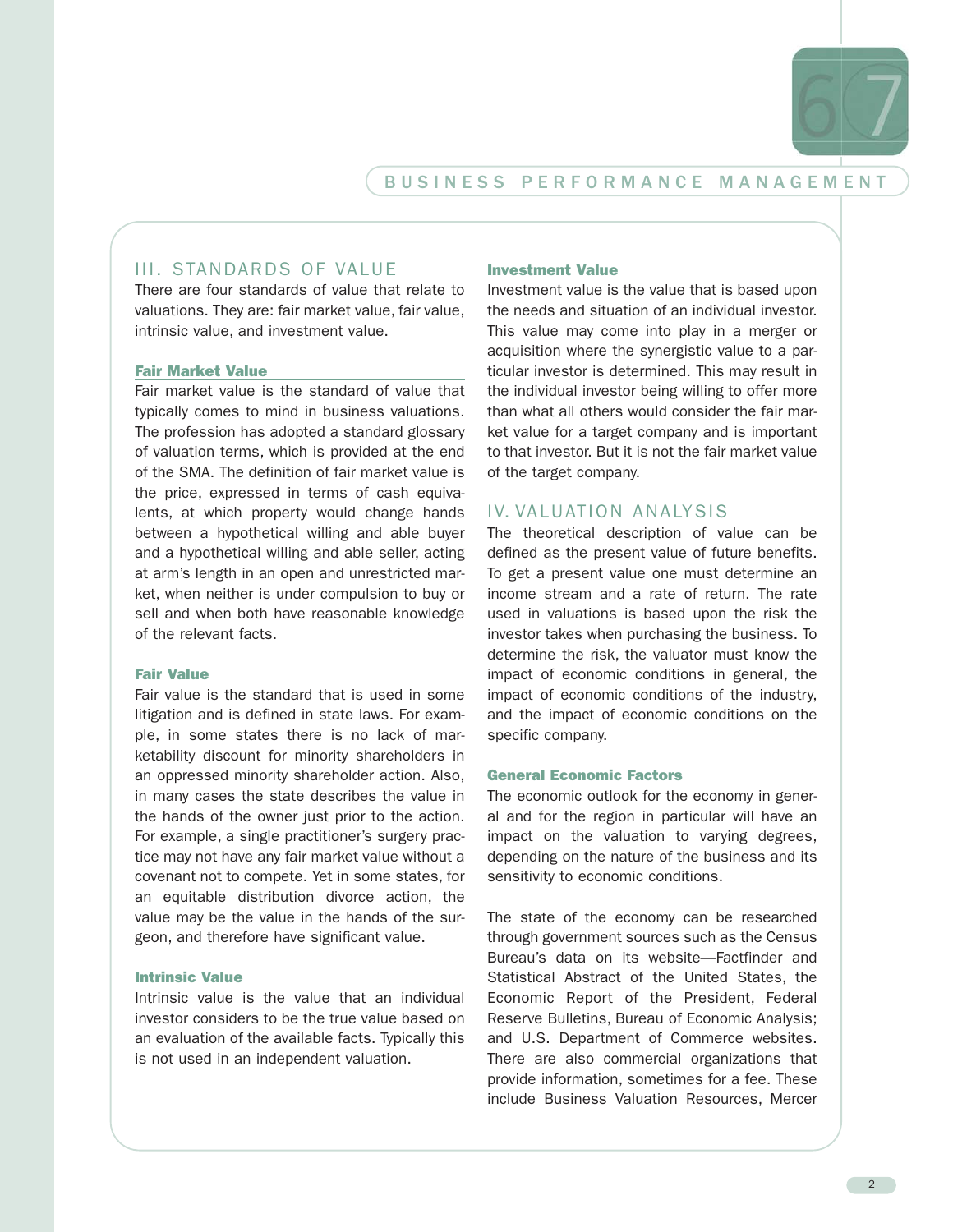

Capital Management, Moody's, and the National Association of Certified Valuation Analysts. In addition there are numerous newspapers, newsletters, and periodicals that address economic issues.

The valuator must decide what economic facts have an impact on the risk associated with the company being valued. In some cases local economic conditions are the most important, while in others the national picture is very important. The size of the business, the geographic range of its customers, the nature of its competitors, and the source of its products all play a part.

#### Industry Economic Factors

An assessment of the industry is important in any business valuation. This assessment can be done using one's own approach or through a more recognized structured approach. One such approach that is well recognized is Michael Porter's Five Forces.<sup>1</sup> This model describes an industry as being influenced by five forces: rivalry, threat of new entrants, threat of substitution, bargaining power of customers, and bargaining power of suppliers.

#### **Rivalry**

Rivalry consists of an analysis of the competition in the industry. There are several factors to consider in weighing the intensity of the rivalry in an industry. The concentration of firms within an industry is important. The Census Bureau tabulates some industry concentration data, the most recent being 2002. It tabulates the concentration in the top 4, 8, 20, and 50 firms. When there are a number of firms in an industry that is not concentrated, the competition tends to be more intense. Slow market growth also tends to increase rivalry. Inability to convert equipment to alternative uses may keep companies in the industry and increase competition. Typically a large number of small companies tends to increase rivalry as does low differentiation between rivals' products. When there are high fixed costs there is more of an inclination to spread these costs over more units, and this tends to increase rivalry.

#### Threat of new entrants

Threat of new entrants is also a factor to consider. When there are barriers to entry the rivalry is less than when higher profits attract more competitors and profit margins drop. Attributes to consider include start-up costs and the amount of capital needed for the business, patents, licenses, territorial rights or other restrictions, specialized assets with little alternative uses, brand loyalty, and access to distribution channels.

#### Threat of substitution

The ability of customers to switch to alternative products is also a risk to consider. Prices for the alternatives provide a competitive ceiling for prices within the industry.

#### Bargaining power of customers

The bargaining power of the customers to drive down the selling price, demand more services, or demand higher quality is another factor to consider. If the industry's customers have a strong bargaining power they are able to lower prices, demand higher quality, or get more services. Attributes to consider include the concentration of customer market share or concentration of portion of output, standardization of product, and the economic health of the customers.

#### Bargaining power of suppliers

The suppliers of the company may also have an impact on the industry. Some of the attributes to

<sup>1</sup> Michael Porter, *Competitive Strategy: Techniques for Analyzing Industries and Competitors* (Free Press, 1998).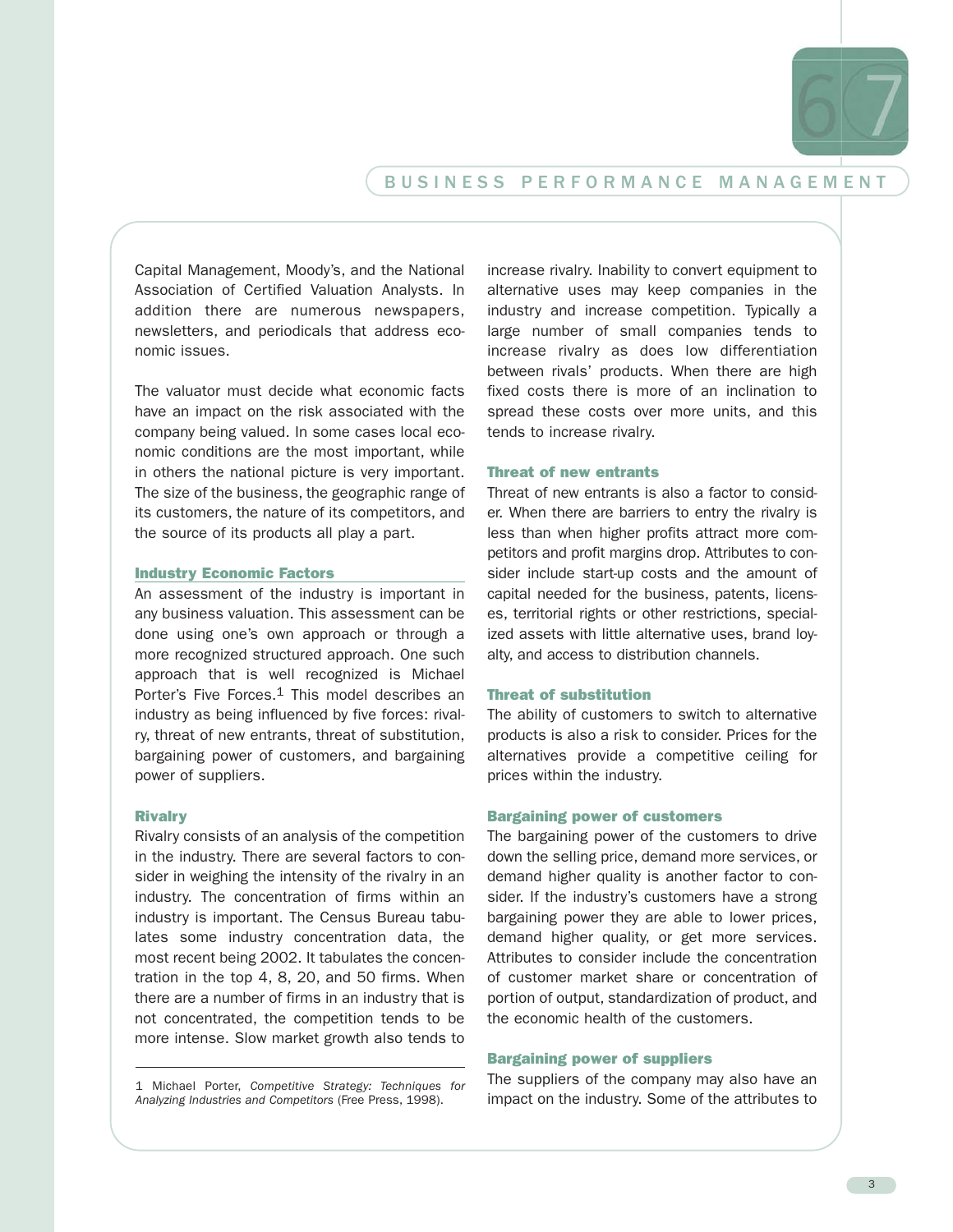

consider include: concentration of suppliers, concentration of purchasers, cost to switch suppliers, industry's ability to integrate and produce supplies, and suppliers' ability to integrate into the industry.

#### Company Analysis

Regardless of whether a specific Porter's five-factor analysis is undertaken, the industry risk needs to be understood. After gaining an understanding of the economic conditions facing the industry, the valuator can now apply those factors to the target company along with specific risk factors inherent to the company. The attributes that are considered are information obtained from financial statements and financial analysis, including forecasts and ratios, along with non-quantitative information obtained through site visits to assess quality of management, quality of product, and customer satisfaction.

#### SWOT analysis

A SWOT analysis may be applied to focus on key areas of the company operations. A SWOT analysis is a method to evaluate the objectives of the company. It describes the Strengths, Weaknesses, Opportunities, and Threats the company faces in meeting its objectives. Thus it assists in determining the risks in investing in the company.

#### Historical financial analysis

Historical financial information can be useful in determining trends of the business, in addition to being a tool to compare the company with competitor information available. Analytical review procedures are often employed to compare results with prior years, forecasts, and industry statistics. The historical financial information should go back far enough to capture the business cycle in the industry. Typically at least five years of historical results are used. If there have been significant changes in the company operations, historical information prior to the change will probably have limited use. Five years is suggested in Revenue Ruling 59-60, which is provided in Exhibit 1. <sup>2</sup>

#### **Normalization**

Historical information is only useful if it is looked at in light of future operations. A process called normalization must be executed to accomplish this. Normalization considers related party transactions, non-recurring items, and non-operating items.

#### Related party transactions

In most closely held businesses where the owner is the manager of the business there is an attempt to minimize the tax at the corporate level. This is often accomplished by transactions that are with related parties being at a monetary amount that does not represent what would be paid in non-related party transactions. This may include compensation, benefits, rent, intercompany transactions, travel and entertainment, charitable contributions, and loan terms. The compensation of owners and related parties in a closely held business may be significantly different from what would be paid for similar work by a non-related party. Other than the need for earnings to be reinvested for the business's capital requirements, rarely are earnings retained in the company, then a tax paid on the earnings, and then a dividend issued to the owner. Conversely, if the company is an S corporation, the compensation may be minimized in an effort to reduce payroll taxes. An elderly parent may be kept on the payroll or a relative in college paid a lucrative summer position to assist the family. If the company is not doing well, the owners will probably

<sup>2</sup> Rev. Rul. 59-60, 1959-1 C.B. 237.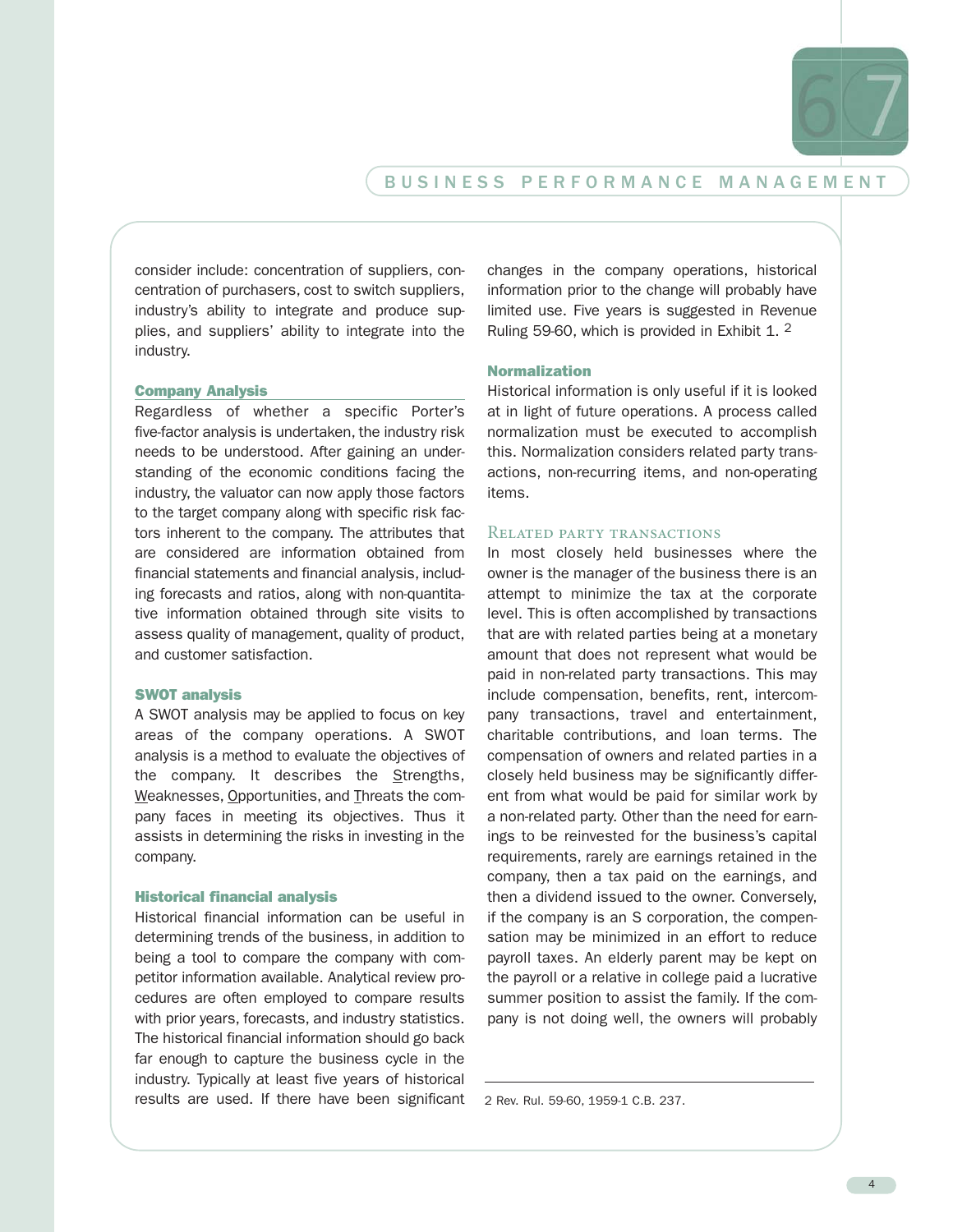

pay themselves less than what would be paid to a third party. Therefore, it is always important to determine what a person would be paid for the work performed if the person were not an owner or related to the owner.

Sources for determining fair compensation include industry trade associations, U.S. Government Bureau of Labor Statistics annual occupational handbook, and Internet sites that provide information, such as the Economic Resource Institute, which provides compensation data by location, SIC code, years of experience, or sales volume for most occupations.

Benefits can also be skewed for the business owners and their related parties. If a benefit only applies to a related party and not to others in similar positions, it probably is a benefit that should be eliminated in the normalization process.

Another consideration is retirement benefits. In some cases an owner of a closely held company may structure a retirement plan that favors the owners in a manner that is unlikely to survive a transition of ownership. If this is the case, the benefit should be restructured to reflect a typical plan or possibly eliminated. Data on benefit costs can be found on the U.S. Government Bureau of Labor Statistics site. Trade associations may also publish benefit data.

In many closely held corporations the real estate property occupied by the business is not owned by the operating corporation but by a separate related entity that rents the property to the business. This provides an opportunity to charge rent that is not at market rates and needs to be adjusted. An appraisal report will provide what market rents should be. If an appraisal is not available, the value of the property may be interpolated from property tax appraisals and equalization rates. A real estate professional can provide the going rate of return for commercial property in the area.

Travel and entertainment expenses are a common area of normalization. Frequently the owner is provided benefits in this area that would not be given to a non-owner employee in similar circumstances.

If there are loans to or from related parties, there may be a need to normalize. Frequently these loans are not at market rate and should be adjusted. They may also need to be eliminated if they are non-operating in nature or a form of investment that should be restructured into equity.

### Unusual transactions

No business is worth anything because of what it has done in the past. The past is only useful if there is an expectation that it is a predictor of future results. If there are transactions that have occurred in the past that are not expected to recur, then the consequences of the event should be eliminated. This includes extraordinary items as defined in GAAP, but may also include other events that technically do not qualify for extraordinary but are still not predictive of the future.

### Non-operating activities

It is not unusual for a closely held company to be involved in different enterprises or in non-operating activities. The business may have to be segmented into two different businesses and then the values combined. There is a famous tax case where Victor Borge had a corporation that booked his musical performances and raised Rock Cornish game hens. The business would have to be segmented to be valued. Perhaps more common is the closely held business that has non-operating assets such as a beach house that is sometimes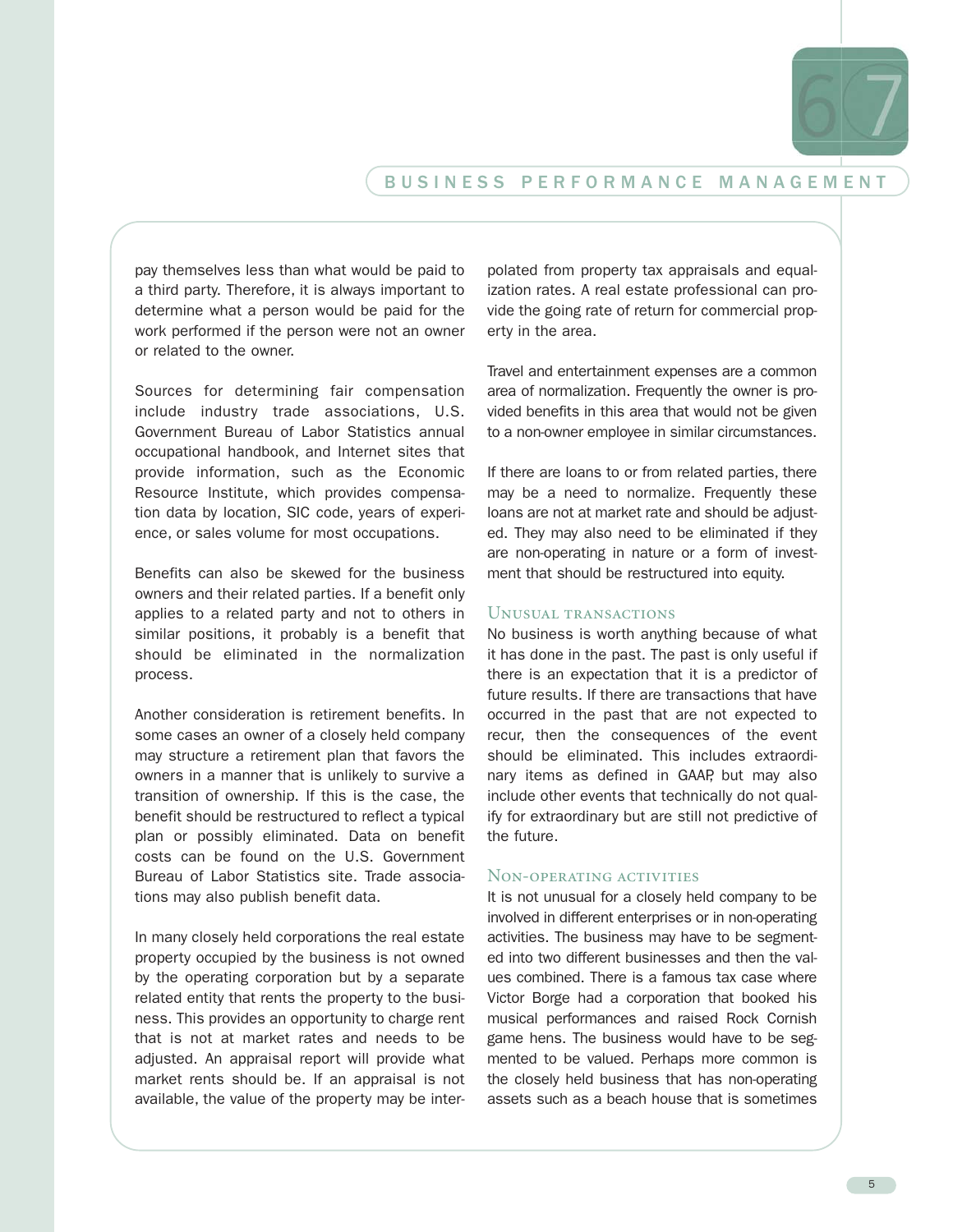

rented, a personal aircraft, or some other asset not essential to the operation of the business. These assets need to be separated and valued apart from operations.

#### ACCOUNTING APPLICATIONS

The accounting methodology may also have to be adjusted. One reason may be to use accounting methods more common in the industry so that comparisons can be made to other firms or industry averages. Sometimes GAAP, in its effort to be conservative, does not capture economic reality. The full expensing of research and development expenses is an example. Sometimes departures from GAAP may have to be adjusted. An example might be the understatement of inventory.

## Taxing the income stream

When a normalized pre-tax operating income is determined, the next step is to consider taxes. Here there is an issue regarding pass-through entities. If the company is of such a nature that it can pass through the entire income it generates, there is an advantage in avoiding the second layer of taxes on dividends. The magnitude of the advantage is measured by the difference in total taxes between the corporate tax and the dividend tax in a C corporation and the shareholders tax in an S corporation. This comparative benefit was reduced in 2003 when the dividend and capital gain rate was reduced to 15% from ordinary income tax rates. The magnitude of the benefit depends upon the ability to distribute the earnings to the owners.

Table 1 illustrates the benefits of an S corporation assuming a corporate tax rate of 39%, a dividend tax rate of 15%, a personal tax rate of 35%, and a capitalization rate (CR) of 20%. The table illustrates that a company with \$200,000 of annual earnings has the benefit of being able to distribute \$130,000 to shareholders, while a C corporation would only be able to distribute \$103,000. This benefit capitalized at an assumed rate of 20% has a total value of \$131,500.

# V. VALUATION METHODS

AICPA Valuation Standard No. 1, along with other professional standards, states that the valuator should consider the three most common valuation approaches: an earnings capitalization method, a market-based method, and an assetbased method.

#### Earnings-Based Methods

The most common method of valuing a going closely held operating business is one based on earnings capitalization. There are a few methods that come under this category. They include discounted cash flow, earnings capitalization, cash flow capitalization, and excess earnings. All of these methods calculate the present value of the future benefits. Therefore, these methods require the determination of a discount rate and a capitalization rate. This may be accomplished using the buildup method or the capital asset pricing model.

# Determining discount rates using the buildup method

The buildup method is frequently used in small and medium-size businesses where comparisons to publicly traded company betas are not deemed to be applicable or it is felt they should be supplemented.

The equation for this method can be written as follows:

$$
R_e = R_f + ERP + R_s + R_c
$$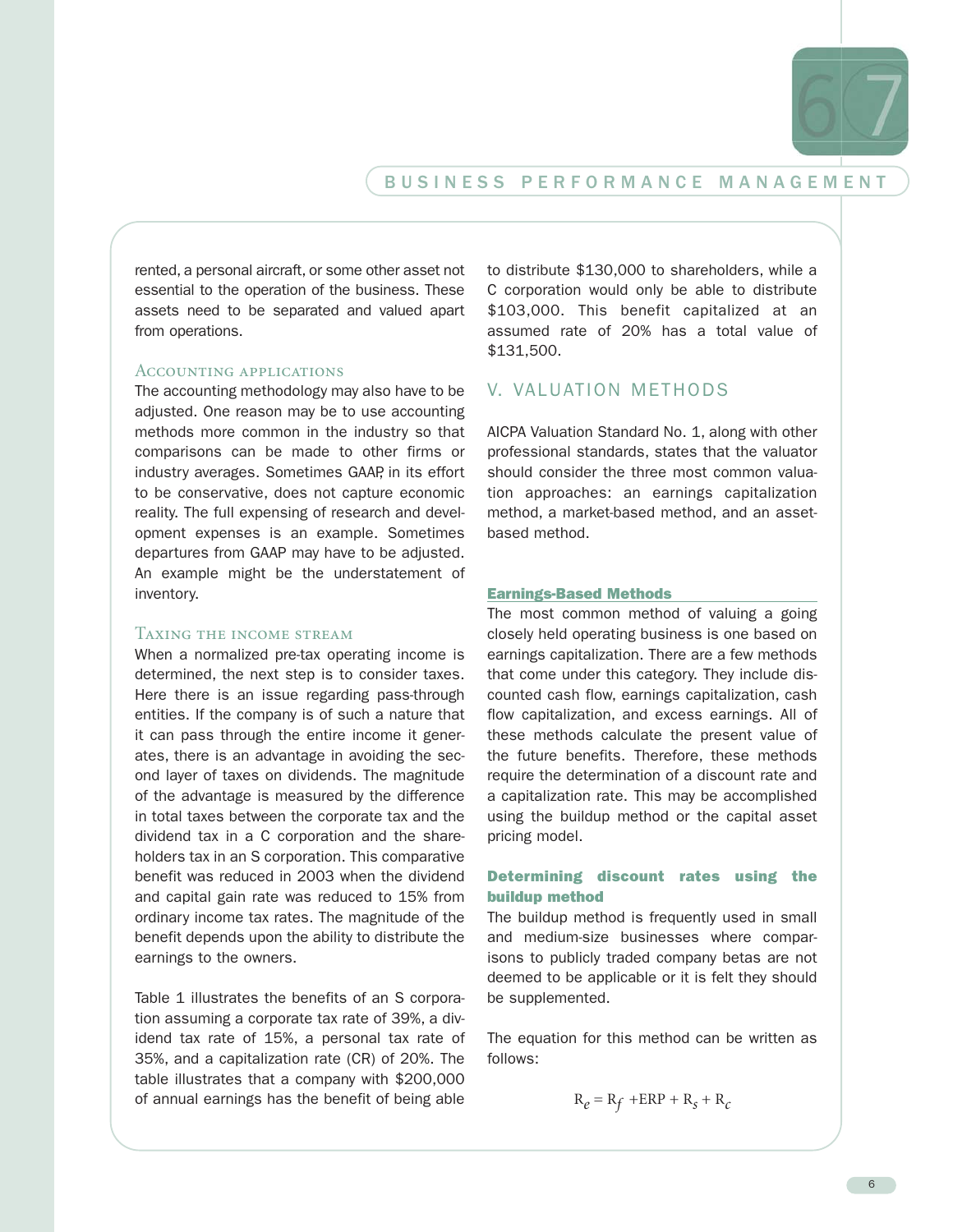

|                              | <b>C CORPORATION</b> | <b>S CORPORATION</b> |
|------------------------------|----------------------|----------------------|
| Earnings before<br>taxes     | \$200,000.00         | \$200,000.00         |
| Corporate tax (39%)          | 78,000.00            |                      |
| Remainder                    | \$122,000.00         | \$200,000.00         |
| Distribution to shareholders | \$122,000.00         | \$200,000.00         |
| Shareholder tax (15%/35%)    | 18,300.00            | 70,000.00            |
| Cash flow to shareholder     | \$103,700.00         | \$130,000.00         |
| Capitalized value (NCF/CR)   | \$518,500.00         | \$650,000.00         |
| S corporation benefit        | \$131,500.00         |                      |

# TABLE 1. S CORPORATION BENEFIT

where

 $R_e$  = Expected rate of return of the company

 $R_f$  = Risk-free rate of return

 $ERP =$  Equity risk premium

R*s* = Size premium

R*c* = Specific company risk

The first component is the risk-free rate. The assumption for the valuation is that there is a going concern. Therefore, the 20-year Treasury rate at the date of the valuation is usually used as the risk-free rate.

The second component in the buildup method is the equity risk premium. The determination of this factor has been a matter of controversy lately. Historically, the equity risk premium estimated annually in the book *Stocks, Bonds, Bills and Inflation* (SBBI), currently published by Morningstar, has been used to appropriate the equity risk premium. Roger Grabowski has challenged this rate as being too high. His estimates are available through the Duff & Phelps, LLC Risk Premium Report (D&P), which is also available from Morningstar. Some valuators continue to use SBBI, while others are using D&P. The rate differential is usually less than two points.

There are some academic manuscripts that challenge the use of the equity risk premium at all,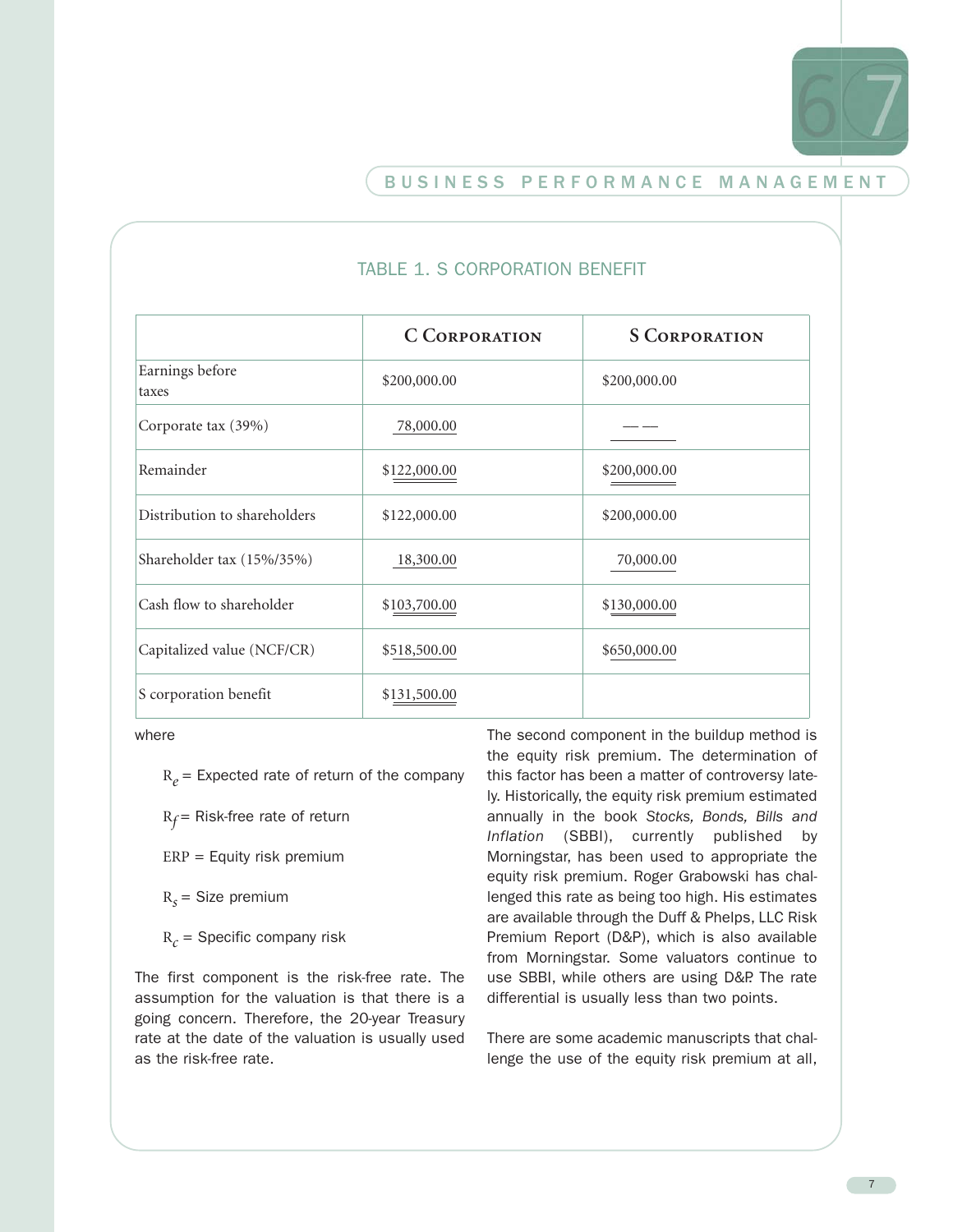

claiming the historic rates are not evident in the marketplace. This claim has not been accepted by valuators.

The size premium recognizes the higher risk in investing in smaller cap public companies. The size premium can also be found in SBBI. Typically the premium for the ninth and tenth deciles firms is used.

In publicly traded firms there is no recognition of specific company risk, called non-systematic risk. The marketplace does not factor this risk in since a prudent investor will diversify his/her investments and the risk will be diversified away. But in closely held company investment, there is typically no opportunity to diversify. It is unusual for an owner to own 30 different closely held companies.

There is currently no empirical data that can be used to estimate the company specific risk or the unsystematic risk, so it is heavily dependent on the valuation analyst's judgment and experience. The types of items usually considered include:

- Management depth
- Management expertise
- Access to capital
- Leverage
- The five Porter threats
- Product diversification
- Geographic distribution
- Demographics
- Availability of labor
- Employee stability
- Economic factors
- Fixed asset age and condition
- Distribution system
- Location
- Technological risk
- Socio-cultural risk
- Political risk
- Global risk
- Size

Some valuators will assign numbers to each relevant item, while others will assign plusses and minuses and just give a total number.

At this point in the buildup method a discount rate can be determined. To obtain a capitalization rate the estimated growth rate is subtracted from the discount rate. Table 2 provides an example of the buildup method using 20-year Treasuries, Ibbottson risk data, numbers for each specific risk, and an assumed growth rate of 3%.

## DETERMINING THE DISCOUNT RATE using CAPM

Another way of determining the discount rate is by using the Capital Asset Pricing Model (CAPM). The CAPM method measures the company volatility compared to the overall market place (beta).

The equation for CAPM is as follows:

$$
R_e = R_f + B (R_m - R_f)
$$

where

 $R_e$  = Expected rate of return of the company

 $R_f$  = Risk-free rate of return

 $B =$  The company beta

 $R_m$  = Return for the market as a whole, usually represented by a market-wide index, such as S&P 500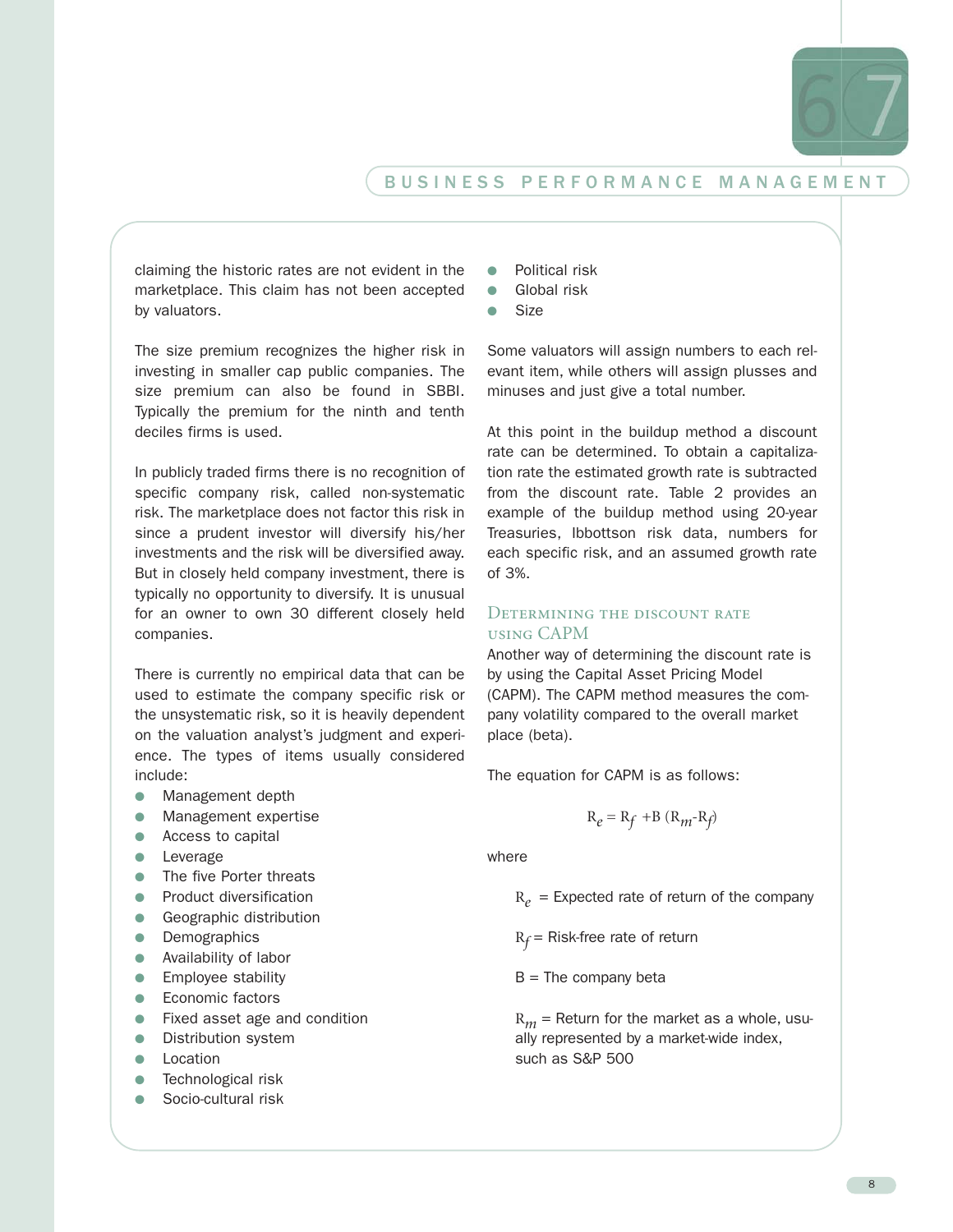

Closely held companies do not have a public market and therefore do not have beta information. Typically an industry beta is used. A group of publicly traded companies are identified and then their beta is calculated. If the company is not large enough to have similar publicly traded companies, the method should not be used.3

## USING THE RATE IN A WEIGHTED AVERAGE cost of capital calculation

In many cases the degree of leverage in a closely held company is not at optimal level. In some businesses the owner may be very aggressive and use a high degree of leverage, often backed by personal guarantees, while in other businesses the owner may be very conservative and use little or no debt financing. If either is the case, a weighted average cost of capital (WACC) should be considered in determining the value of the company.

This method estimates an appropriate percentage of the capital structure coming from debt and from equity. The formula for WACC is as follows:

WACC = 
$$
k_e
$$
W<sub>e</sub> +  $k_d$  [1-t] W<sub>d</sub>

where

 $k_e$  = Cost of common equity (equity discount rate)

 $W_e$  = Percent of the capital structure that is common stock

 $k_d$  = Pretax cost of debt (debt interest rate)

 $t =$ Tax rate

 $W_d$  = Percent of the capital structure that is debt

If WACC is used, interest expense is eliminated and the value determined is the market value of invested capital (MVIC). It is then necessary to reduce this value by interest bearing debt to determine the value of equity.

#### Earnings capitalization

When a perpetual income stream is used and a constant growth rate is estimated, the growth rate can be subtracted from the discount rate to obtain a capitalization rate. This is an adaptation of the Gordon model used to determine a stock value.

$$
V = \frac{E}{k \cdot g}
$$

where

 $V =$  Value of the company

*E*= Next year's earnings

 $k$  = Required rate of return for equity investor

 $g =$  Growth rate (in perpetuity)

#### DISCOUNTED CASH FLOW

If forecasts are used and specific values are determined each year, the discount rate would be used since growth is already factored in to each year's forecast. Theoretically, the Discounted Cash Flow (DCF) method is the most appropriate.

The first step is to determine the net cash flow (free cash flow) for future years. Typically, five years is used.

<sup>3</sup> Shannon Pratt, with Alina Niculita, *Valuing a Business The Analysis and Appraisal of Closely Held Companies* (New York: McGraw Hill, 2007), p. 220.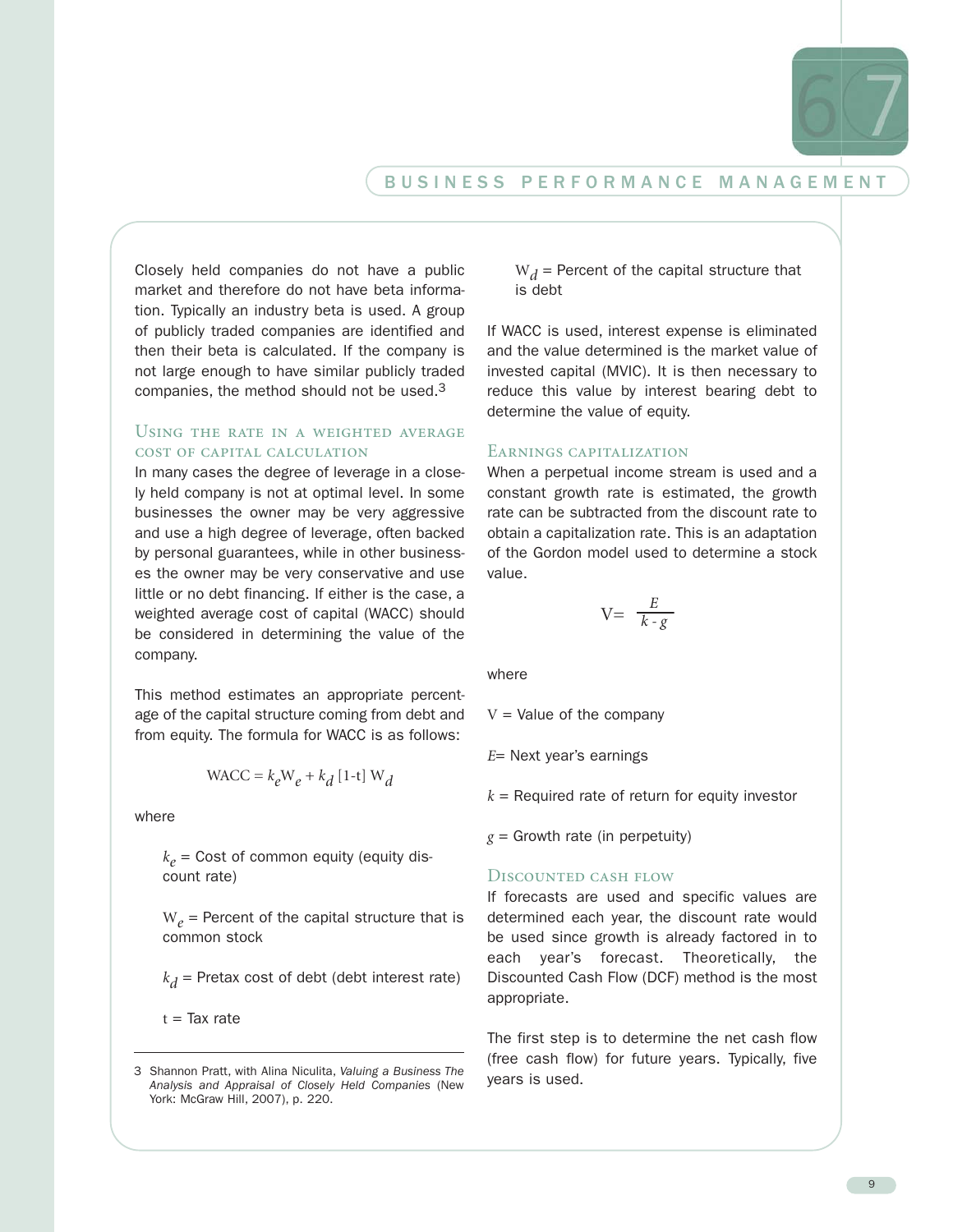

# TABLE 2. BUILDUP DETERMINATION OF EARNINGS CAPITALIZATION RATE

| <b>RISKLESS RATE:</b>                       |     |        |
|---------------------------------------------|-----|--------|
| Long term government rates                  |     | 4.7    |
| EQUITY CAPITAL PREMIUM:                     |     |        |
| Difference large company stock & govt. bond |     | 7.2    |
| <b>SMALL COMPANY PREMIUM:</b>               |     |        |
| Difference large and small company stock    |     | 4.0    |
| Total public small company                  |     | 15.9   |
| <b>SPECIFIC RISK FACTORS:</b>               |     |        |
| Lack of management depth                    | 1.5 |        |
| Threats of new entrants                     | 0.5 |        |
| Threrat of negative legislation             | 0.5 |        |
| Total specific risks                        |     | 2.5    |
| Net discount rate                           |     | 18.4   |
| Less: growth                                |     | $-3.0$ |
| Net capitalization rate                     |     | 15.4   |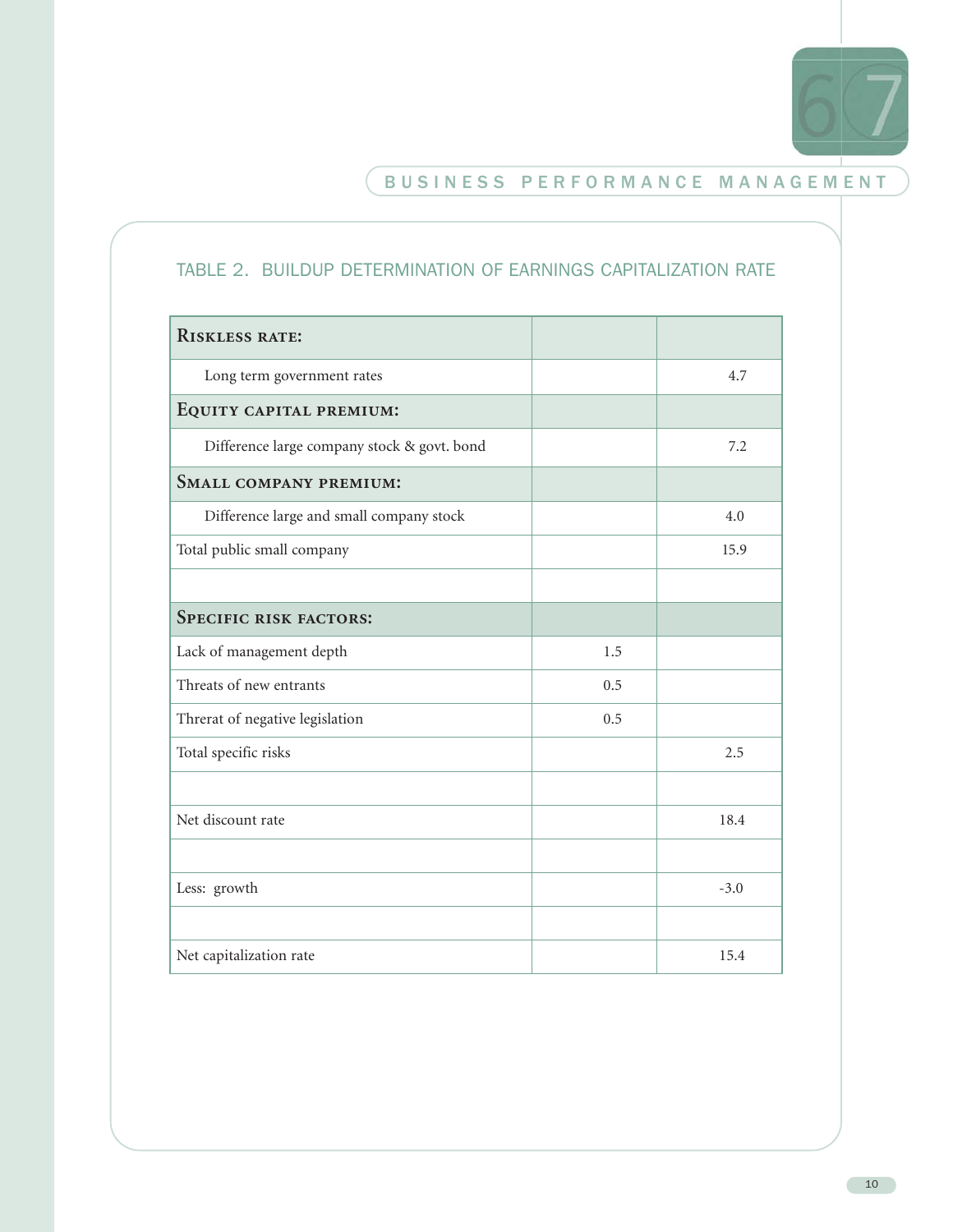

#### Net income

- + Depreciation/Amortization
- +/- Change in Working Capital
- Capital Expenditure
- \_\_\_\_\_\_\_\_\_\_\_\_\_\_\_\_\_\_\_\_\_\_\_\_\_\_\_\_ = Net cash flow (Free Cash Flow)

At the end of the forecast period, the value of the future cash flows (terminal value) is calculated, similar to the capitalization of earnings, and discounted back to the current period.

The formula for DCF is:

$$
\text{DCF} = \frac{fcf^1}{(1+r)^1} + \frac{fcf^2}{(1+r)^2} + \ldots + \frac{fcf^n}{(1+r)^n}
$$

where

DCF= Value using discounted cash flow

- *fcf* = The free cash flow in a given year
- = The discount rate
- *e* = The capitalization rate
- $n =$ The final terminal calculation

Table 3 provides an example of the discounted cash flow method. Five years of projected income is used and then a terminal value is calculated. A discount rate of 16.6 percent is used with a capitalization rate of 12.6 percent. There are two ways of determining the terminal value. The most common method is the capitalization of the ongoing cash flow. This is the method favored by most business valuators. A method used by investment bankers and used as a check by some valuators is the use of a market multiple. If the discounting is a return on equity,

some measure related to that, such as a P/E multiple, may be used. If the method is using overall capital, then a measure such as EBIT or EBITDA related might be used. Although this is the most theoretically sound method, it requires a sound set of forecasts. The effects of uncertainty are a component of the risk factor determined. However, in some circumstances a single number is not possible and a range of numbers may be used. The probability for each outcome is assessed and a probability distribution is used to determine the forecasted DCF. Similarly in a less precise manner a best, worse, and most likely case scenario can be used with a weighted average result. Sensitivity analysis should be considered to determine the impact of changes in the assumptions on the estimated value.

In many small closely held businesses the projections are not available and the method cannot be used.

# Excess earnings

Another earnings-based method is excess earnings. This method capitalizes the company's earnings based on two rates, one being a rate of return on tangible assets and the other based on a higher rate for earnings beyond the return on assets (goodwill). The method is often described as a hybrid method because it takes into account the company's asset values. It takes the capitalization rate and separates it into different risk assessments and rates, one for earnings backed by tangible assets and one for earnings from goodwill as illustrated in the following equation.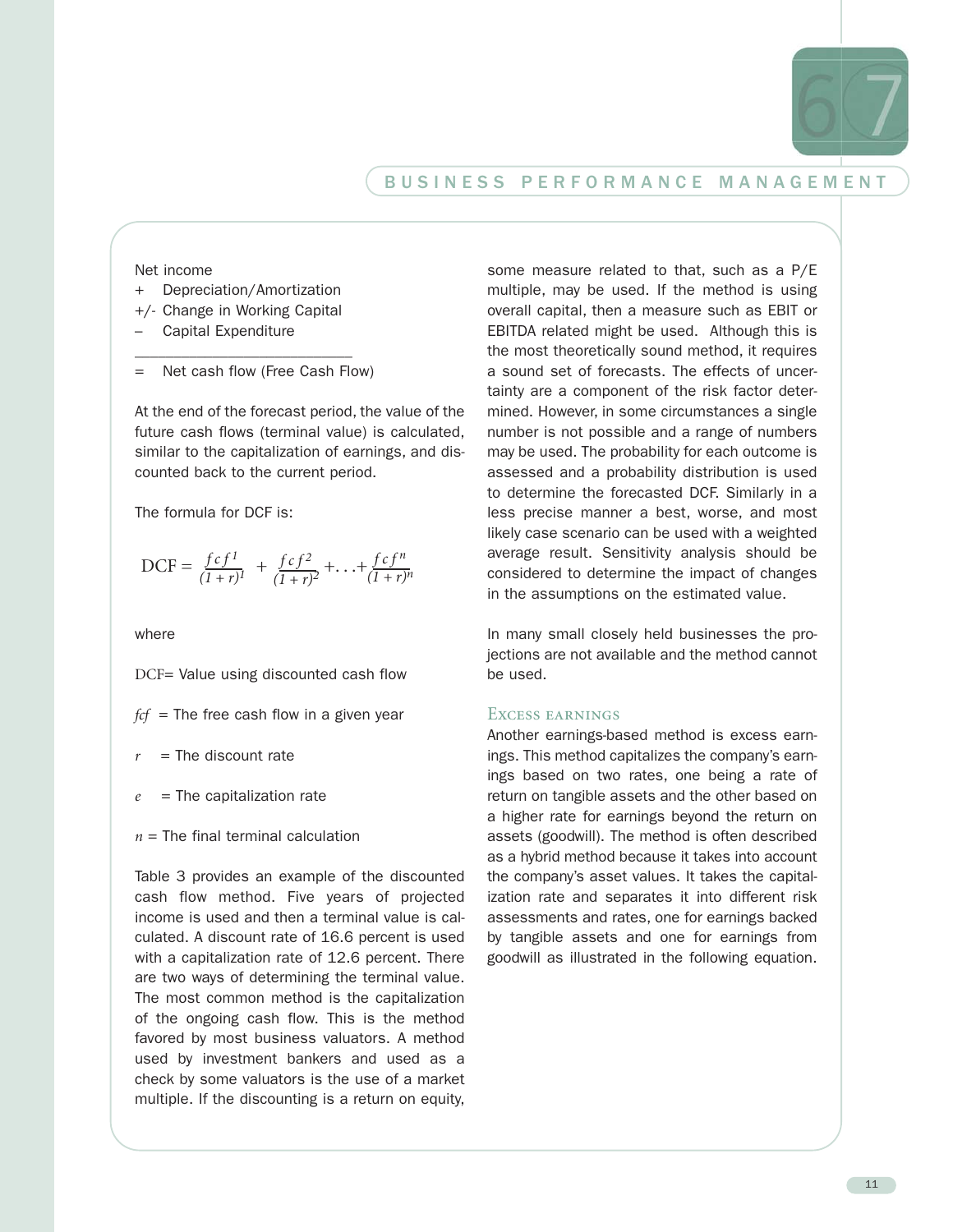

|                                      | 2009          | 2010          | 2011          | 2012          | 2013          | Terminal    |
|--------------------------------------|---------------|---------------|---------------|---------------|---------------|-------------|
| Projected net income                 | 998,200<br>\$ | \$1,048,110   | \$1,205,327   | \$1,386,125   | \$1,497,016   | \$1,497,016 |
| Depreciation                         | 232,000       | 232,000       | 232,000       | 232,000       | 232,000       | 232,000     |
| Capital needs                        | (175,000)     | (180,000)     | (180,000)     | (200,000)     | (220,000)     | (220,000)   |
| Working capital needs                |               |               |               | (100,000)     | (100,000)     | (60,000)    |
| Projected cash flow                  | \$1,055,200   | \$1,100,110   | \$1,257,327   | \$1,318,125   | \$1,409,016   | \$1,449,016 |
| Present Value                        | \$<br>977,205 | \$<br>873,752 | \$<br>856,449 | 770,037<br>\$ | \$<br>705,947 |             |
| Terminal value                       |               |               |               |               |               |             |
| Capitalization rate                  |               |               |               |               |               | 12.60%      |
| Terminal value                       |               |               |               |               |               | 11,500,123  |
| Present value                        |               |               |               |               |               | \$4,941,519 |
| Value (sum of present<br>values)     |               |               | \$9,124,909   |               |               |             |
| Less lack of<br>marketability at 20% |               |               | 1,824,909     |               |               |             |
|                                      |               |               |               |               |               |             |
| Estimated value                      |               |               | \$7,300,000   |               |               |             |

# TABLE 3. DISCOUNTED CASH FLOW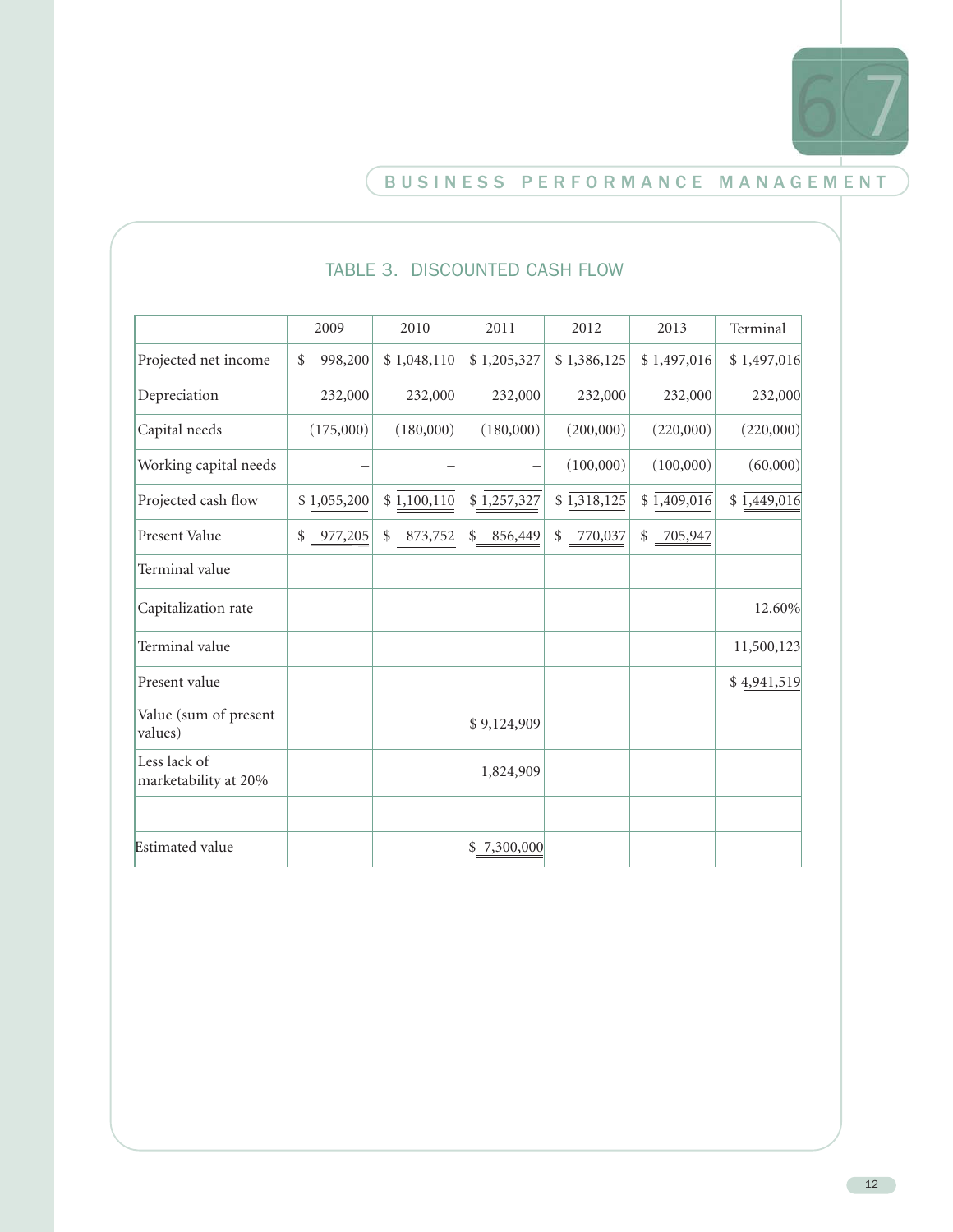

$$
V = \frac{E^a}{R^a} + \frac{E^g}{E^g}
$$

where

- $V =$  The value of the business
- $E^a =$  The earnings attributable to a return on assets
- $R^a =$  The appropriate rate of capitalization for earnings attributable to net tangible assets
- $E$ <sup> $g$ </sup> = The earnings in excess of those attributable to a return on assets
- $C<sup>g</sup>$  = The appropriate rate of capitalization for earnings attributable to goodwill

In its most common form, the value is calculated as follows:

$$
V = \frac{E - AR_a}{C_g} + A
$$

where

- $V =$  The value of the small business
- $E =$  The adjusted earnings of the firm
- $A =$ The net tangible assets of the firm
- $R_a$  = The appropriate rate of capitalization for earnings attributable to net tangible assets
- $C_{\varrho}$  = The appropriate rate of capitalization of goodwill

An example of excess earnings is provided in Table 4. In this example a return on assets was determined to be 8.6% and a capitalization rate for goodwill of 27.4% was used. The earnings with respect to assets of \$14,595,602 was \$1,255,222. With actual earnings of \$4,431,829 this left \$3,176,607 of excess earnings to be capitalized at 27.4% to yield a goodwill number of \$11,593,456 and a total value of \$26,189,058.

#### Market-Based Methods

Another common approach to valuations can be classified as market-based methods. This can then be broken down into three categories: sales within the same company, sales of similar closely held companies, and, if the company is of sufficient size, publicly traded guideline companies.

# Sale of stock in the same company

The sale of stock in the same company sounds like a good approach; however, this may not be the case. The sale may not have been at fair market value due to a forced sale, perhaps restricted by an internal agreement, or similar reason that may distort the price. In addition, the sale may have been for a minority interest when one is trying to determine a value for the whole company or a controlling interest. The opposite might be true and one might be trying to value a minority interest when the sale was of a controlling interest. Finally, the proximity in time needs to be considered. A sale that took place in a prior period may have been made when economic conditions were different.

#### Sale of similar companies

Data regarding sales of similar closely held companies may be available. There are also databases that can be obtained. When available and adequate data is provided, the information can be helpful in determining the value of a compa-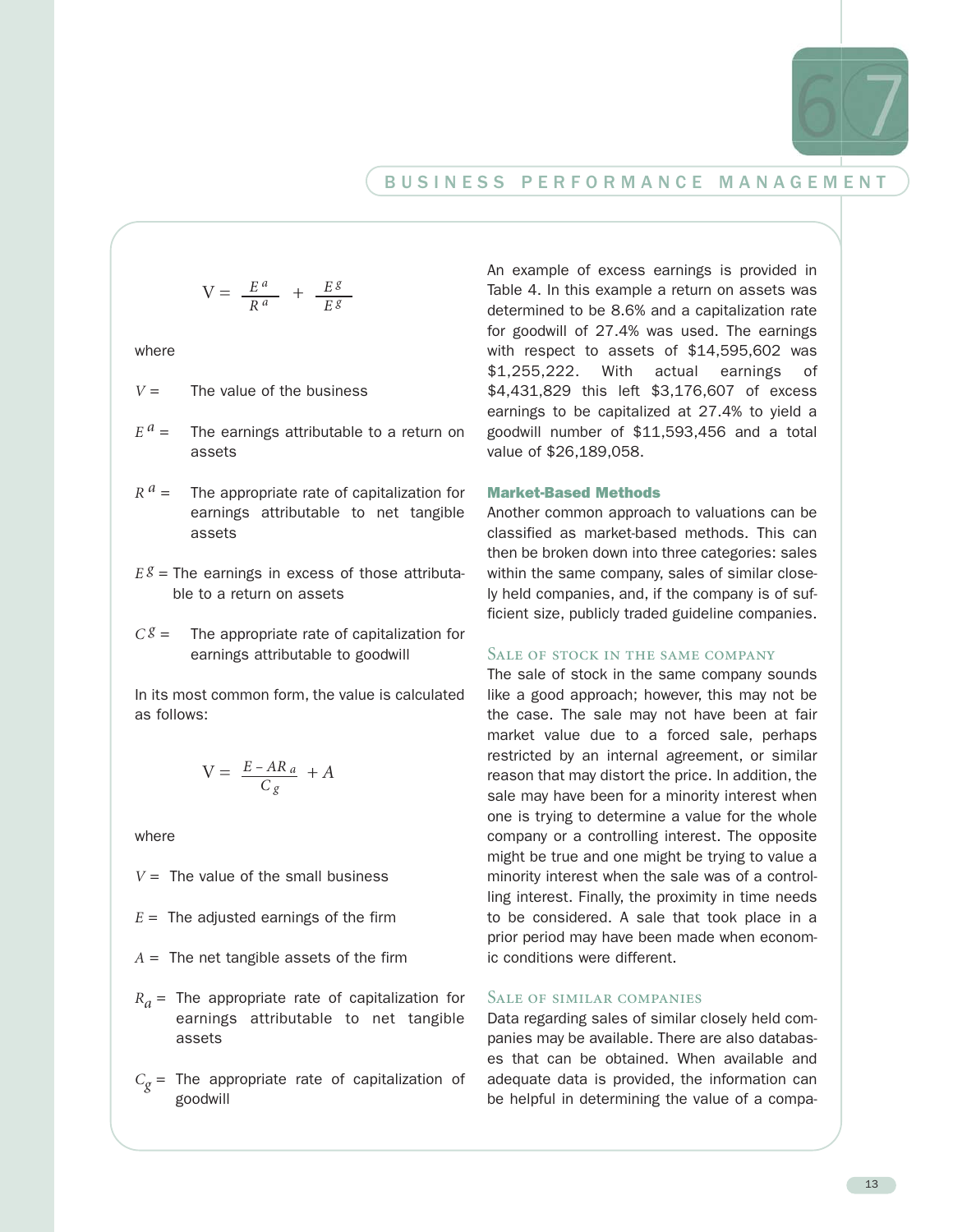

| Net Assets             | \$<br>14,595,602 |
|------------------------|------------------|
| Return on Assets       | 8.60%            |
| Expected Return        | \$<br>1,255,222  |
| <b>Actual Earnings</b> | 4,431,829        |
| Excess Earnings        | \$<br>3,176,607  |
| Capitalization rate    | 27.40%           |
| Goodwill               | \$<br>11,593,496 |
|                        |                  |
| Total value            | \$<br>26,189,058 |

# TABLE 4. EXCESS EARNINGS

ny. It is very difficult to determine whether all aspects of the transaction are disclosed. For example, there may be a consulting agreement at favorable terms that is not shown as part of the sale. In addition, the actual similarity of the company can be problematic. For example, a similar company in a different market may face different economic factors. One type of business that has a better chance at comparability is franchise operations, such as a fast food establishment. Professional practices also may have similar attributes. There are various databases for private company comparables. DoneDeals (www.donedeals.com) is a comprehensive source of unique mid-market transaction data, with approximately half of deals under \$15 million and half over \$15 million, and approximately 79% of the selling companies being privately owned. The Institute of Business Appraisers (IBA) "Market Database" (www.go-iba.org) is the largest database of guideline transactions for valuing mid-sized and smaller businesses. The database includes information on over 30,300 sales of closely held businesses in more than

725 SIC Codes. Access to the database is free to IBA members. Pratt's Stats® (www.bvmarketdata.com) contains details on approximately 11,500 private and closely held business sales from 1990 to the present, ranging in deal price from under \$1 million to \$16.6 billion.

#### Guideline companies

Finally there may be publicly traded companies that have similar risk factors as the company being valued. The criterion in selecting companies is to try to find companies with the same pattern of operations in the past and the same risk factors in the future. Although a match with companies that are close to identical is desirable, it is not necessary. Companies in the same industry can be looked at in addition to companies in related industries that are subject to the same risks. Thus a company that manufactures parts used in the assembly of recreational vehicles may have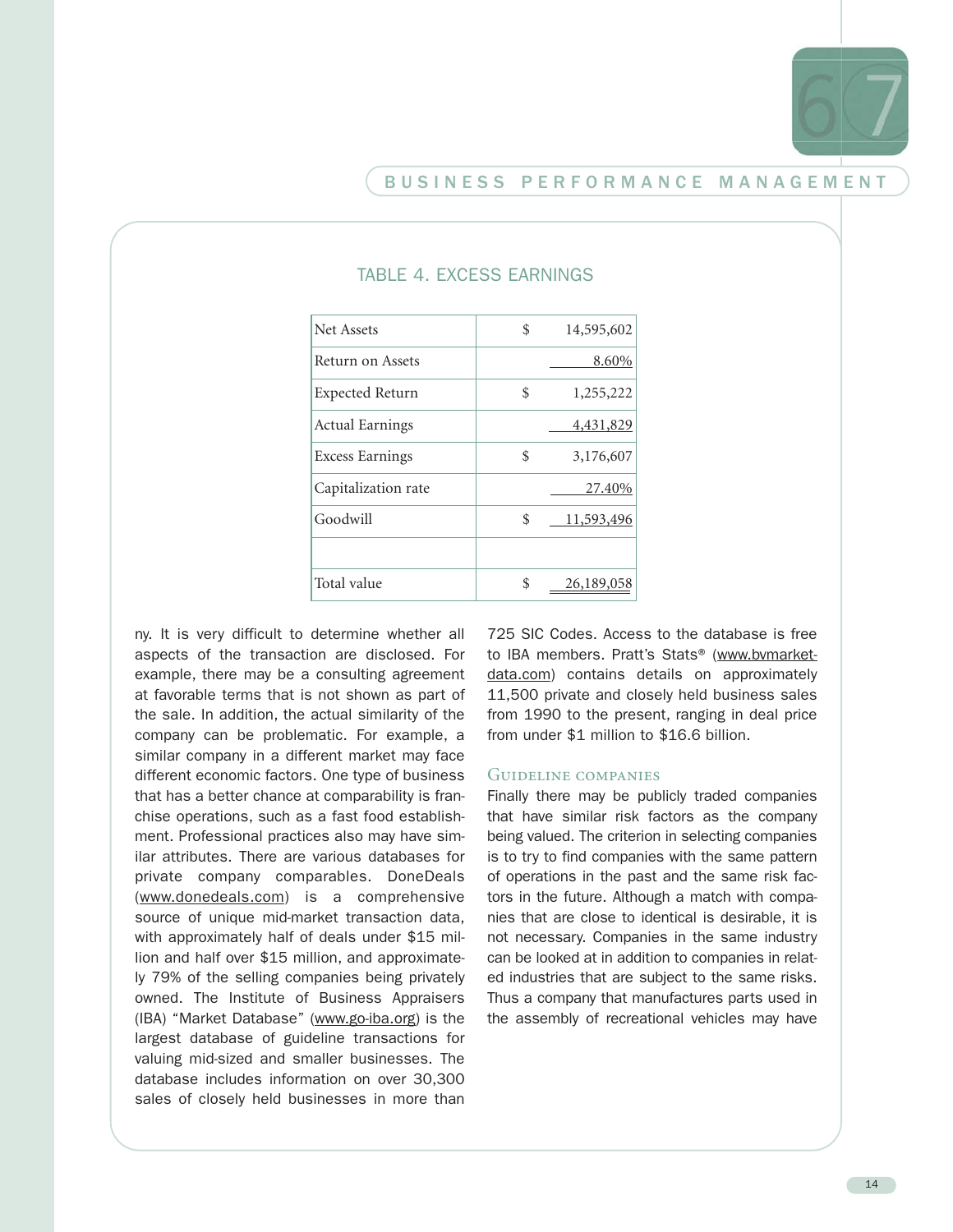

more similar risks to the actual manufacturing of the vehicles than a company that manufactures parts for the assembly of automobiles.

If guideline companies are used, some of the factors to consider include:

- Nature of the company
- Similarity of operations
- Geographic similarity
- Demographic similarity
- Percentage of ownership transferred

If guideline companies are used, then a decision has to be made as to what the indicators of value are. These indicators are typically various earnings figures and perhaps a couple of balance sheet numbers. Similar to the decision on whether to use WACC or not, a decision has to be made as whether to use Market Value of Invested Capital (MVIC) or Market Value of Equity (MVE).

MVIC is defined as the entire invested capital value of the firm, including equity investment and debt investment. Because of the nature of closely held companies, there may be dissimilar leverage used between the guideline companies and the company being valued. In these cases MVIC is the better measure. The income data used is before interest expense. Some indicators used are:

- Earnings before interest and taxes (EBIT)
- Earnings before interest, taxes, amortization, and depreciation (EBITDA)
- Sales
- Cash flow excluding debt
- Book value of invested capital

Typically the factors that are most closely correlated with each other will be chosen. Some valuators will use the coefficient of variance to judge the relationship.

$$
C_v = \frac{\delta}{\mu}
$$

where

- $C_v$ = Coefficient of variance
- $d =$  standard deviation
- $\mu$  = mean

Thus, the variable with the lowest coefficient of variation has the least dispersion.

When a value is determined under MVIC, the company interest bearing debt must be subtracted to determine the value of the equity ownership interest.

When the debt equity structure is similar to the guideline companies, then it may be appropriate to determine the market value of equity. It is also appropriate when determining the value of a minority interest where the interest would not be able to change the company leverage. Factors to consider when using MVE are:

- Net income before tax
- Net income after tax
- Sales
- Cash flow
- Net equity book value

There are a variety of sources to find guideline companies. The SEC 10-k filings are accessible through the SEC website. Commercial sites such as Yahoo Finance can supplement the data. There are also a number of subscription sites such as Mergent Online, a fully searchable database of 15,000 U.S. public companies (active and inactive) listed on the NYSE, AMEX, and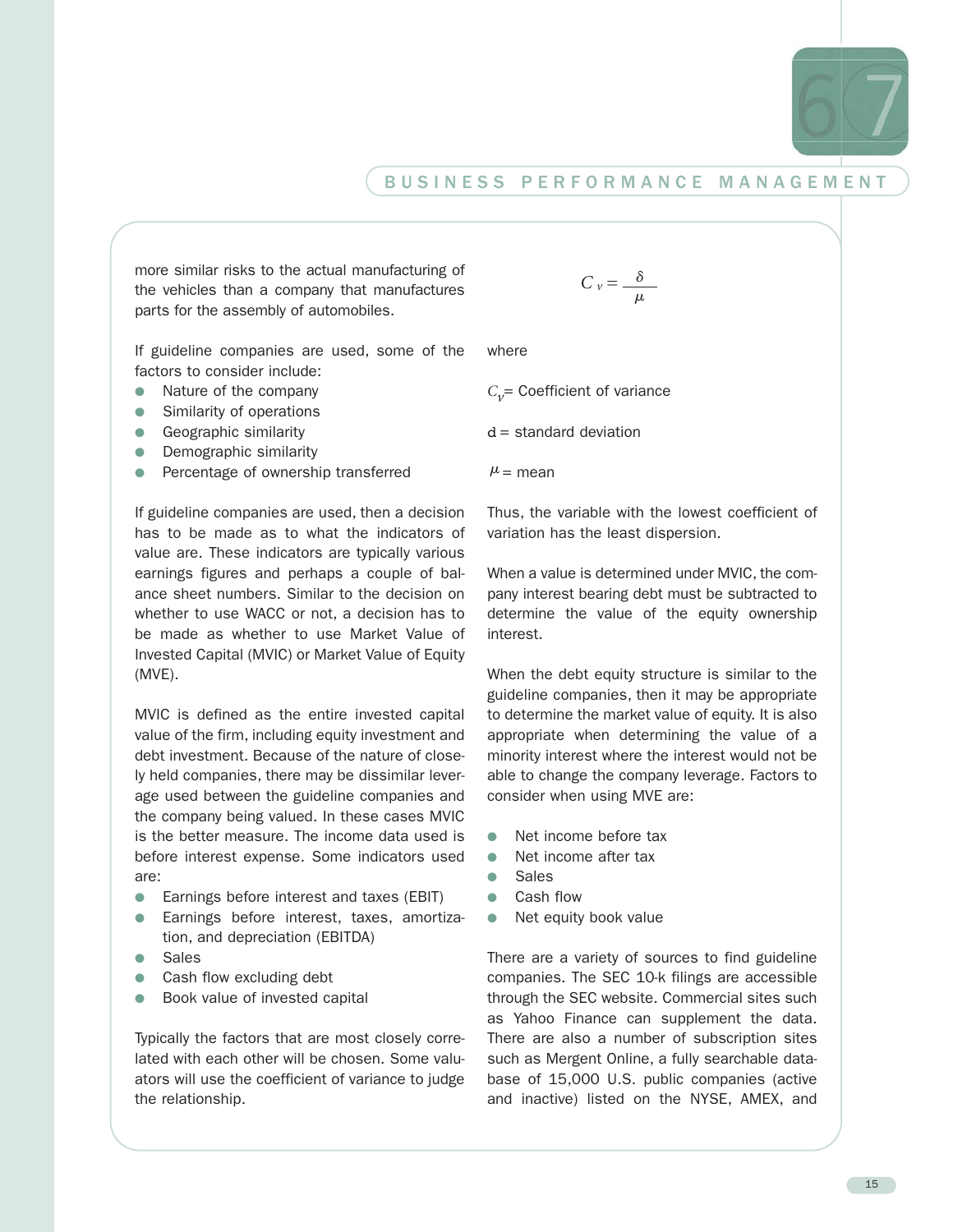

| Guideline Company     | MVIC/Sales | MVIC/EBITDA | MVIC/Net assets |
|-----------------------|------------|-------------|-----------------|
| A                     | .29        | 6.26        | .68             |
| B                     | .90        | 9.72        | 1.94            |
| C                     | 1.24       | 11.04       | 4.35            |
| D                     | .79        | 10.32       | 2.91            |
| Median                | .84        | 10.02       | 2.43            |
| Standard deviation    | .39        | 2.12        | 1.55            |
| Coefficient variation | .49        | .23         | .63             |

# TABLE 5. GUIDELINE DATA

NASDAQ exchanges, and Compustat provides data on companies that can be sorted by SIC code.

When the guideline company method is used it is still appropriate to adjust for normalization, size, and unsystematic risk. Since publicly traded stocks are minority shares, if a controlling interest is being valued a control premium should be considered.

#### For example:

A manufacturing company is being valued. Four guideline companies are identified. MVIC is used. The factors utilized are sales, EBITDA, and net assets. The multiples and coefficients of variance are calculated. The data results in the following calculations in Table 5.

Based upon the above, the valuator decides to base the determination 60% on EBITDA, 25% on sales, and 15% on net assets. In addition a 20% discount is decided upon based on the increased risk of the company being valued and a 15% control premium is also used. The calculation of value is provided in Table 6.

#### Asset-Based Methods

The third category of valuation is based on the assets. Since asset approaches do not measure goodwill, most of the time operating companies are valued based on the earnings capitalization or market approaches. In these cases the asset approach may act as a floor or the lowest the value can be.

### Operating asset value

If the company is a going concern, then the operating value of the assets is used. This presumes that the company will stay in business but has no goodwill. The book value of the company is the starting point. Because GAAP provides a mixture of fair values and historical costs, adjustments are needed to bring the values to fair value. This method may also provide information needed for an excess earnings calculation, in which case non-operating assets and liabilities need to be separated. The issue of built-in gains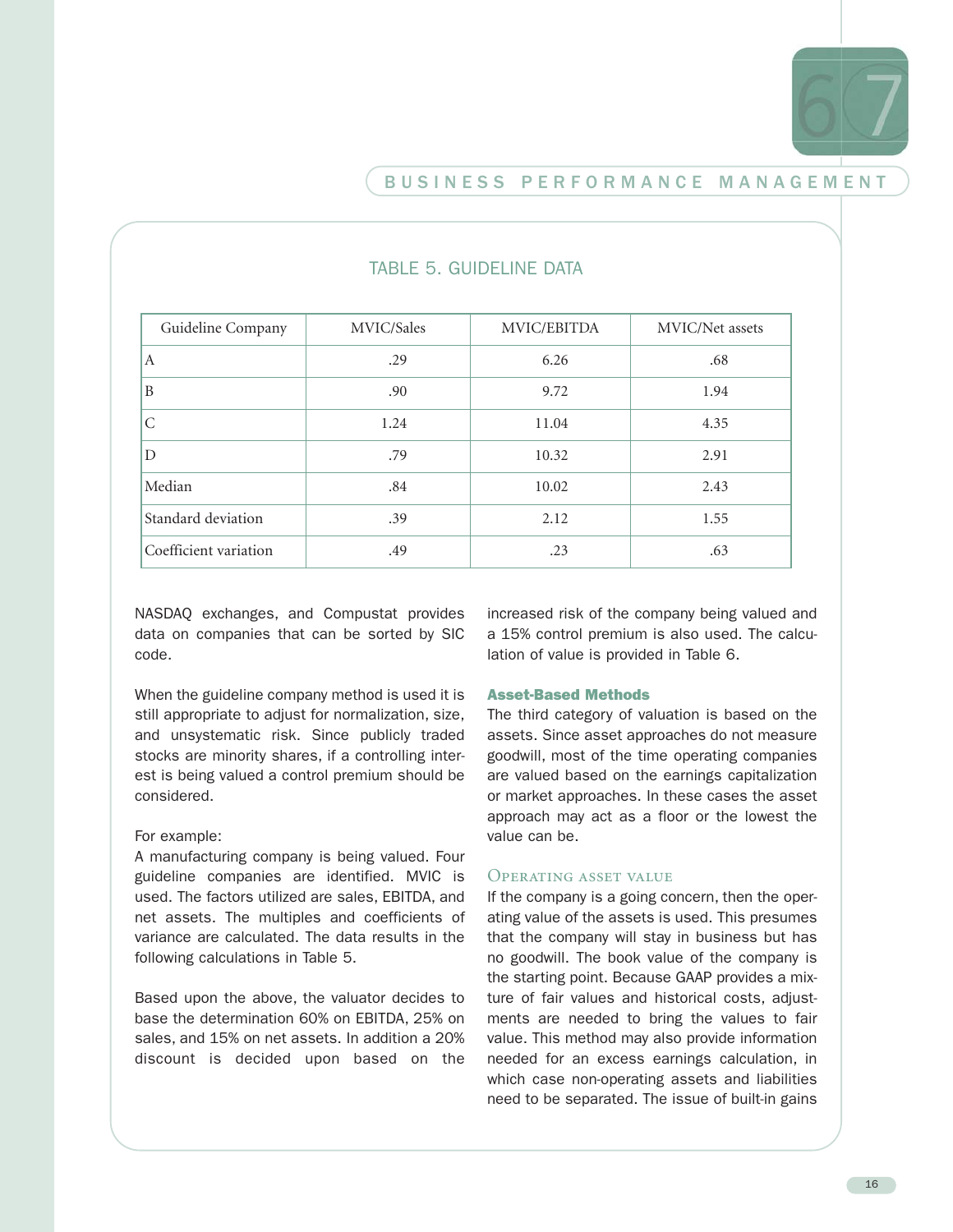

| Factor                 | MVIC/Sales  | MVIC/EBITDA   | <b>MVIC/Net assets</b> | Total       |
|------------------------|-------------|---------------|------------------------|-------------|
| Multiple               | 0.84        | 10.02         | 2.43                   |             |
| Company                | \$5,000,000 | \$<br>450,000 | \$2,000,000            |             |
| Value                  | \$4,200,000 | \$4,509,000   | \$4,860,000            |             |
| Weight                 | 60%         | 25%           | 15%                    |             |
| Value                  | \$2,520,000 | \$1,127,000   | \$<br>729,000          | \$4,376,000 |
| Risk Discount 20%      | (504,000)   | (225,000)     | (146,000)              | (875,000)   |
| <b>Net</b>             | \$2,016,000 | \$<br>902,000 | \$<br>583,000          | \$3,501,000 |
| Control Premium<br>15% | 302,000     | 135,000       | 87,000                 | 524,000     |
| <b>MVIC</b>            | \$2,318,000 | \$1,037,000   | \$<br>670,000          | \$4,025,000 |
| Less company debt      |             |               |                        | (725,000)   |
| Estimated value        |             |               |                        | \$3,300,000 |

# TABLE 6. GUIDELINE DATA

needs to be considered when using this method. That is, when the fair value is in excess of the book value, there is a potential for a tax that will be needed or a lack of a tax deduction for the asset. For a C corporation, the built-in gain is the tax that would have to be paid if the asset was sold. This is a controversial issue, with the IRS reluctant to reduce the value while the tax courts have been more receptive for C corporations. Pass-through entities such as S corporations and partnerships complicate the issue. Typically the built-in gain is recognized in an S corporation. But since partnerships can get a steppedup basis, if elected, they usually do not get a consideration of the built-in tax.

Minority interests are another consideration. Since they cannot cause the company to sell their assets, this method is usually not used when valuing minority shares.

There are various adjustments to consider.

Current assets are the easiest to adjust to fair value and in most cases GAAP provides a fair value number. If another comprehensive basis of accounting is in use, there may need to be adjustments for allowance for uncollectible accounts among other items. Under GAAP, heldto-maturity securities may not be reflected at fair value and may need to be adjusted. The FIFO method of inventory usually provides the best indicator of fair value for inventory.

The value of plant, property, and equipment is typically not at fair value and will need an appraisal if the amounts are significant. If the amount is not significant an adjusted deprecia-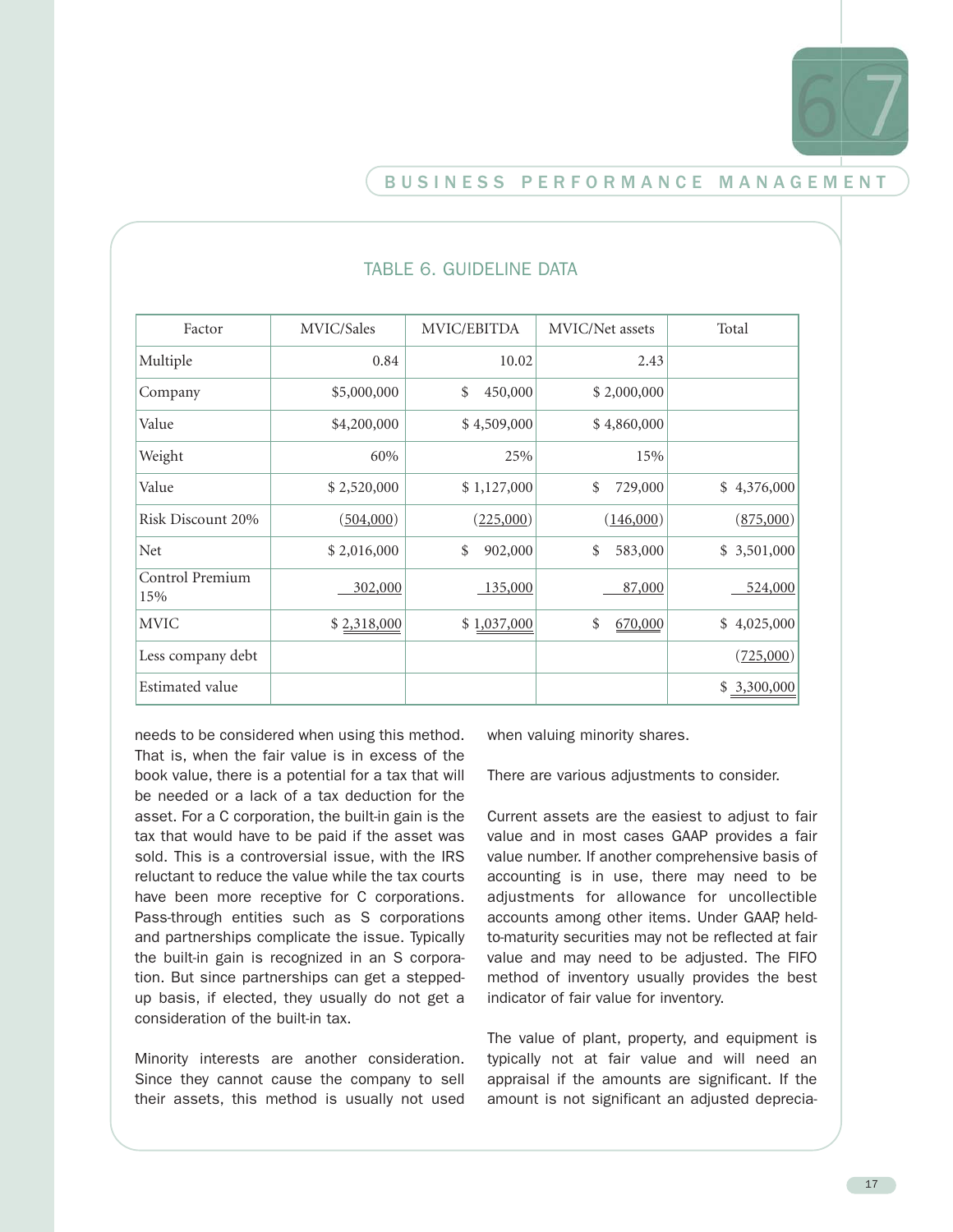

tion using reasonable useful lives and a nonaccelerated depreciation method may result in an acceptable estimate of fair value.

Other assets may also need a separate appraisal, depending on their nature. Liabilities are usually at fair value. But loans from related parties may need to be adjusted to reflect their fair value using market interest rates.

#### Liquidating value

Another asset method is liquidating value. This method is not appropriate for a going concern, but may be appropriate if there is doubt regarding the probability of the company staying in business.

# VI. DISCOUNTS AND PREMIUMS

Regardless of what method was used to determine an indicator of value, discounts and premiums are usually a factor in closely held companies. Marketability and control are the most frequent issues encountered. Other factors that may be considered are discounts for the loss of a key executive, and trapped-in capital gain taxes. There is also a control premium.

#### Lack of Marketability Discount

There is no universally accepted method for determining the lack of marketability discount. Two methods using empirical data have been used. One is based on restricted stock studies and the other initial public offerings (IPO).

#### IPO studies

A series of studies known as the Emory studies was conducted from 1980 through 2000. It compared prices of stock transactions prior to an initial public offering (IPO) with the prices at which the stock was initially offered to the public (at the IPO). The median discount was 47%. Willamette Management Associates has studied IPO transactions over a period of many years and has published the results on their website.<sup>4</sup>

#### Restricted stock studies

In 1971, the Securities and Exchange Commission published a study it made on restricted stock values from 1966 to 1969. It found a mean discount of 25.8%.<sup>5</sup> Four closedend investment companies that had significant investment in restricted security investments were examined by Milton Gelman.<sup>6</sup> The mean and median in the above study was 33%. Willamette Management Associates has studied 33 transactions that took place primarily in 1983. The median discount was 31.2%.7

Michael Maher conducted a study of restricted securities from 1969 to 1973. He determined a median discount of 33%.<sup>8</sup> Robert Trout found similar results in the same time period. He studied transactions from 1968 to1972 and determined a mean discount of 33%.9

In *Business Valuation Methods* written by Alan S. Zipp, JD, and published by the American Institute of Certified Public Accountants, the author states: "As a general rule of thumb, courts have generally approved discounts for lack of

- 6 Milton Gelman, "An Economist-Financial Analyst's Approach to Valuing Stock of a Closely-Held Company," *Journal of Taxation*, June 1972, pp. 353-354.
- 7 Shannon Pratt, with Alina Niculita, Valuing a Business: *The Analysis and Appraisal of Closely Held Companies* (New York: John Wiley, 2007), p. 425.
- 8 Michael J. Maher, "Discounts for Lack of Marketability for Closely Held Business Interests," *Taxes*, Sept. 1976, pp. 562-571.
- 9 Robert R. Trout, "Estimation of the Discount Associated with the Transfer of Restricted Securities," *Taxes*, June 1977, pp. 381-385.

<sup>4</sup> http://www.willamette.com/.

<sup>5</sup> Security and Exchange Commission, *Discounts Involved in Purchase of Common Stock (1966 – 1969), Institutional Investor Study Report of the Security and Exchange Commission*. Government Printing Office Document No. 92-64, Part 5, pp. 2444-2456.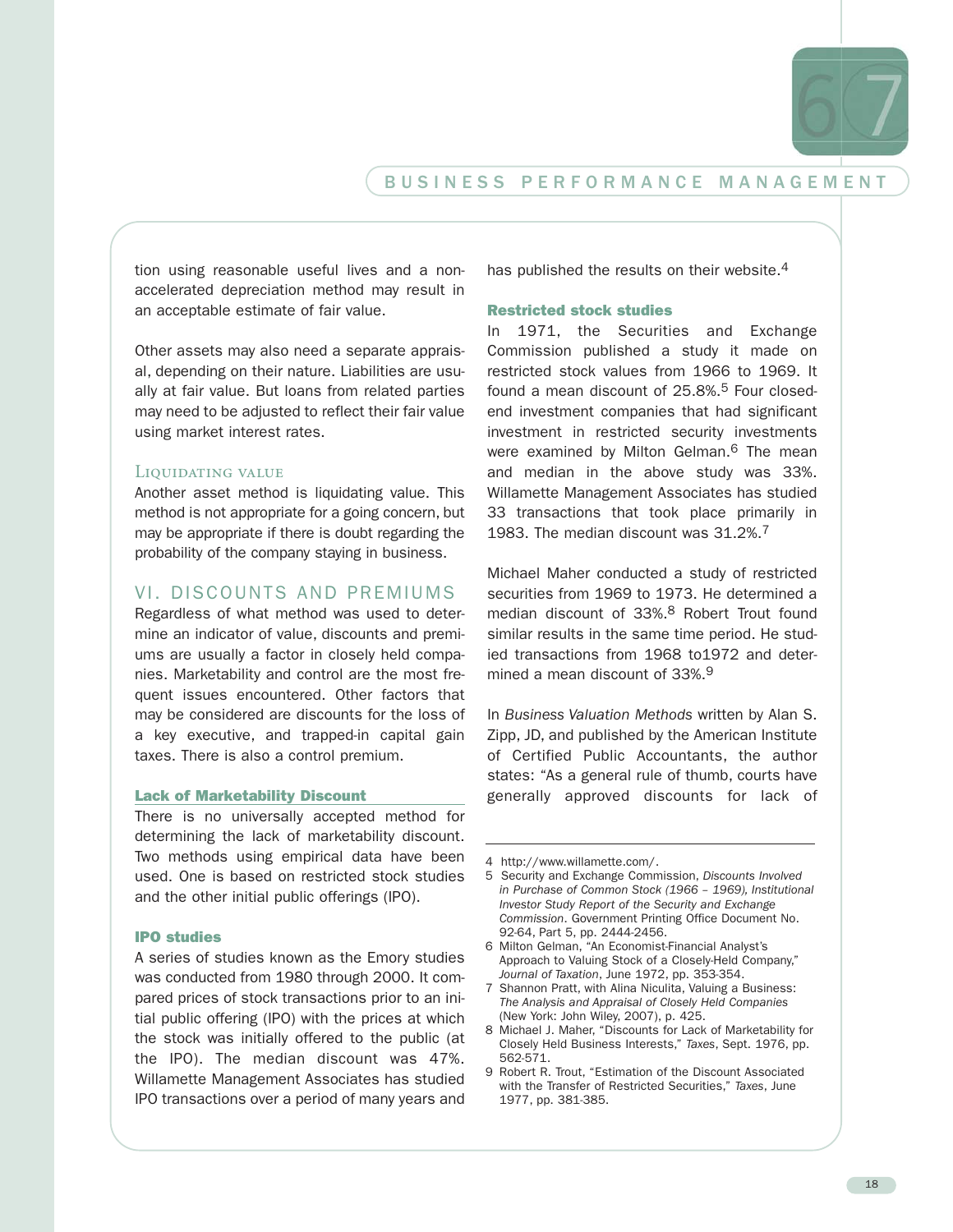

marketability in the range of 15% to 50%, with the mean in the vicinity of 35%." Zipp also states:

In the June 1992 edition of Fairshare, The Matrimonial Law Monthly. [Vol. 12, No. 6, p. 15] several studies were summarized which analyzed the average discount found between listed securities and their restricted counterparts. These restricted stocks were considered identical in all respects to freely traded stocks of public companies, except for their lack of marketability. These studies included the Congressional "Institutional Investor Study Report of the Security Exchange Commission" [H.R. Doc. No. 64, Part 5, 92nd Cong., 1st Sess. 1971. pp. 2444- 2456] and several private studies. The result of these studies reported the average discount for lack of marketability ranged from 25.8% to 45%.10

The article cites two studies by Robert W. Baird & Co., which compared companies in private stock transactions to those of subsequent public offerings of stock in the same companies. The results of those studies reflected average discount from 1980 to 1981 of 60% and between 1985 and 1986 of 43%. The median discount between 1980 and 1981 was 66% and during 1985 and 1986 it was 43%.

According to the article, "There is considerable evidence, however, suggesting that the marketability discount for a closely held stock compared with a publicly traded counterpart should average between 35 percent and 50 percent, in the absence of special circumstances that would tend to reduce the discount for lack of marketability."11

#### Controlling interest

Although the marketability discount is usually greater for a minority interest that cannot decide to sell the company, there is also a marketability discount for a controlling interest. A truly marketable stock is one where you can call your broker, sell the stock instantly, and receive cash in three days. Obviously, the sale is not possible for a controlling interest in a closely held company. Shannon Pratt states: "The three bases most often encountered from which a controlling interest discount for lack of marketability is deducted are:

- 1. Control buyout value
- 2. Publicly traded stock value
- 3. Net asset value."12

The courts have also commented on lack of marketability discounts for controlling interest. In the Estate of Andrews they said:

The minority shareholder discount is designed to reflect the decreased value of shares that do not convey control of a closely held corporation. The lack of marketability discount, on the other hand, is designed to reflect the fact that there is no ready market for shares in a closely held corporation. Although there

<sup>10</sup> Alan S. Zipp, Business Valuation Methods (AICPA, 1993).

<sup>11</sup> Ibid.

<sup>12</sup> Shannon Pratt, *Business Valuation Discounts and Premiums* (New York: John Wiley & Sons, 2001), pp. 168-169.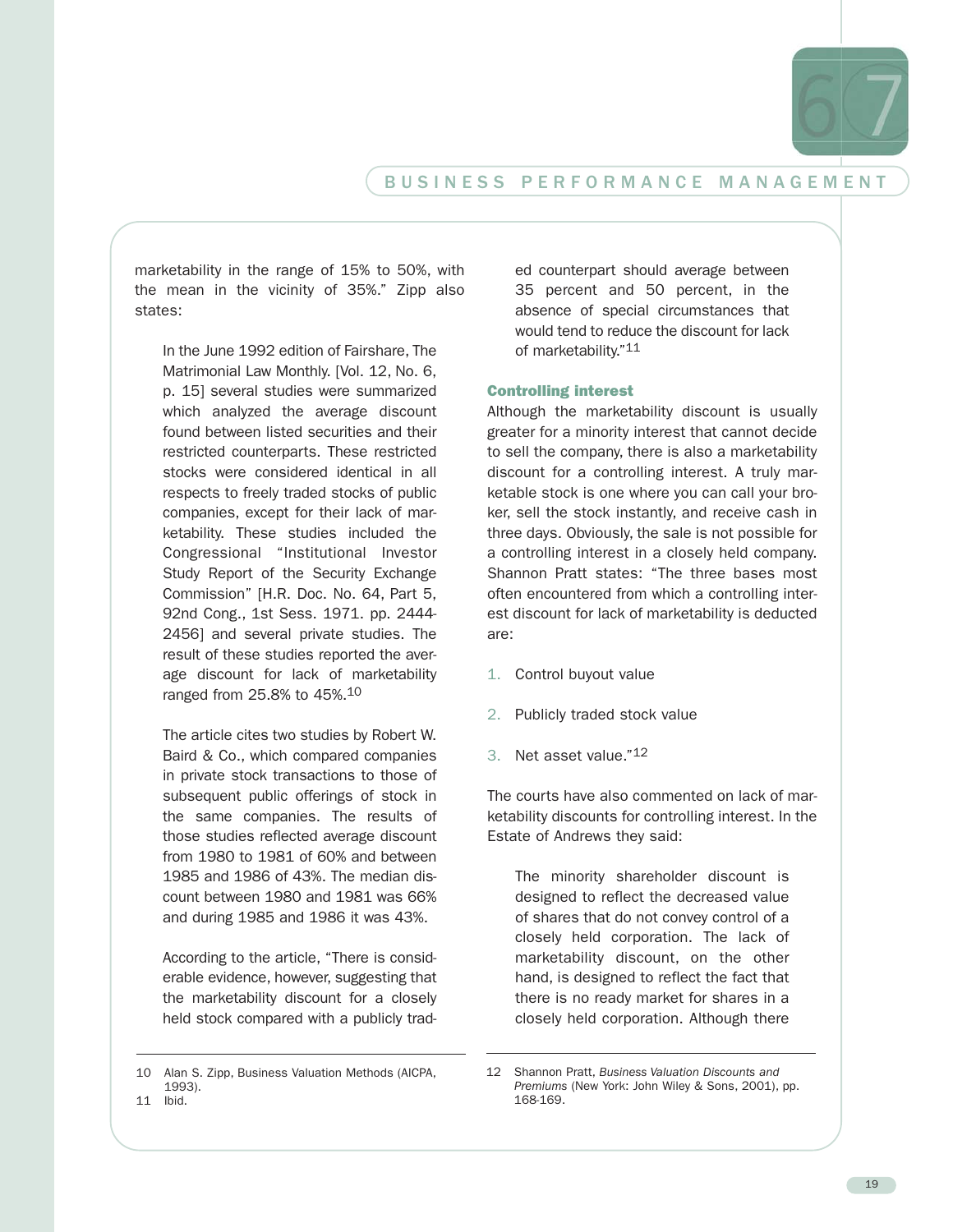

may be some overlap between these two discounts in that lack of control may reduce marketability, it should be borne in mind that even controlling shares in a nonpublic corporation suffer from lack of marketability because of the absence of a ready private placement market and the fact that flotation costs would have to be incurred if the corporation were to publicly offer its stock.13

In the Estate of Dougherty the court allowed a 35% discount on net asset value for a 100% interest based on a valuation using net asset value. "Discounting this figure by 35 percent for nonmarketability and operating and liquidation costs." 14

#### Lack of Control Discount

When the valuation is of an interest that cannot control the activities of the company, a lack of control discount is appropriate. Although a share of publicly traded stock lacks control, this issue is more serious in a closely held company where there is an interest that has control.

There are various factors to consider in determining a lack of control discount. In some states the standard of value becomes important. For example, in New York, if there is an oppressed minority shareholder action, a fair value is determined that excludes a lack of control discount. When the guideline method is used to determine value, the calculations were done on shares that lack control. A study publish by Shannon Pratt used control premium data to determine a lack of control discount resulting in discounts from 24.3%t to 25%.15 A study conducted on real estate holding companies calculated a median discount of 34.8%.16

#### Key Person Discount

In some smaller closely held companies or those that are highly technical, there is the possibility that the company would be at a serious disadvantage if the owner, whose skills are relied upon, were not actively involved. This may be caused by exclusive technical knowledge or by the relationships between the owner and the customers. The risk associated with the absence of this individual can be accounted for in the determination of the unsystematic risks or by applying a separate key person discount. The valuator needs to consider the difficulty in replacing the individual and the backup within the company.

There have not been many studies on the quantity of this type of discount. A study that looked at stock price changes when senior management changes were announced concluded that smaller public companies had a decline of 8.65% while larger companies had a decline of 4.83%.

The courts have varied considerably on the amount of this discount. One court allowed 25% while another allowed 10%.<sup>17</sup> Yet another court

<sup>13</sup> Estate of Woodbury G. Andrews, Deceased, Woodbury H. Andrews, Executor, Petitioner v. Commissioner of Internal Revenue, Respondent 79 T.C. 938; 1982 U.S. Tax Ct. LEXIS 12; 79 T.C. No. 58.

<sup>14</sup> Estate of Albert L. Dougherty, deceased, Allen L.. Dougherty and Charlotte K. Dougherty, co-executors, Petitioner v. Commissioner of Internal Revenue, Respondent T.C. Memo 1990-274; 1990 Tax Ct. memo LEXIS 292; 59 T.C.M. (CCH) 772; T.C.M. (RIA) 90274.

<sup>15</sup> Shannon Pratt, with Alina Niculita, *Valuing a Business The Analysis and Appraisal of Closely Held Companies* (New York: McGraw Hill, 2007), p. 404.

<sup>16</sup> Peter J. Patchin "Market Discounts for Undivided Minority Interests in Real Estate," *Real Estate Issues*, Winter 1988, pp. 14-16.

<sup>17</sup> Estate of Milton Feldmar v. Commissioner, T.C. Memo 1988-429. Estate of Paul Mitchell v. Commissioner, T.C. Memo 1997-461.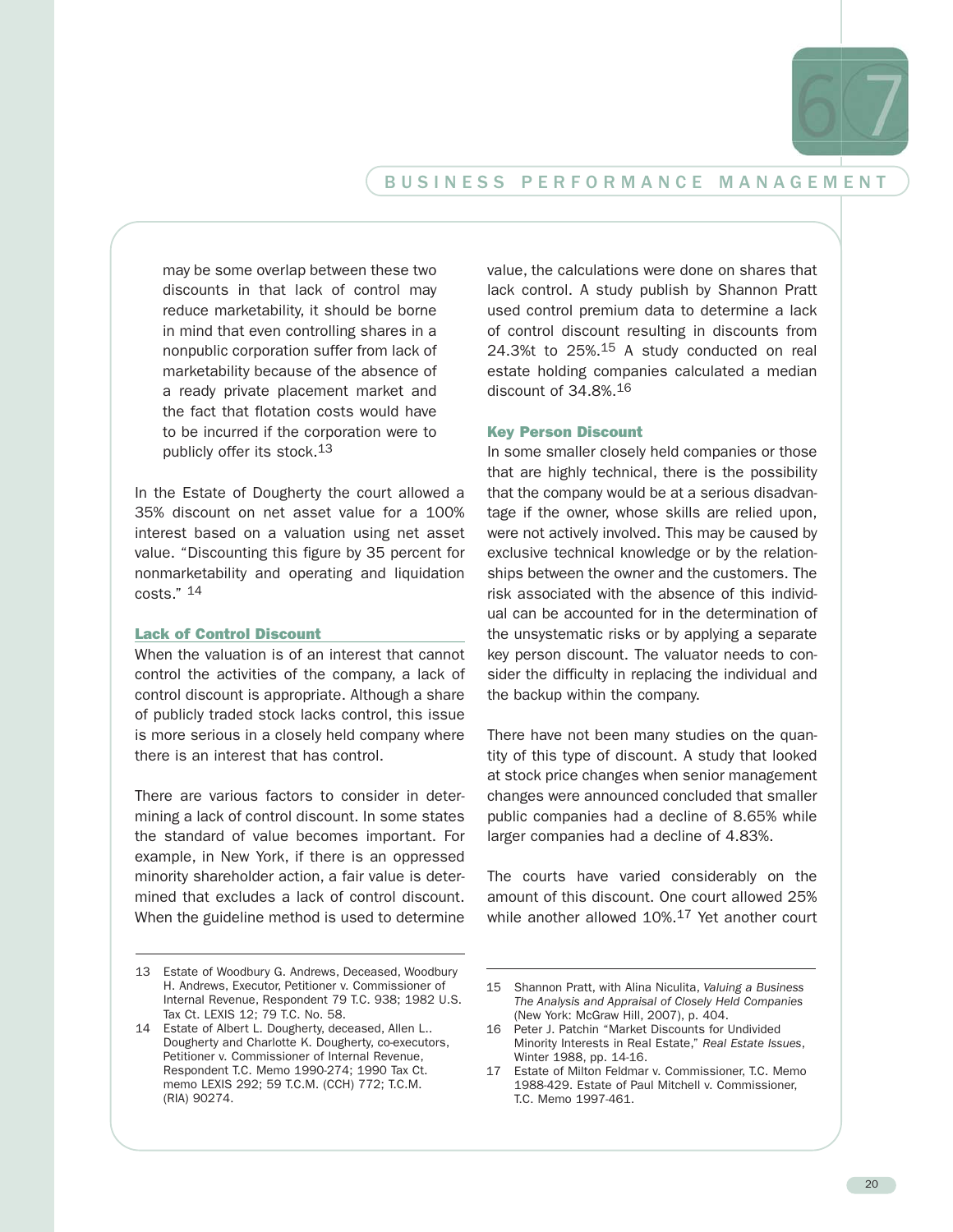

concluded that forecasts used already factored in the issue and did not allow a discount.<sup>18</sup>

#### Control Premium

There is more empirical information on control premiums than on lack of control discounts. The discount can be derived from the inverse relationship between the two. The relationship is as follows:

$$
M = 1 - \left(\frac{1}{1+P}\right)
$$

where

*M* = Minority discount

#### *P* = Control premium

The amount of the premium can be diminished by the need for super majorities that are legislated or contractual if the interest being valued does not have a sufficient percentage to carry a super majority decision. Other contractual factors can also diminish the control premium. These may include how the board of directors is appointed, shareholder agreements restricting the sale or gift of stocks, or the state's laws on oppressed minority shareholders.

The data provided previously regarding a Shannon Pratt study was actually an interpolation of his conclusions on control premiums of 16.7% to 33.3%.19

#### Trapped-in Capital Gains

Trapped-in capital gains were discussed under the net asset method of valuations. This issue also needs to be considered under other valuation methods. The fact is that a buyer is not willing to pay fair market value for assets that cannot be depreciated using the fair market value as a tax basis. The actual capital gain tax would be the appropriate adjustment if there was anticipated sale of the asset. Even if a sale is not contemplated, an alternative method might be to determine the present value of the tax benefit lost by not being able to take depreciation.

# VII. VALUATION CONCLUSIONS

At this point the various results obtained from the different valuation methods utilized are summarized and the valuator will reconcile the different results. The valuator may decide that there is one method that is most persuasive and decide to use the value indicated by that method. The alternative is that the valuator decides that multiple methods will be used and decides on which methods are more persuasive than others. A weighted average of the methods used is employed. This will provide an estimate of the operating value of the company. The valuator may have to adjust this value for non-operating assets and liabilities and excess or undercapitalized operating assets.

## VIII. VALUATION REPORT

Several types of valuation reports are available. The most common is the detailed report. This is full comprehensive report that has sufficient information for the reader to understand what the valuator did and how the conclusions were reached. A condensed version of this report is also possible and is called a summary report. It is also possible for a valuator to perform calculations requested by a client and use hypothetical assumptions. For litigation and government

<sup>18</sup> Estate of James J. Riener v. Commissioner, T.C. Memo 200-298.

<sup>19</sup> Shannon Pratt, with Alina Niculita, *Valuing a Business The Analysis and Appraisal of Closely Held Companies* (New York: McGraw Hill, 2007), p. 392.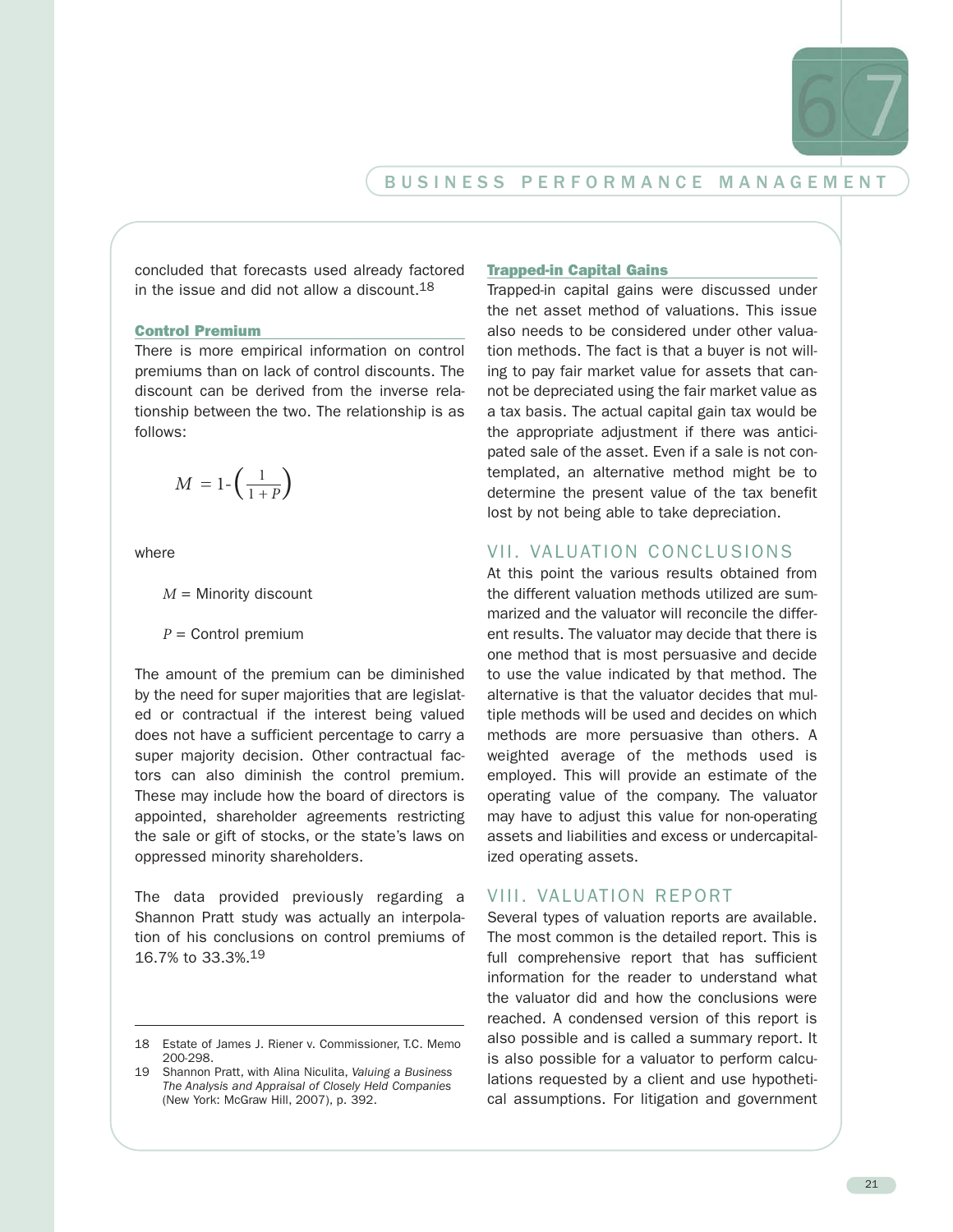

proceedings the content of the report may vary. A discussion of the comprehensive report content, a summary report, and a calculation report based upon AICPA standards follows.

#### Detailed Report

#### Introductory section

The detailed report may start with a letter of transmittal followed by an introductory section. The introductory section includes sufficient information to enable the reader to understand the engagement and includes identifying the client; the purpose of the valuation; the date of the valuation and what is being valued; if it is a partial interest, the degree of control; marketability information; the standard of value; any scope limitations; hypothetical assumptions used; and any specialists used.

#### Sources of information

Sources of information are detailed in the second section, including site visits and who was interviewed. It also describes what financial information was available. If the statements were looked at by a CPA, whether it was an audit, review, or compilation will be noted. If the information came from tax returns, then who prepared the returns should be identified.

#### Economic analysis

The third section reports on economic conditions. An analysis of the overall economic conditions is included if it has an impact on the company. The industry analysis and the company analysis are also found in this section. The company will be described in qualitative terms, including the background and history of the company, products and services, demographic information, customers and suppliers, threat of new entrants, technological risks, environmental risks, regulatory risks, socio-cultural risks, and global risks. The section may also have strategic plans of the company, workforce makeup, and breakdown of ownership interest. The company will also be described in quantitative terms. Typically multi-year financial statements are presented with comments on sales and profit trends, along with liquidity ratios, profitability ratios, activity ratios, and leverage ratios.

#### Normalization

Next, the fourth section will describe the normalization adjustments based upon the financial analysis and the ownership interest being valued. The normalization will consider related party transactions, unusual items, non-operating items, and adjustments regarding the application of the basis of accounting used.

# Valuation approaches and methods considered

Valuation approaches and methods that were considered are usually discussed in the fifth section.

#### Valuation approaches used

The sixth section discusses which valuation methods were used. This section will have the calculated estimates of value under the various methodologies. Any applicable discounts or premiums will also be applied.

#### Other factors

Other adjustments are discussed in the seventh section. This may arise because the company has a deficiency in operating assets, excess operating assets, or non-operating assets or liabilities. Excess assets are treated as non-operating assets. Sometime in a sale the owner leaves with cash or other assets. If these need to be replaced for normal operations, the value is reduced by the cost to replace. Nonoperating assets and liabilities were not part of the calculation of operating value, and the value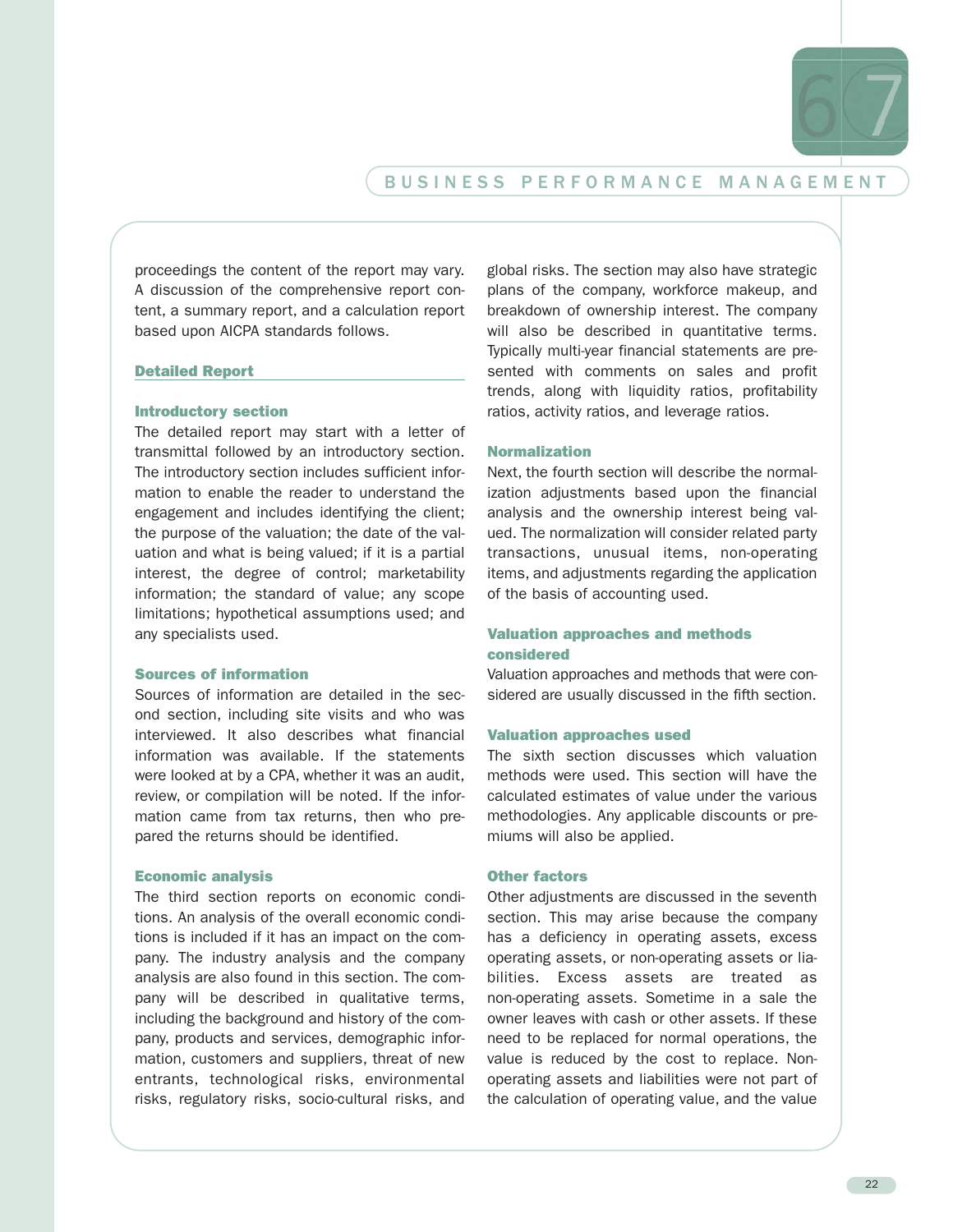

of the company as a whole will be adjusted to include these items.

#### Reconciliation of calculations

The report typically will include commentary on the differences on value between the methods. It will also reflect on the persuasiveness of the various methods used. It will also calculate the final opinion of value.

#### Representations

Either a section will be included that includes the representations and conclusions of the valuator and the signature of the person taking responsibility, or this information will be found somewhere else in the report.

#### Assumptions and limiting conditions

The assumptions and limiting conditions will either be in a separate section of the report or they may appear in an appendix. The assumptions and limiting conditions typically discuss the reliability of the source information, any restriction on use, the fact that the fee is independent of the conclusions, disclose the use of any specialists, and the fact that the valuator is not responsible for updates to the report.

#### Background of the valuator

A summary of the background and qualifications of the valuator should be provided.

#### Summary Report

A summary report may also be issued. It will be less comprehensive than a detailed report and may be restricted to the client. The report would include the following portions of a comprehensive report:

- **•** Introduction
- Who the client is
- The purpose of the valuation
- What is being valued
- What time period
- Report date
- The intended users
- The degree of control
- The marketability of the interest
- The standard of value being utilized
- Scope limitations
- Specialists
- Sources of information
- Financial information
- Economic data
- Industry data
- Other empirical data
- Valuation approaches and methods used
- Income approach
- Market approach
- Asset approach
- Representations of the valuator
- Professional standards followed
- Assumptions and limiting conditions
- Restricted use solely for the purpose intended
- Conclusion of value

#### Calculation Report

The valuator can agree to just do requested calculations for a client. Since the valuator does not decide what procedures should be executed, the engagement does not include a conclusion of value and is restricted to the client's internal use. This is similar to an agreed upon procedure under generally accepted auditing standards. The report may include the following:

- **•** Introduction
- Who the client is
- The nature of the calculations
- Any hypothetical conditions
- Report date
- The intended users
- Specialists
- Summary of calculated value
- Scope of work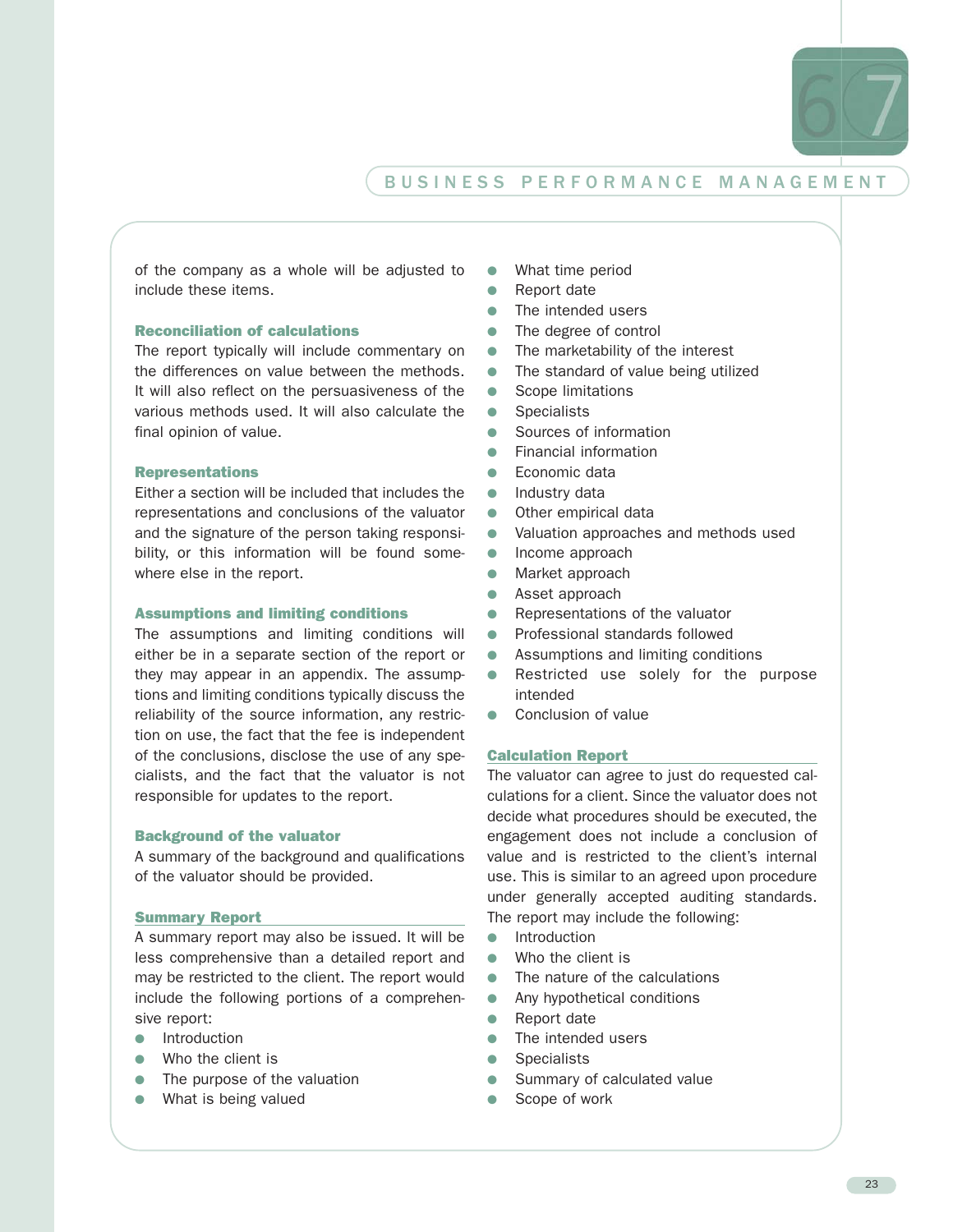

- Representations of the valuator
- Professional standards followed
- Assumptions and limiting conditions
- Any restricted use

#### Oral Report

It is permissible to give an oral report, but the valuator may be reluctant to accept the engagement because of the risk of being misunderstood. The presentation should be inclusive and should go over key areas of research, analysis, valuation methods, conclusions, and assumptions and limiting conditions.

# IX. INTERNATIONAL GLOSSARY OF BUSINESS VALUATION **TERMS**

To enhance and sustain the quality of business valuations for the benefit of the profession and its clientele, the below identified societies and organizations have adopted the definitions for the terms included in this glossary.

American Institute of Certified Public **Accountants** 

American Society of Appraisers

Canadian Institute of Chartered Business **Valuators** 

National Association of Certified Valuation Analysts

The Institute of Business Appraisers

The performance of business valuation services requires a high degree of skill and imposes upon the valuation professional a duty to communicate the valuation process and conclusion in a manner that is clear and not misleading. This

duty is advanced through the use of terms whose meanings are clearly established and consistently applied throughout the profession.

If, in the opinion of the business valuation professional, one or more of these terms needs to be used in a manner that materially departs from the enclosed definitions, it is recommended that the term be defined as used within that valuation engagement. This glossary has been developed to provide guidance to business valuation practitioners by further memorializing the body of knowledge that constitutes the competent and careful determination of value and, more particularly, the communication of how that value was determined. Departure from this glossary is not intended to provide a basis for civil liability and should not be presumed to create evidence that any duty has been breached.

- Adjusted Book Value Method—a method within the asset approach whereby all assets and liabilities (including off-balance sheet, intangible, and contingent) are adjusted to their fair market values. {NOTE: In Canada on a going concern basis}
- Adjusted Net Asset Method—see Adjusted Book Value Method.

Appraisal—see Valuation.

Appraisal Approach—see Valuation Approach.

Appraisal Date—see Valuation Date.

- Appraisal Method—see Valuation Method.
- Appraisal Procedure—see Valuation Procedure.
- Arbitrage Pricing Theory-a multivariate model for estimating the cost of equity capital, which incorporates several systematic risk factors.
- Asset (Asset-Based) Approach—a general way of determining a value indication of a business, business ownership interest, or security using one or more methods based on the value of the assets net of liabilities.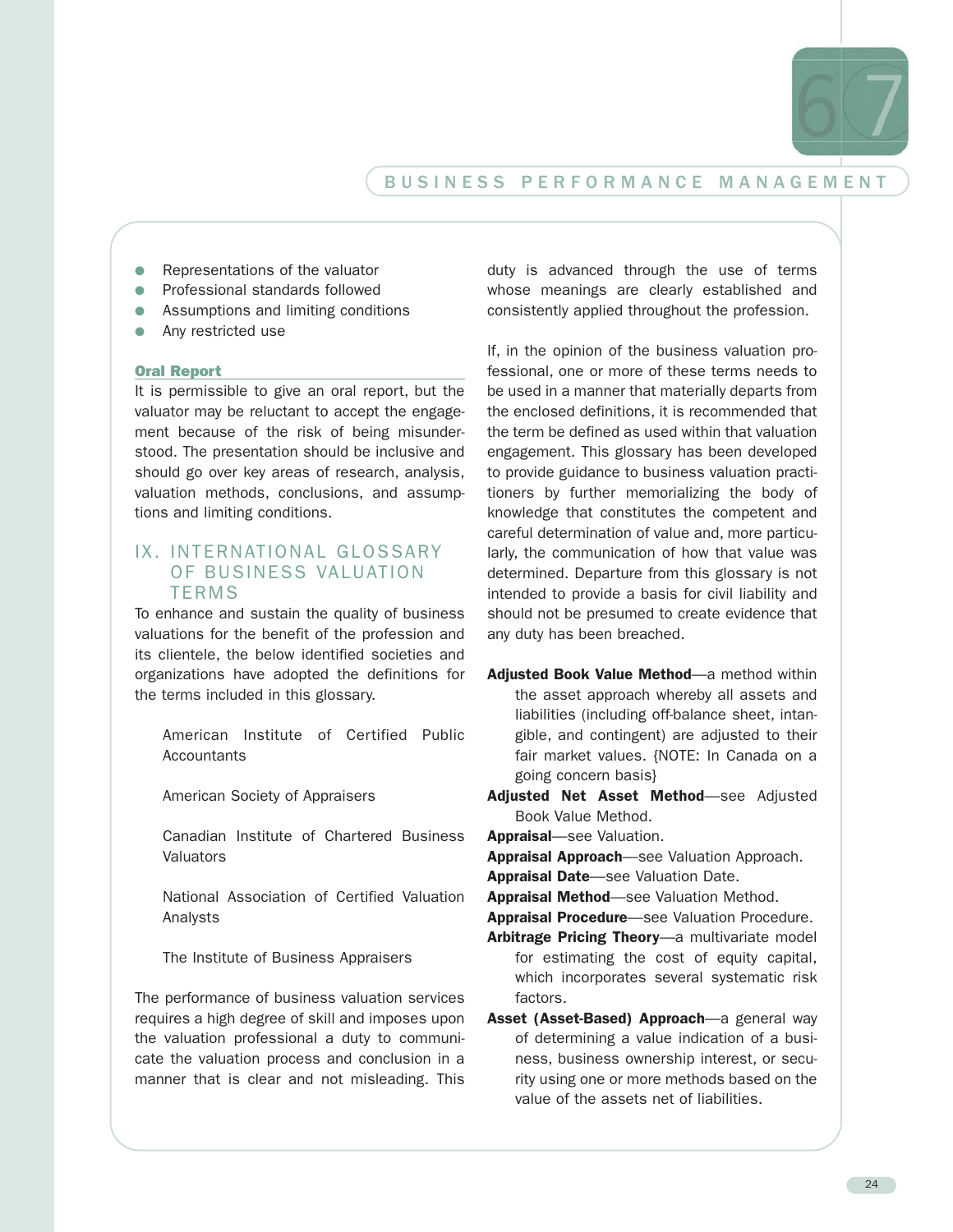

- **Beta**—a measure of systematic risk of a stock; the tendency of a stock's price to correlate with changes in a specific index.
- **Blockage Discount**—an amount or percentage deducted from the current market price of a publicly traded stock to reflect the decrease in the per-share value of a block of stock that is of a size that could not be sold in a reasonable period of time given normal trading volume.

Book Value—see Net Book Value.

Business—see Business Enterprise.

- Business Enterprise—a commercial, industrial, service, or investment entity (or a combination thereof) pursuing an economic activity.
- **Business Risk--the degree of uncertainty of** realizing expected future returns of the business resulting from factors other than financial leverage. See Financial Risk.
- Business Valuation—the act or process of determining the value of a business enterprise or ownership interest therein.
- Capital Asset Pricing Model (CAPM)—a model in which the cost of capital for any stock or portfolio of stocks equals a risk-free rate plus a risk premium that is proportionate to the systematic risk of the stock or portfolio.
- **Capitalization—a** conversion of a single period of economic benefits into value.
- Capitalization Factor-any multiple or divisor used to convert anticipated economic benefits of a single period into value.
- Capitalization of Earnings Method—a method within the income approach whereby economic benefits for a representative single period are converted to value through division by a capitalization rate.
- Capitalization Rate—any divisor (usually expressed as a percentage) used to convert anticipated economic benefits of a single period into value.

Capital Structure—the composition of the

invested capital of a business enterprise; the mix of debt and equity financing.

- **Cash Flow**—cash that is generated over a period of time by an asset, group of assets, or business enterprise. It may be used in a general sense to encompass various levels of specifically defined cash flows. When the term is used, it should be supplemented by a qualifier (for example, "discretionary" or "operating") and a specific definition in the given valuation context.
- Common Size Statements—financial statements in which each line is expressed as a percentage of the total. On the balance sheet, each line item is shown as a percentage of total assets, and on the income statement, each item is expressed as a percentage of sales.
- **Control**—the power to direct the management and policies of a business enterprise.
- Control Premium—an amount or a percentage by which the pro rata value of a controlling interest exceeds the pro rata value of a noncontrolling interest in a business enterprise to reflect the power of control.
- **Cost Approach—a** general way of determining a value indication of an individual asset by quantifying the amount of money required to replace the future service capability of that asset.
- Cost of Capital—the expected rate of return that the market requires in order to attract funds to a particular investment.
- **Debt-Free**—we discourage the use of this term. See Invested Capital.
- Discount for Lack of Control—an amount or percentage deducted from the pro rata share of value of 100% of an equity interest in a business to reflect the absence of some or all of the powers of control.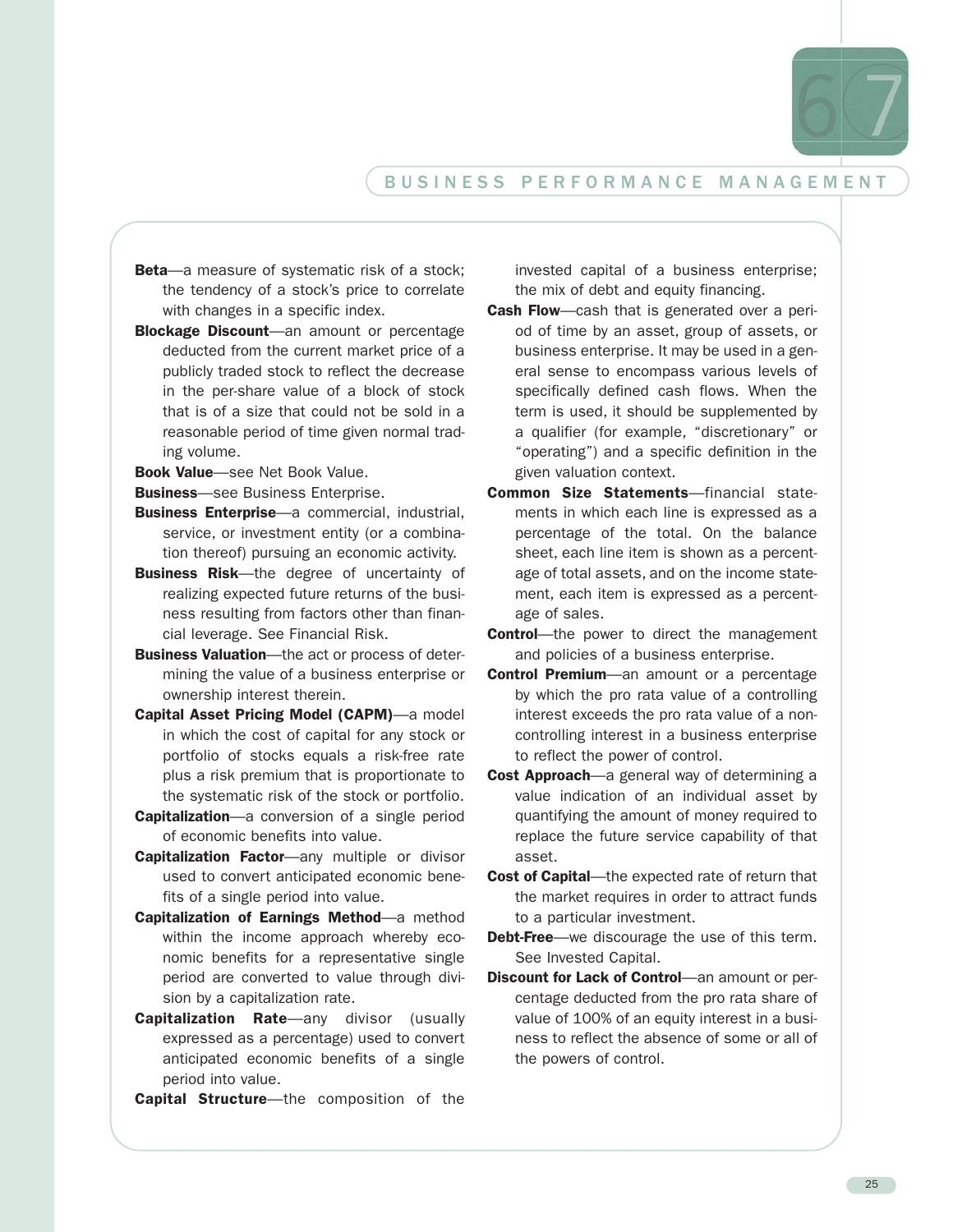

- Discount for Lack of Marketability—an amount or percentage deducted from the value of an ownership interest to reflect the relative absence of marketability.
- Discount for Lack of Voting Rights-an amount or percentage deducted from the per-share value of a minority interest voting share to reflect the absence of voting rights.
- **Discount Rate**—a rate of return used to convert a future monetary sum into present value.
- Discounted Cash Flow Method—a method within the income approach whereby the present value of future expected net cash flows is calculated using a discount rate.
- Discounted Future Earnings Method—a method within the income approach whereby the present value of future expected economic benefits is calculated using a discount rate.
- Economic Benefits-inflows such as revenues, net income, net cash flows, etc.
- **Economic Life**—the period of time over which property may generate economic benefits.

Effective Date—see Valuation Date.

- Enterprise—see Business Enterprise.
- **Equity**—the owner's interest in property after deduction of all liabilities.
- Equity Net Cash Flows—those cash flows available to pay out to equity holders (in the form of dividends) after funding operations of the business enterprise, making necessary capital investments, and increasing or decreasing debt financing.
- Equity Risk Premium—a rate of return added to a risk-free rate to reflect the additional risk of equity instruments over risk-free instruments (a component of the cost of equity capital or equity discount rate).
- Excess Earnings—that amount of anticipated economic benefits that exceeds an appropriate rate of return on the value of a selected asset base (often net tangible assets) used to generate those anticipated economic benefits.
- Excess Earnings Method—a specific way of determining a value indication of a business, business ownership interest, or security determined as the sum of a) the value of the assets derived by capitalizing excess earnings and b) the value of the selected asset base. Also frequently used to value intangible assets. See Excess Earnings.
- Fair Market Value—the price, expressed in terms of cash equivalents, at which property would change hands between a hypothetical willing and able buyer and a hypothetical willing and able seller, acting at arms length in an open and unrestricted market, when neither is under compulsion to buy or sell and when both have reasonable knowledge of the relevant facts. {NOTE: In Canada, the term "price" should be replaced with the term "highest price."}
- Fairness Opinion—an opinion as to whether or not the consideration in a transaction is fair from a financial point of view.
- Financial Risk—the degree of uncertainty of realizing expected future returns of the business resulting from financial leverage. See Business Risk.
- Forced Liquidation Value-liquidation value, at which the asset or assets are sold as quickly as possible, such as at an auction.
- Free Cash Flow—we discourage the use of this term. See Net Cash Flow.
- Going Concern-an ongoing operating business enterprise.
- Going Concern Value—the value of a business enterprise that is expected to continue to operate into the future. The intangible elements of Going Concern Value result from factors such as having a trained work force, an operational plant, and the necessary licenses, systems, and procedures in place.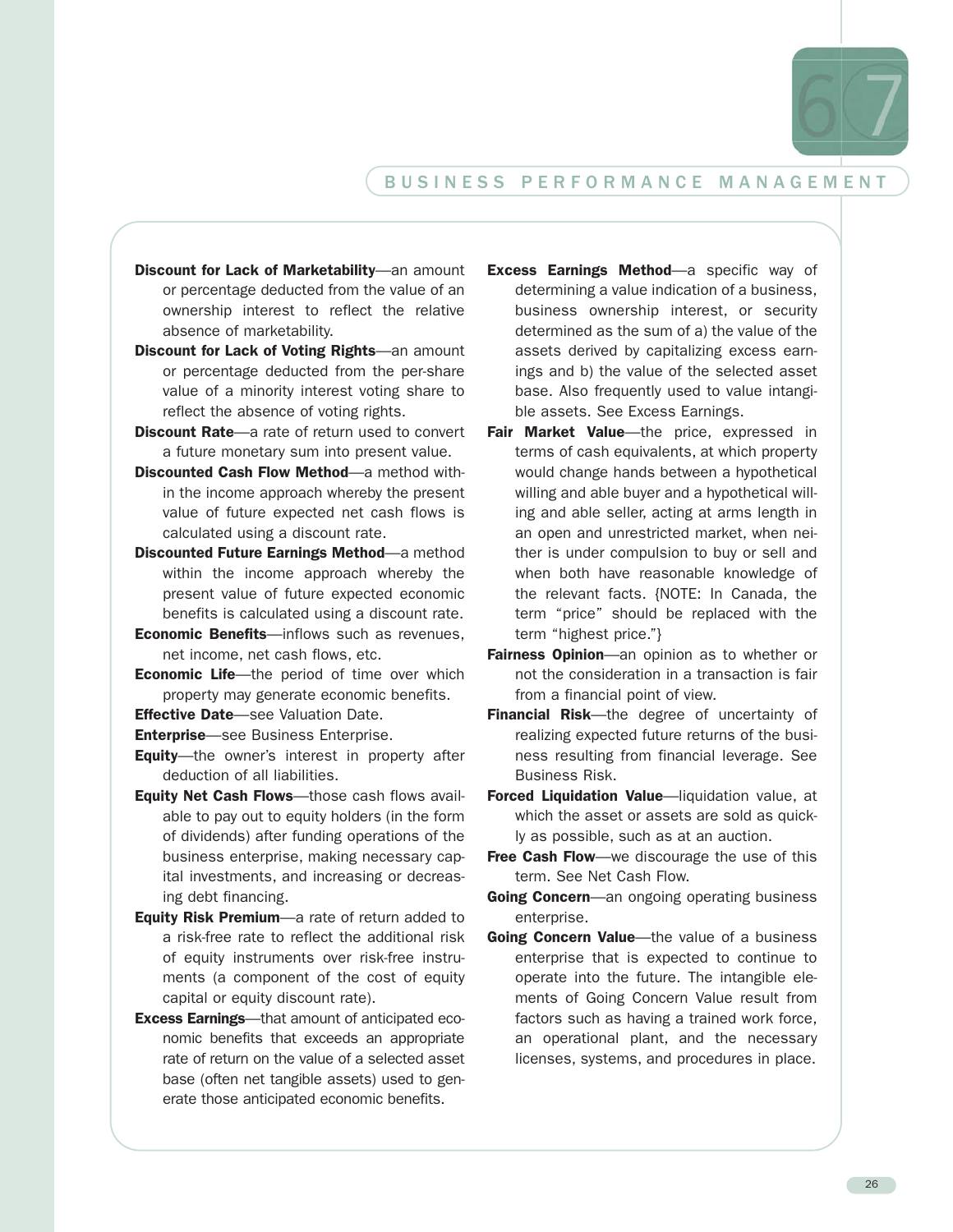

- Goodwill—that intangible asset arising as a result of name, reputation, customer loyalty, location, products, and similar factors not separately identified.
- Goodwill Value-the value attributable to goodwill.
- Guideline Public Company Method—a method within the market approach whereby market multiples are derived from market prices of stocks of companies that are engaged in the same or similar lines of business and that are actively traded on a free and open market.
- Income (Income-Based) Approach—a general way of determining a value indication of a business, business ownership interest, security, or intangible asset using one or more methods that convert anticipated economic benefits into a present single amount.
- Intangible Assets—non-physical assets such as franchises, trademarks, patents, copyrights, goodwill, equities, mineral rights, securities, and contracts (as distinguished from physical assets) that grant rights and privileges and have value for the owner.
- Internal Rate of Return—a discount rate at which the present value of the future cash flows of the investment equals the cost of the investment.
- Intrinsic Value—the value that an investor considers, on the basis of an evaluation or available facts, to be the "true" or "real" value that will become the market value when other investors reach the same conclusion. When the term applies to options, it is the difference between the exercise price and strike price of an option and the market value of the underlying security.
- **Invested Capital—the sum of equity and debt in** a business enterprise. Debt is typically (a) all interest-bearing debt or (b) long-term, interest-bearing debt. When the term is

used, it should be supplemented by a specific definition in the given valuation context.

- Invested Capital Net Cash Flows—those cash flows available to pay out to equity holders (in the form of dividends) and debt investors (in the form of principal and interest) after funding operations of the business enterprise and making necessary capital investments.
- **Investment Risk—the degree of uncertainty as** to the realization of expected returns.
- **Investment Value**—the value to a particular investor based on individual investment requirements and expectations. {NOTE: in Canada, the term used is "Value to the Owner."}
- Key Person Discount—an amount or percentage deducted from the value of an ownership interest to reflect the reduction in value resulting from the actual or potential loss of a key person in a business enterprise.
- Levered Beta—the beta reflecting a capital structure that includes debt.
- Limited Appraisal—the act or process of determining the value of a business, business ownership interest, security, or intangible asset with limitations in analyses, procedures, or scope.
- Liquidity-the ability to quickly convert property to cash or pay a liability.
- **Liquidation Value**—the net amount that would be realized if the business is terminated and the assets are sold piecemeal. Liquidation can be either "orderly" or "forced."
- Majority Control—the degree of control provided by a majority position.
- Majority Interest—an ownership interest greater than 50% of the voting interest in a business enterprise.
- Market (Market-Based) Approach—a general way of determining a value indication of a business, business ownership interest,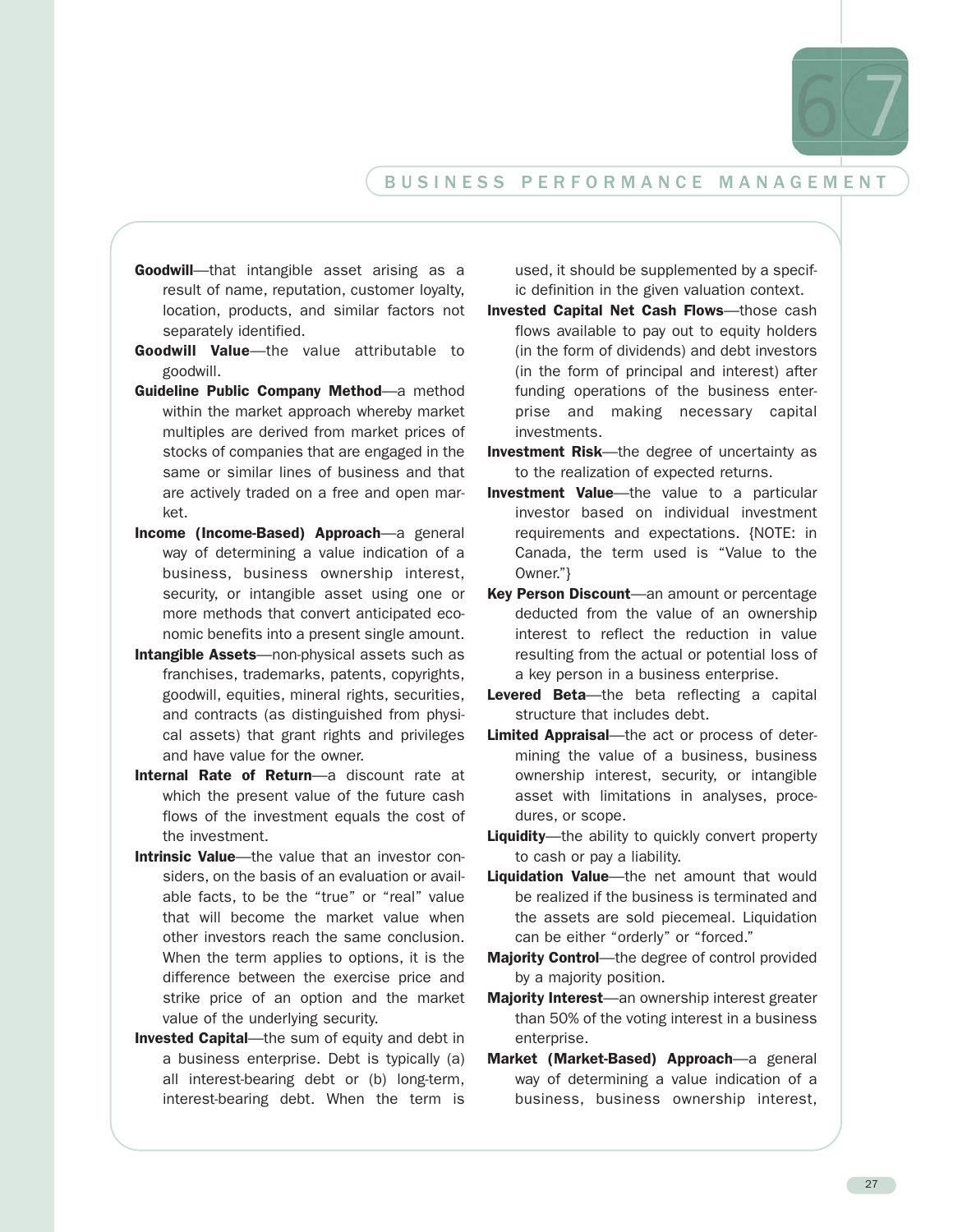

security, or intangible asset by using one or more methods that compare the subject to similar businesses, business ownership interests, securities, or intangible assets that have been sold.

- Market Capitalization of Equity—the share price of a publicly traded stock multiplied by the number of shares outstanding.
- Market Capitalization of Invested Capital—the market capitalization of equity plus the market value of the debt component of invested capital.
- Market Multiple—the market value of a company's stock or invested capital divided by a company measure (such as economic benefits, number of customers).
- Marketability—the ability to quickly convert property to cash at minimal cost.
- Marketability Discount—see Discount for Lack of Marketability.
- Merger and Acquisition Method—a method within the market approach whereby pricing multiples are derived from transactions of significant interests in companies engaged in the same or similar lines of business.
- Mid-Year Discounting—a convention used in the Discounted Future Earnings Method that reflects economic benefits being generated at midyear, approximating the effect of economic benefits being generated evenly throughout the year.
- Minority Discount—a discount for lack of control applicable to a minority interest.
- Minority Interest—an ownership interest less than 50% of the voting interest in a business enterprise.

**Multiple**—the inverse of the capitalization rate.

Net Book Value—with respect to a business enterprise, the difference between total assets (net of accumulated depreciation, depletion, and amortization) and total liabilities as they appear on the balance sheet

(synonymous with Shareholder's Equity). With respect to a specific asset, the capitalized cost less accumulated amortization or depreciation as it appears on the books of account of the business enterprise.

- Net Cash Flows—when the term is used, it should be supplemented by a qualifier. See Equity Net Cash Flows and Invested Capital Net Cash Flows.
- Net Present Value—the value, as of a specified date, of future cash inflows less all cash outflows (including the cost of investment) calculated using an appropriate discount rate.
- Net Tangible Asset Value—the value of the business enterprise's tangible assets (excluding excess assets and non-operating assets) minus the value of its liabilities.
- Non-operating Assets-assets not necessary to ongoing operations of the business enterprise. {NOTE: in Canada, the term used is "Redundant Assets."}
- Normalized Earnings—economic benefits adjusted for non-recurring, non-economic, or other unusual items to eliminate anomalies and/or facilitate comparisons.
- Normalized Financial Statements—financial statements adjusted for non-operating assets and liabilities and/or for non-recurring, non-economic, or other unusual items to eliminate anomalies and/or facilitate comparisons.
- Orderly Liquidation Value-liquidation value at which the asset or assets are sold over a reasonable period of time to maximize proceeds received.
- **Premise of Value**—an assumption regarding the most likely set of transactional circumstances that may be applicable to the subject valuation; for example, going concern, liquidation.
- Present Value—the value, as of a specified date, of future economic benefits and/or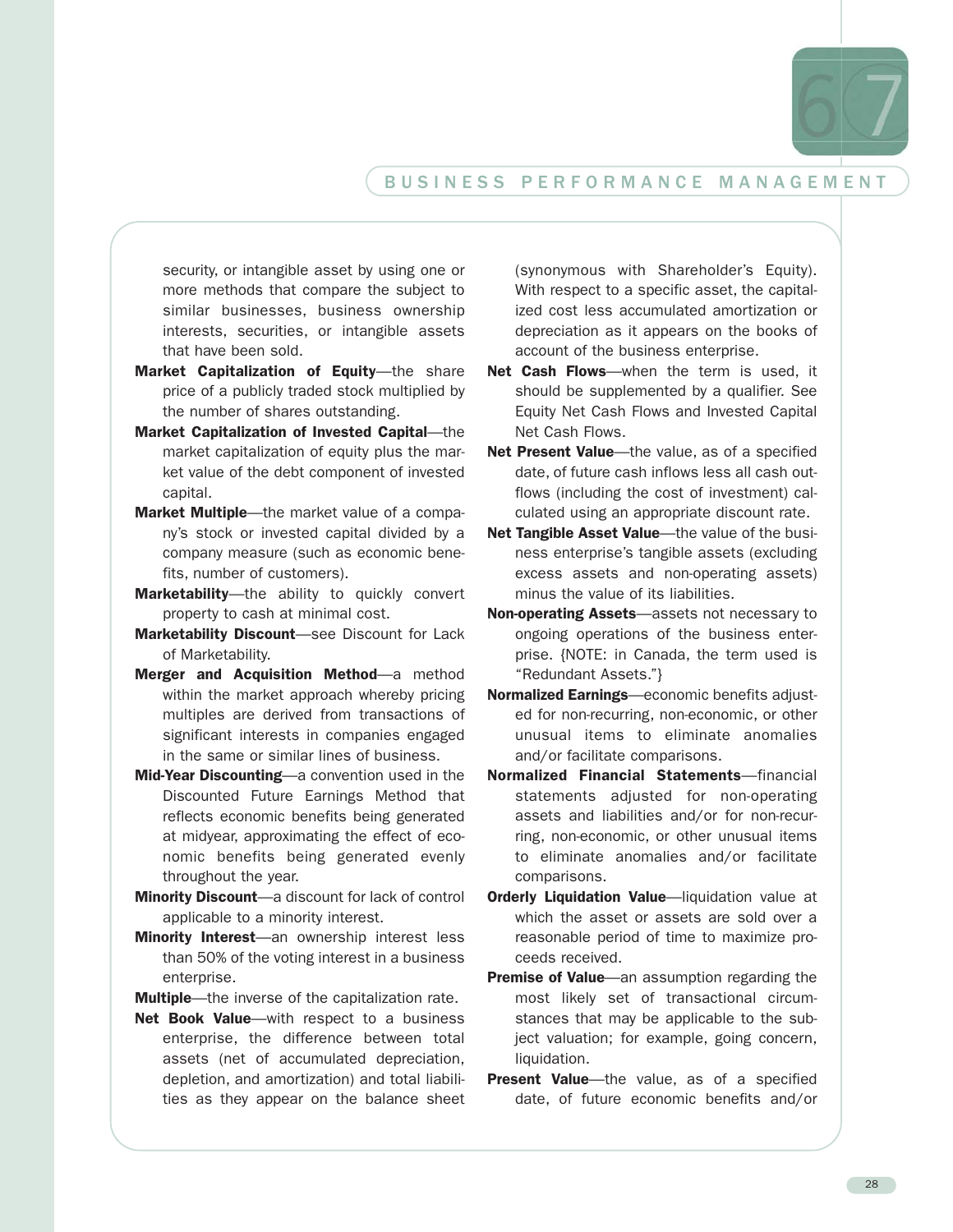

proceeds from sale, calculated using an appropriate discount rate.

- Portfolio Discount—an amount or percentage deducted from the value of a business enterprise to reflect the fact that it owns dissimilar operations or assets that do not fit well together.
- Price/Earnings Multiple—the price of a share of stock divided by its earnings per share.
- Rate of Return—an amount of income (loss) and/or change in value realized or anticipated on an investment, expressed as a percentage of that investment.

Redundant Assets—see Non-operating Assets.

- **Report Date**—the date conclusions are transmitted to the client.
- Replacement Cost New-the current cost of a similar new property having the nearest equivalent utility to the property being valued.
- Reproduction Cost New-the current cost of an identical new property.
- Required Rate of Return—the minimum rate of return acceptable by investors before they will commit money to an investment at a given level of risk.
- Residual Value—the value as of the end of the discrete projection period in a discounted future earnings model.
- **Return on Equity**—the amount, expressed as a percentage, earned on a company's common equity for a given period.
- Return on Investment—See Return on Invested Capital and Return on Equity.
- Return on Invested Capital-the amount, expressed as a percentage, earned on a company's total capital for a given period.
- Risk-Free Rate-the rate of return available in the market on an investment free of default risk.
- Risk Premium—a rate of return added to a riskfree rate to reflect risk.
- **Rule of Thumb**—a mathematical formula developed from the relationship between price and certain variables based on experience, observation, hearsay, or a combination of these; usually industry specific.
- Special Interest Purchasers-acquirers who believe they can enjoy post-acquisition economies of scale, synergies, or strategic advantages by combining the acquired business interest with their own.
- Standard of Value—the identification of the type of value being utilized in a specific engagement; for example, fair market value, fair value, investment value.
- Sustaining Capital Reinvestment-the periodic capital outlay required to maintain operations at existing levels, net of the tax shield available from such outlays.
- Systematic Risk—the risk that is common to all risky securities and cannot be eliminated through diversification. The measure of systematic risk in stocks is the beta coefficient.
- Tangible Assets—physical assets (such as cash, accounts receivable, inventory, property, plant and equipment, etc.).

Terminal Value—See Residual Value.

- Transaction Method-See Merger and Acquisition Method.
- Unlevered Beta-the beta reflecting a capital structure without debt.
- Unsystematic Risk—the risk specific to an individual security that can be avoided through diversification.
- Valuation—the act or process of determining the value of a business, business ownership interest, security, or intangible asset.
- Valuation Approach—a general way of determining a value indication of a business, business ownership interest, security, or intangible asset using one or more valuation methods.
- Valuation Date—the specific point in time as of which the valuator's opinion of value applies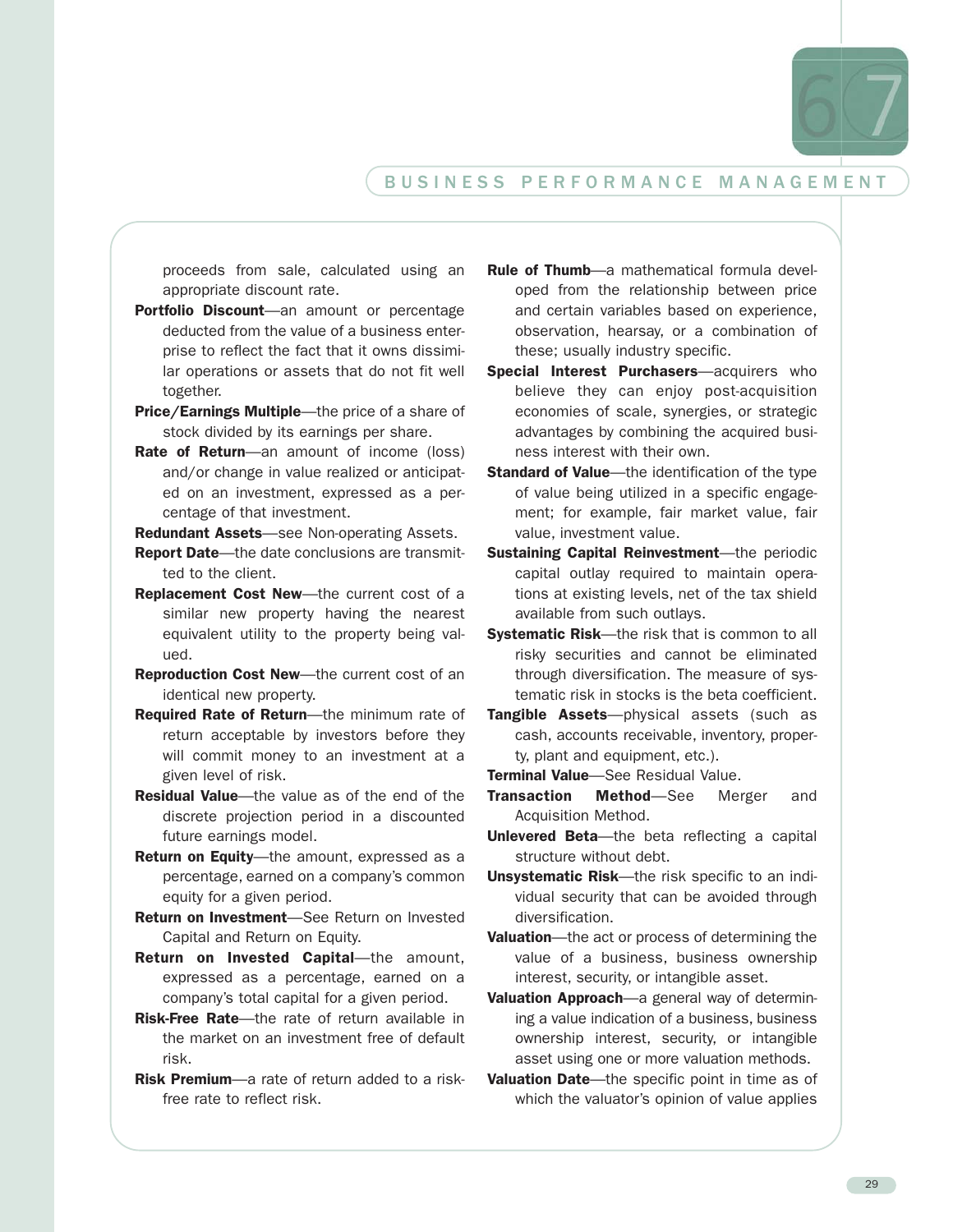

(also referred to as "Effective Date" or "Appraisal Date").

- Valuation Method—within approaches, a specific way to determine value.
- Valuation Procedure—the act, manner, and technique of performing the steps of an appraisal method.
- Valuation Ratio—a fraction in which a value or price serves as the numerator and financial, operating, or physical data serve as the denominator.
- Value to the Owner-see Investment Value. Voting Control-de jure control of a business enterprise.
- Weighted Average Cost of Capital (WACC)—the cost of capital (discount rate) determined by the weighted average, at market value, of the cost of all financing sources in the business enterprise's capital structure.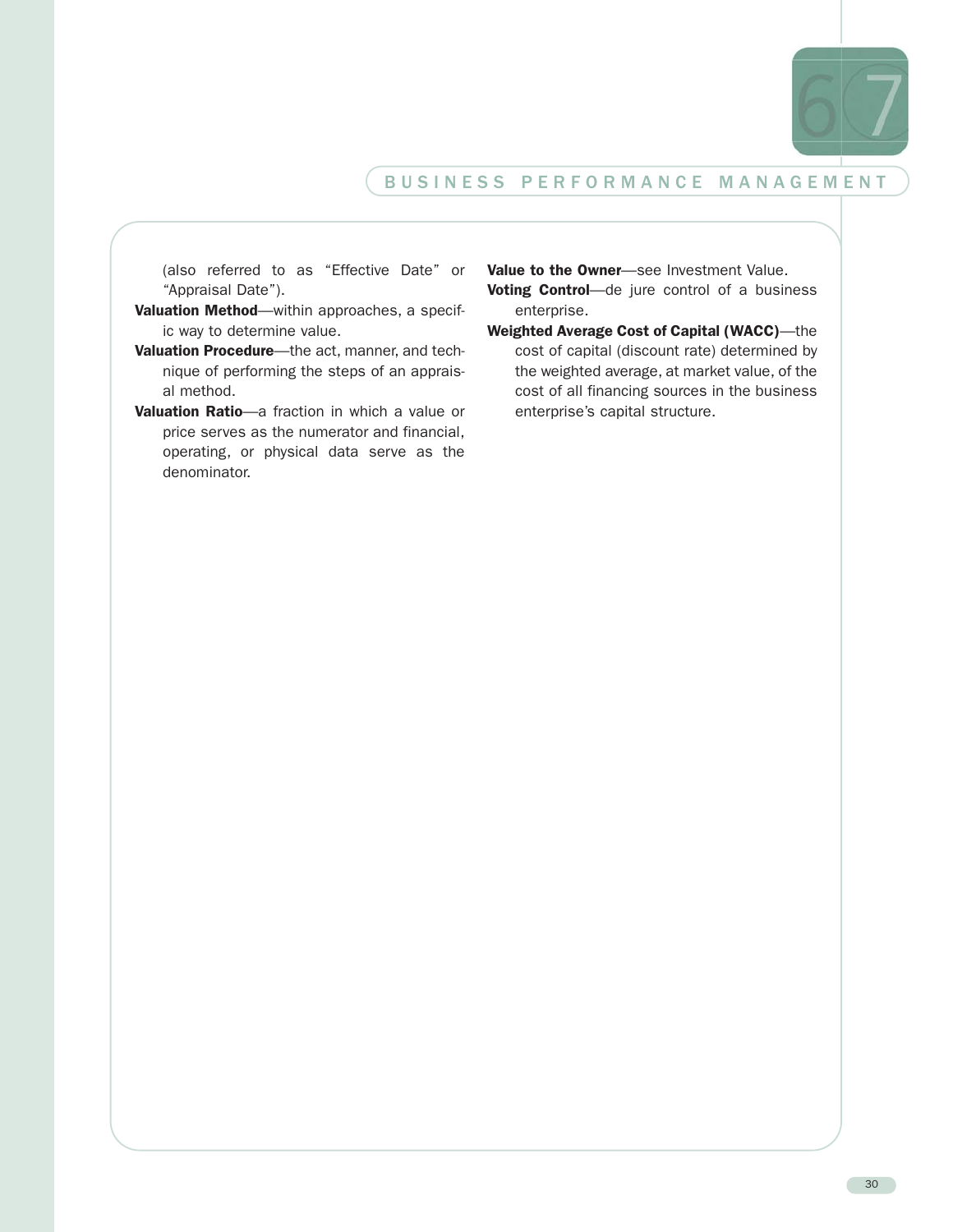

# EXHIBIT 1. REVENUE RULING 59-60

Rev. Rul. 59-60, 1959-1 CB 237 - IRC Sec. 2031 (Also Section 2512.) (Also Part II, Sections 811(k), 1005, Regulations 105, Section 81.10.)

Reference(s): Code Sec. 2031 Reg § 20.2031-2

In valuing the stock of closely held corporations, or the stock of corporations where market quotations are not available, all other available financial data, as well as all relevant factors affecting the fair market value must be considered for estate tax and gift tax purposes. No general formula may be given that is applicable to the many different valuation situations arising in the valuation of such stock. However, the general approach, methods, and factors which must be considered in valuing such securities are outlined.

Revenue Ruling 54-77, C.B. 1954-1, 187, superseded.

Full Text:

Section 1. Purpose.

The purpose of this Revenue Ruling is to outline and review in general the approach, methods and factors to be considered in valuing shares of the capital stock of closely held corporations for estate tax and gift tax purposes. The methods discussed herein will apply likewise to the valuation of corporate stocks on which market quotations are either unavailable or are of such scarcity that they do not reflect the fair market value.

Sec. 2. Background and Definitions.

.01 All valuations must be made in accordance with the applicable provisions of the Internal Revenue Code of 1954 and the Federal Estate Tax and Gift Tax Regulations. Sections 2031(a), 2032 and 2512(a) of the 1954 Code (sections 811 and 1005 of the 1939 Code) require that the property to be included in the gross estate, or made the subject of a gift, shall be taxed on the basis of the value of the property at the time of death of the decedent, the alternate date if so elected, or the date of gift.

.02 Section 20.2031-1(b) of the Estate Tax Regulations (section 81.10 of the Estate Tax Regulations 105) and section 25.2512-1 of the Gift Tax Regulations (section 86.19 of Gift Tax Regulations 108) define fair market value, in effect, as the price at which the property would change hands between a willing buyer and a willing seller when the former is not under any compulsion to buy and the latter is not under any compulsion to sell, both parties having reasonable knowledge of relevant facts. Court decisions frequently state in addition that the hypothetical buyer and seller are assumed to be able, as well as willing, to trade and to be well informed about the property and concerning the market for such property.

.03 Closely held corporations are those corporations the shares of which are owned by a relatively limited number of stockholders. Often the entire stock issue is held by one family. The result of this situation is that little, if any, trading in the shares takes place. There is, therefore, no established market for the stock and such sales as occur at irregular intervals seldom reflect all of the elements of a representative transaction as defined by the term "fair market value."

Sec. 3. Approach to Valuation.

.01 A determination of fair market value, being a question of fact, will depend upon the circumstances in each case. No formula can be devised that will be generally applicable to the multitude of different valuation issues arising in estate and gift tax cases. Often, an appraiser will find wide differences of opinion as to the fair market value of a particular stock. In resolving such differences, he should maintain a reasonable attitude in recognition of the fact that valuation is not an exact science. A sound valuation will be based upon all the relevant facts, but the elements of common sense, informed judgment and reasonableness must enter into the process of weighing those facts and determining their aggregate significance.

.02 The fair market value of specific shares of stock will vary as general economic conditions change from "normal" to "boom"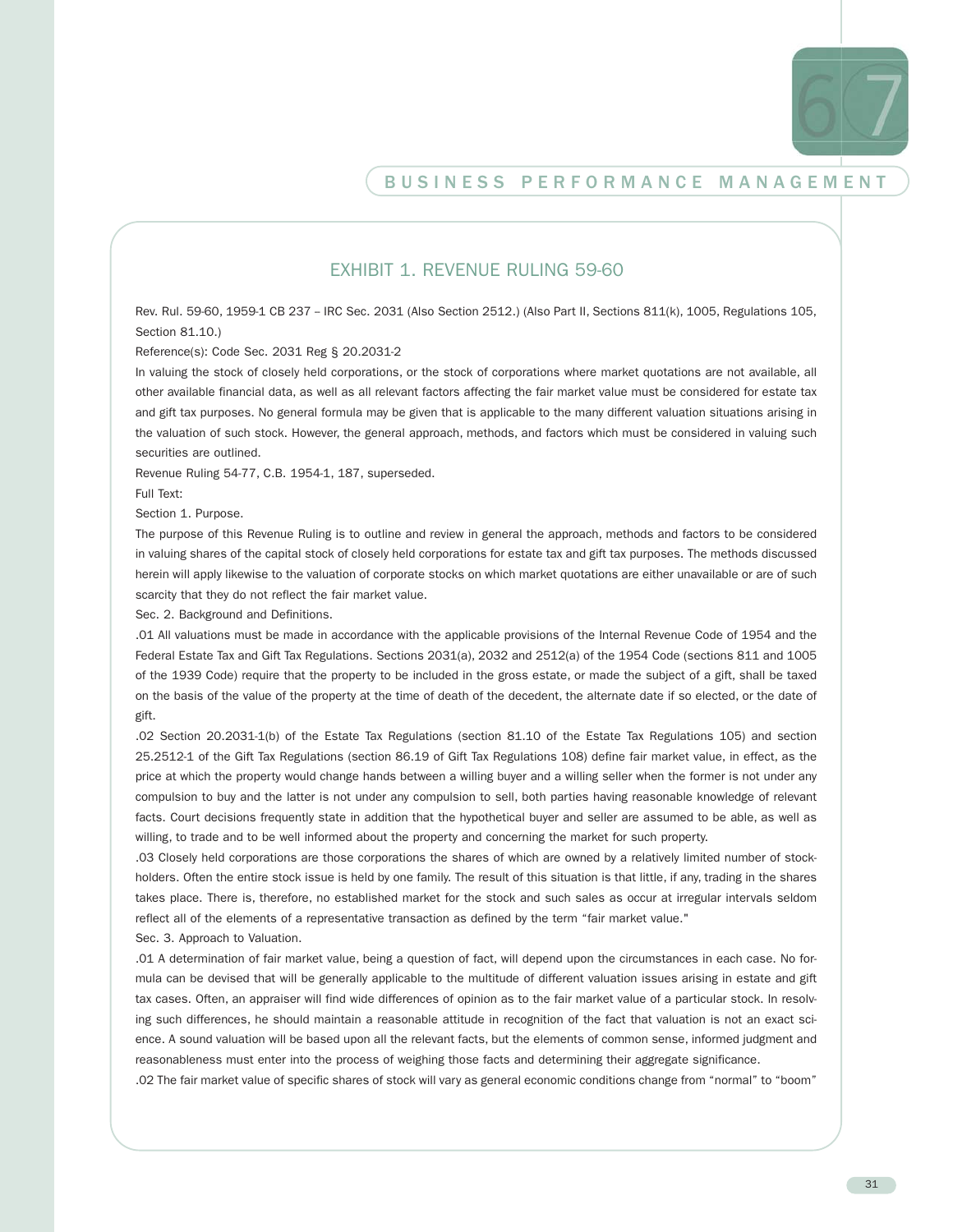

or "depression," that is, according to the degree of optimism or pessimism with which the investing public regards the future at the required date of appraisal. Uncertainty as to the stability or continuity of the future income from a property decreases its value by increasing the risk of loss of earnings and value in the future. The value of shares of stock of a company with very uncertain future prospects is highly speculative. The appraiser must exercise his judgment as to the degree of risk attaching to the business of the corporation which issued the stock, but that judgment must be related to all of the other factors affecting value.

.03 Valuation of securities is, in essence, a prophesy as to the future and must be based on facts available at the required date of appraisal. As a generalization, the prices of stocks which are traded in volume in a free and active market by informed persons best reflect the consensus of the investing public as to what the future holds for the corporations and industries represented. When a stock is closely held, is traded infrequently, or is traded in an erratic market, some other measure of value must be used. In many instances, the next best measure may be found in the prices at which the stocks of companies engaged in the same or a similar line of business are selling in a free and open market.

Sec. 4. Factors To Consider.

.01 It is advisable to emphasize that in the valuation of the stock of closely held corporations or the stock of corporations where market quotations are either lacking or too scarce to be recognized, all available financial data, as well as all relevant factors affecting the fair market value, should be considered. The following factors, although not all- inclusive are fundamental and require careful analysis in each case:

- (a) The nature of the business and the history of the enterprise from its inception.
- (b) The economic outlook in general and the condition and outlook of the specific industry in particular.
- (c) The book value of the stock and the financial condition of the business.
- (d) The earning capacity of the company.
- (e) The dividend-paying capacity.
- (f) Whether or not the enterprise has goodwill or other intangible value.

(g) Sales of the stock and the size of the block of stock to be valued.

(h) The market price of stocks of corporations engaged in the same or a similar line of business having their stocks actively traded in a free and open market, either on an exchange or over-the-counter.

.02 The following is a brief discussion of each of the foregoing factors:

(a) The history of a corporate enterprise will show its past stability or instability, its growth or lack of growth, the diversity or lack of diversity of its operations, and other facts needed to form an opinion of the degree of risk involved in the business. For an enterprise which changed its form of organization but carried on the same or closely similar operations of its predecessor, the history of the former enterprise should be considered. The detail to be considered should increase with approach to the required date of appraisal, since recent events are of greatest help in predicting the future; but a study of gross and net income, and of dividends covering a long prior period, is highly desirable. The history to be studied should include, but need not be limited to, the nature of the business, its products or services, its operating and investment assets, capital structure, plant facilities, sales records and management, all of which should be considered as of the date of the appraisal, with due regard for recent significant changes. Events of the past that are unlikely to recur in the future should be discounted, since value has a close relation to future expectancy.

(b) A sound appraisal of a closely held stock must consider current and prospective economic conditions as of the date of appraisal, both in the national economy and in the industry or industries with which the corporation is allied. It is important to know that the company is more or less successful than its competitors in the same industry, or that it is maintaining a stable position with respect to competitors. Equal or even greater significance may attach to the ability of the industry with which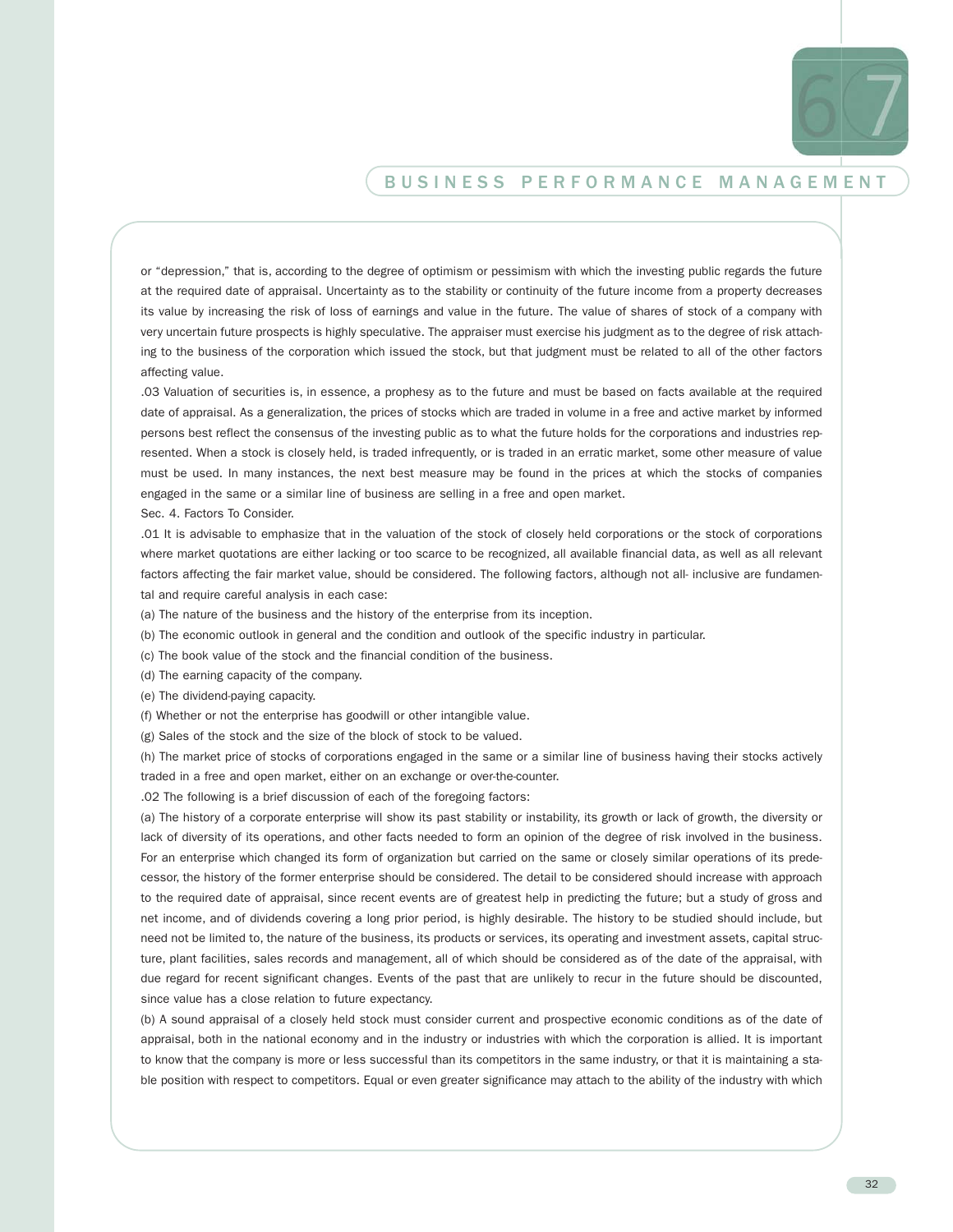

the company is allied to compete with other industries. Prospective competition which has not been a factor in prior years should be given careful attention. For example, high profits due to the novelty of its product and the lack of competition often lead to increasing competition. The public's appraisal of the future prospects of competitive industries or of competitors within an industry may be indicated by price trends in the markets for commodities and for securities. The loss of the manager of a so-called "one-man" business may have a depressing effect upon the value of the stock of such business, particularly if there is a lack of trained personnel capable of succeeding to the management of the enterprise. In valuing the stock of this type of business, therefore, the effect of the loss of the manager on the future expectancy of the business, and the absence of management-succession potentialities are pertinent factors to be taken into consideration. On the other hand, there may be factors which offset, in whole or in part, the loss of the manager's services. For instance, the nature of the business and of its assets may be such that they will not be impaired by the loss of the manager. Furthermore, the loss may be adequately covered by life insurance, or competent management might be employed on the basis of the consideration paid for the former manager's services. These, or other offsetting factors, if found to exist, should be carefully weighed against the loss of the manager's services in valuing the stock of the enterprise.

(c) Balance sheets should be obtained, preferably in the form of comparative annual statements for two or more years immediately preceding the date of appraisal, together with a balance sheet at the end of the month preceding that date, if corporate accounting will permit. Any balance sheet descriptions that are not self-explanatory, and balance sheet items comprehending diverse assets or liabilities, should be clarified in essential detail by supporting supplemental schedules. These statements usually will disclose to the appraiser (1) liquid position (ratio of current assets to current liabilities); (2) gross and net book value of principal classes of fixed assets; (3) working capital; (4) long-term indebtedness; (5) capital structure; and (6) net worth. Consideration also should be given to any assets not essential to the operation of the business, such as investments in securities, real estate, etc. In general, such nonoperating assets will command a lower rate of return than do the operating assets, although in exceptional cases the reverse may be true. In computing the book value per share of stock, assets of the investment type should be revalued on the basis of their market price and the book value adjusted accordingly. Comparison of the company's balance sheets over several years may reveal, among other facts, such developments as the acquisition of additional production facilities or subsidiary companies, improvement in financial position, and details as to recapitalizations and other changes in the capital structure of the corporation. If the corporation has more than one class of stock outstanding, the charter or certificate of incorporation should be examined to ascertain the explicit rights and privileges of the various stock issues including: (1) voting powers, (2) preference as to dividends, and (3) preference as to assets in the event of liquidation.

(d) Detailed profit-and-loss statements should be obtained and considered for a representative period immediately prior to the required date of appraisal, preferably five or more years. Such statements should show (1) gross income by principal items; (2) principal deductions from gross income including major prior items of operating expenses, interest and other expense on each item of long-term debt, depreciation and depletion if such deductions are made, officers' salaries, in total if they appear to be reasonable or in detail if they seem to be excessive, contributions (whether or not deductible for tax purposes) that the nature of its business and its community position require the corporation to make, and taxes by principal items, including income and excess profits taxes; (3) net income available for dividends; (4) rates and amounts of dividends paid on each class of stock; (5) remaining amount carried to surplus; and (6) adjustments to, and reconciliation with, surplus as stated on the balance sheet. With profit and loss statements of this character available, the appraiser should be able to separate recurrent from nonrecurrent items of income and expense, to distinguish between operating income and investment income, and to ascertain whether or not any line of business in which the company is engaged is operated consistently at a loss and might be abandoned with benefit to the company. The percentage of earnings retained for business expansion should be noted when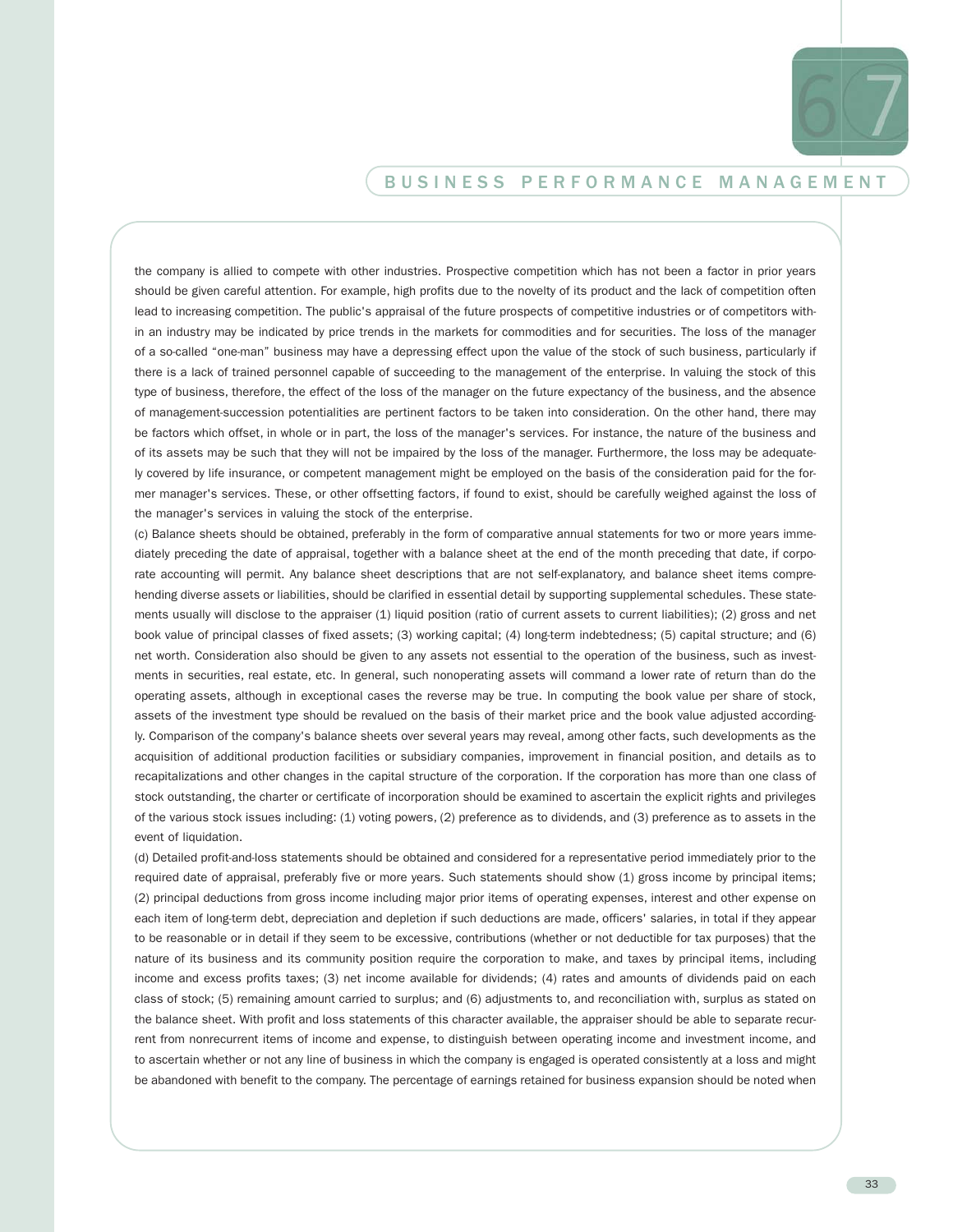

dividend-paying capacity is considered. Potential future income is a major factor in many valuations of closely-held stocks, and all information concerning past income which will be helpful in predicting the future should be secured. Prior earnings records usually are the most reliable guide as to the future expectancy, but resort to arbitrary five-or-ten-year averages without regard to current trends or future prospects will not produce a realistic valuation. If, for instance, a record of progressively increasing or decreasing net income is found, then greater weight may be accorded the most recent years' profits in estimating earning power. It will be helpful, in judging risk and the extent to which a business is a marginal operator, to consider deductions from income and net income in terms of percentage of sales. Major categories of cost and expense to be so analyzed include the consumption of raw materials and supplies in the case of manufacturers, processors and fabricators; the cost of purchased merchandise in the case of merchants; utility services; insurance; taxes; depletion or depreciation; and interest. (e) Primary consideration should be given to the dividend-paying capacity of the company rather than to dividends actually paid in the past. Recognition must be given to the necessity of retaining a reasonable portion of profits in a company to meet competition. Dividend-paying capacity is a factor that must be considered in an appraisal, but dividends actually paid in the past may not have any relation to dividend-paying capacity. Specifically, the dividends paid by a closely held family company may be measured by the income needs of the stockholders or by their desire to avoid taxes on dividend receipts, instead of by the ability of the company to pay dividends. Where an actual or effective controlling interest in a corporation is to be valued, the dividend factor is not a material element, since the payment of such dividends is discretionary with the controlling stockholders. The individual or group in control can substitute salaries and bonuses for dividends, thus reducing net income and understating the dividend-paying capacity of the company. It follows, therefore, that dividends are less reliable criteria of fair market value than other applicable factors.

(f) In the final analysis, goodwill is based upon earning capacity. The presence of goodwill and its value, therefore, rests upon the excess of net earnings over and above a fair return on the net tangible assets. While the element of goodwill may be based primarily on earnings, such factors as the prestige and renown of the business, the ownership of a trade or brand name, and a record of successful operation over a prolonged period in a particular locality, also may furnish support for the inclusion of intangible value. In some instances it may not be possible to make a separate appraisal of the tangible and intangible assets of the business. The enterprise has a value as an entity. Whatever intangible value there is, which is supportable by the facts, may be measured by the amount by which the appraised value of the tangible assets exceeds the net book value of such assets.

(g) Sales of stock of a closely held corporation should be carefully investigated to determine whether they represent transactions at arm's length. Forced or distress sales do not ordinarily reflect fair market value nor do isolated sales in small amounts necessarily control as the measure of value. This is especially true in the valuation of a controlling interest in a corporation. Since, in the case of closely held stocks, no prevailing market prices are available, there is no basis for making an adjustment for blockage. It follows, therefore, that such stocks should be valued upon a consideration of all the evidence affecting the fair market value. The size of the block of stock itself is a relevant factor to be considered. Although it is true that a minority interest in an unlisted corporation's stock is more difficult to sell than a similar block of listed stock, it is equally true that control of a corporation, either actual or in effect, representing as it does an added element of value, may justify a higher value for a specific block of stock.

(h) Section 2031(b) of the Code states, in effect, that in valuing unlisted securities the value of stock or securities of corporations engaged in the same or a similar line of business which are listed on an exchange should be taken into consideration along with all other factors. An important consideration is that the corporations to be used for comparisons have capital stocks which are actively traded by the public. In accordance with section 2031(b) of the Code, stocks listed on an exchange are to be considered first. However, if sufficient comparable companies whose stocks are listed on an exchange cannot be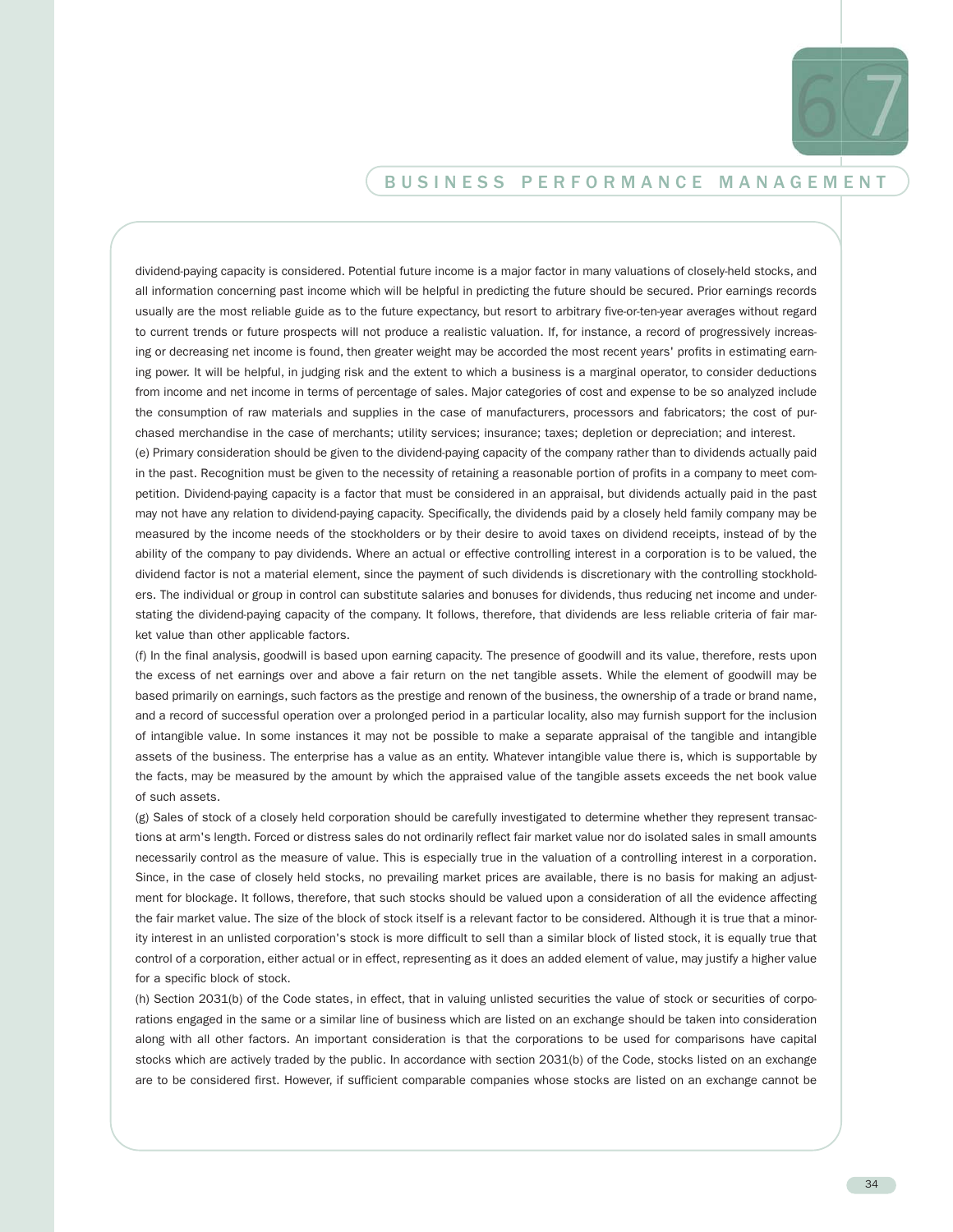

found, other comparable companies which have stocks actively traded in on the over-the- counter market also may be used. The essential factor is that whether the stocks are sold on an exchange or over-the-counter there is evidence of an active, free public market for the stock as of the valuation date. In selecting corporations for comparative purposes, care should be taken to use only comparable companies. Although the only restrictive requirement as to comparable corporations specified in the statute is that their lines of business be the same or similar, yet it is obvious that consideration must be given to other relevant factors in order that the most valid comparison possible will be obtained. For illustration, a corporation having one or more issues of preferred stock, bonds or debentures in addition to its common stock should not be considered to be directly comparable to one having only common stock outstanding. In like manner, a company with a declining business and decreasing markets is not comparable to one with a record of current progress and market expansion.

Sec. 5. Weight To Be Accorded Various Factors.

The valuation of closely held corporate stock entails the consideration of all relevant factors as stated in section 4. Depending upon the circumstances in each case, certain factors may carry more weight than others because of the nature of the company's business. To illustrate:

(a) Earnings may be the most important criterion of value in some cases whereas asset value will receive primary consideration in others. In general, the appraiser will accord primary consideration to earnings when valuing stocks of companies which sell products or services to the public; conversely, in the investment or holding type of company, the appraiser may accord the greatest weight to the assets underlying the security to be valued.

(b) The value of the stock of a closely held investment or real estate holding company, whether or not family owned, is closely related to the value of the assets underlying the stock. For companies of this type the appraiser should determine the fair market values of the assets of the company. Operating expenses of such a company and the cost of liquidating it, if any, merit consideration when appraising the relative values of the stock and the underlying assets. The market values of the underlying assets give due weight to potential earnings and dividends of the particular items of property underlying the stock, capitalized at rates deemed proper by the investing public at the date of appraisal. A current appraisal by the investing public should be superior to the retrospective opinion of an individual. For these reasons, adjusted net worth should be accorded greater weight in valuing the stock of a closely held investment or real estate holding company, whether or not family owned, than any of the other customary yardsticks of appraisal, such as earnings and dividend paying capacity.

Sec. 6. Capitalization Rates.

In the application of certain fundamental valuation factors, such as earnings and dividends, it is necessary to capitalize the average or current results at some appropriate rate. A determination of the proper capitalization rate presents one of the most difficult problems in valuation. That there is no ready or simple solution will become apparent by a cursory check of the rates of return and dividend yields in terms of the selling prices of corporate shares listed on the major exchanges of the country. Wide variations will be found even for companies in the same industry. Moreover, the ratio will fluctuate from year to year depending upon economic conditions. Thus, no standard tables of capitalization rates applicable to closely held corporations can be formulated. Among the more important factors to be taken into consideration in deciding upon a capitalization rate in a particular case are: (1) the nature of the business; (2) the risk involved; and (3) the stability or irregularity of earnings. Sec. 7. Average of Factors.

Because valuations cannot be made on the basis of a prescribed formula, there is no means whereby the various applicable factors in a particular case can be assigned mathematical weights in deriving the fair market value. For this reason, no useful purpose is served by taking an average of several factors (for example, book value, capitalized earnings and capitalized dividends) and basing the valuation on the result. Such a process excludes active consideration of other pertinent factors, and the end result cannot be supported by a realistic application of the significant facts in the case except by mere chance.